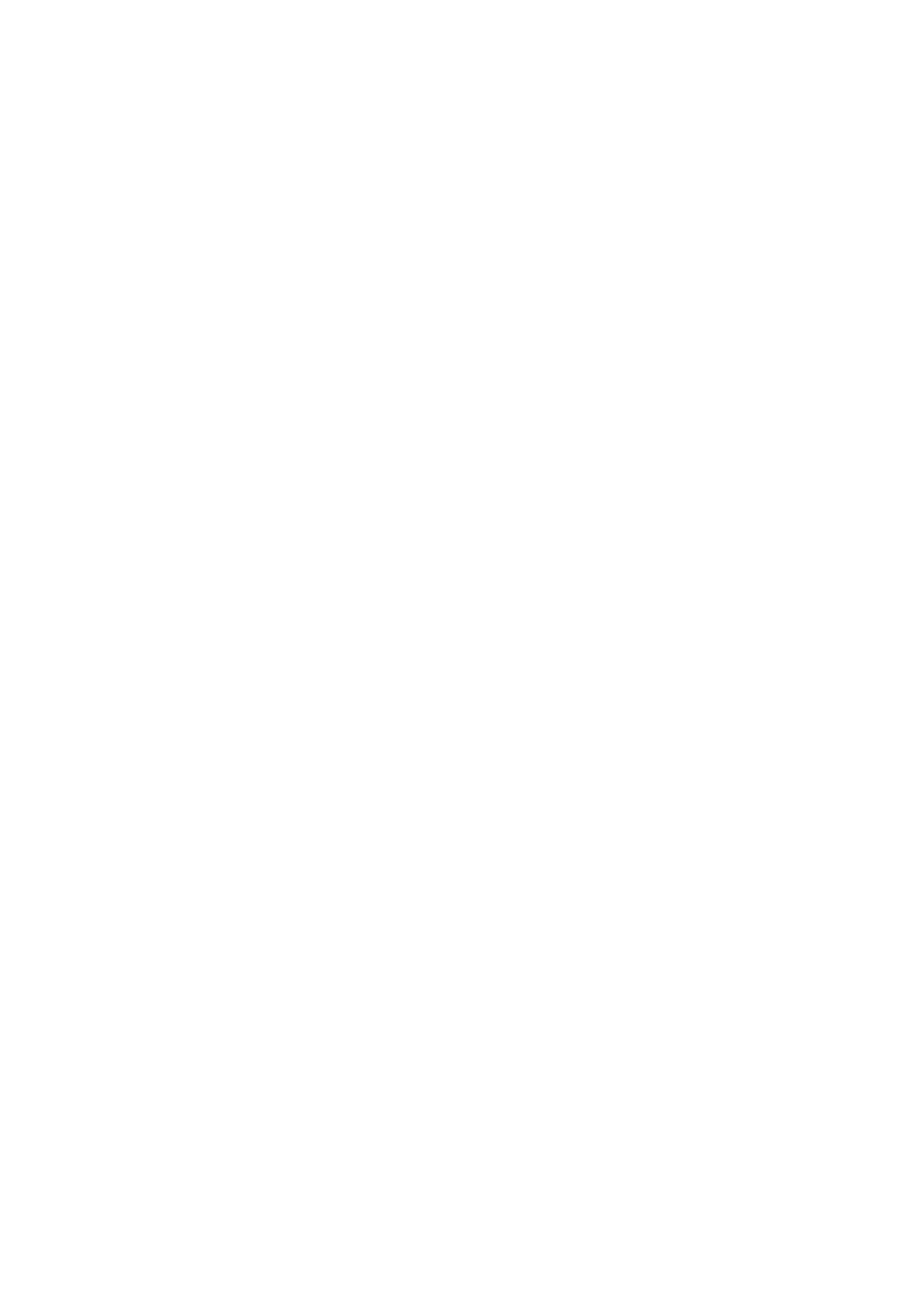# **TABLE OF CONTENTS**

| Analytical calibration, representative analytes, matrix effects and chromatographic |  |
|-------------------------------------------------------------------------------------|--|
|                                                                                     |  |
|                                                                                     |  |
|                                                                                     |  |
|                                                                                     |  |
|                                                                                     |  |
|                                                                                     |  |
|                                                                                     |  |
|                                                                                     |  |
|                                                                                     |  |
|                                                                                     |  |
|                                                                                     |  |
|                                                                                     |  |
|                                                                                     |  |
|                                                                                     |  |
| Acceptability of analytical method performance-extended method validation 13        |  |
| On-going performance verification (routine recovery determination) 13               |  |
|                                                                                     |  |
|                                                                                     |  |
|                                                                                     |  |
|                                                                                     |  |
|                                                                                     |  |
|                                                                                     |  |
|                                                                                     |  |
|                                                                                     |  |
|                                                                                     |  |
|                                                                                     |  |
|                                                                                     |  |
|                                                                                     |  |
|                                                                                     |  |
|                                                                                     |  |
|                                                                                     |  |
|                                                                                     |  |
|                                                                                     |  |
|                                                                                     |  |
|                                                                                     |  |
|                                                                                     |  |
|                                                                                     |  |
|                                                                                     |  |
|                                                                                     |  |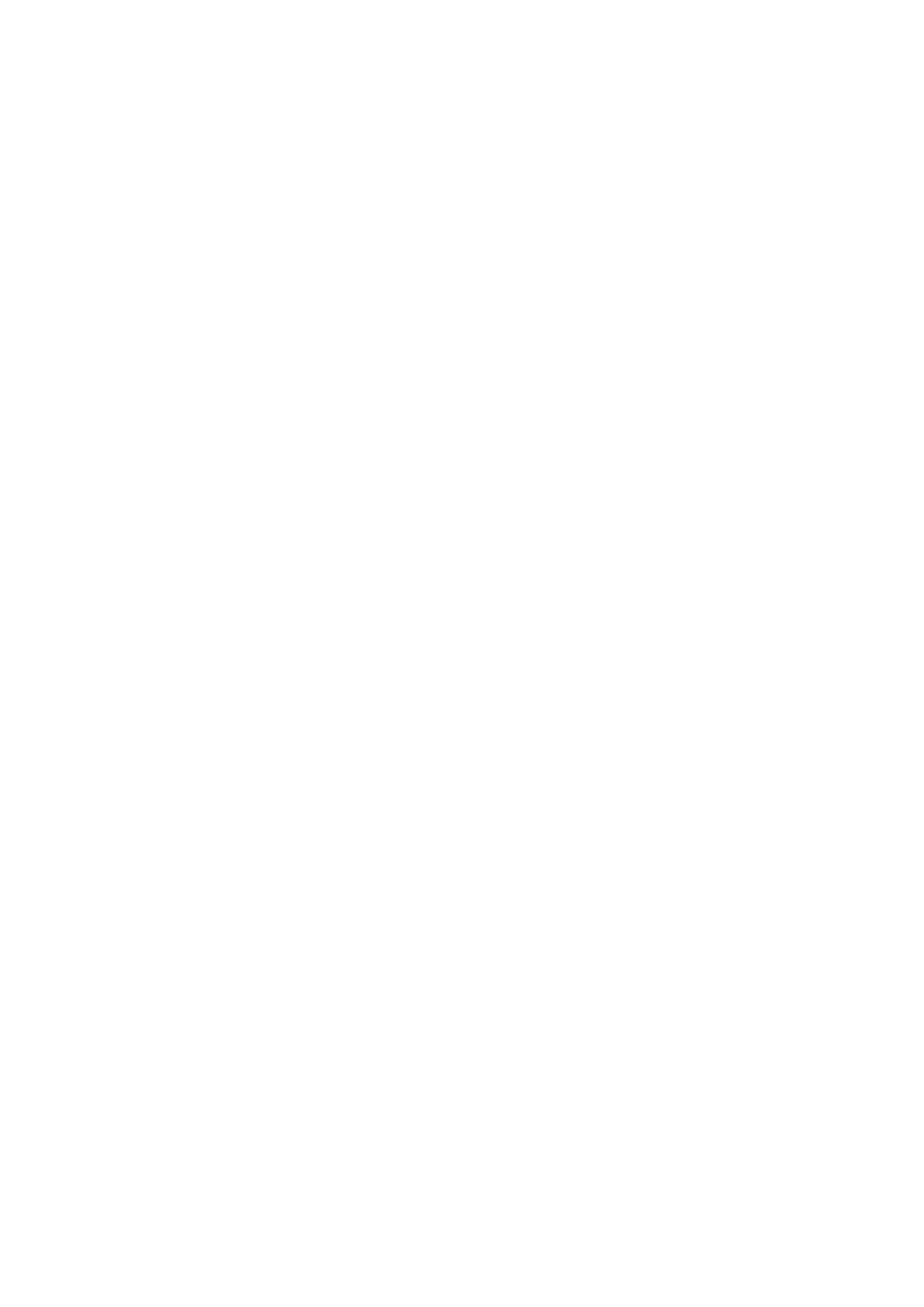# **METHOD VALIDATION AND QUALITY CONTROL PROCEDURES FOR PESTICIDE RESIDUES ANALYSIS IN FOOD AND FEED**

## **Introduction**

1. The guidance in this document is intended for laboratories control or in the monitoring of pesticide residues in food involved in official and feed in the European Union. The document describes the method validation and analytical quality control (AQC) requirements to support the validity of data used for checking compliance with maximum residue limits (MRLs), enforcement actions, or assessment of consumer exposure to pesticides

The key objectives are:

- (ii) to provide a harmonized cost-effective quality assurance system in the EU
- (iii) to ensure the quality and comparability of analytical results
- (iv) to ensure that acceptable accuracy is achieved
- (v) to ensure that false positives or false negatives are not reported
- (vi) to support compliance with ISO/IEC 17025 (accreditation standard)

2. This document is complementary and integral to the requirements in ISO/IEC 17025.

3. This document supersedes Document No. **SANCO/3131/2007**.

4. The glossary (Appendix C) should be consulted for explanation of terms used in the text.

#### **Accreditation and legal background**

5. In accordance with Article 12 of Regulation 882/2004, laboratories designated for official control of pesticide residues must be accredited to ISO/IEC 17025. According to article 11 of Regulation 882/2004, analysis methods used in the context of official controls shall comply with relevant Community rules or with internationally recognised rules or protocols or, in the absence of the above, with other methods fit for the intended purpose or developed in accordance with scientific protocols. Where the above does not apply, validation of methods of analysis may further take place within a single laboratory according to an internationally accepted protocol. According to Article 28 of Regulation 396/2005, technical guidelines dealing with the specific validation criteria and quality control procedures in relation to methods of analysis for the determination of pesticide residues may be adopted in accordance with the procedure referred to in Article 45(2) of this regulation. The present document entails mutually acceptable scientific rules for official pesticide residue analysis within the EU as agreed by all Member States of the European Union and constitutes a technical guideline in the sense of article 28 of Regulation 396/2005. It should thus be consulted in audits and accreditations of official pesticide residue laboratories according to ISO/IEC 17025.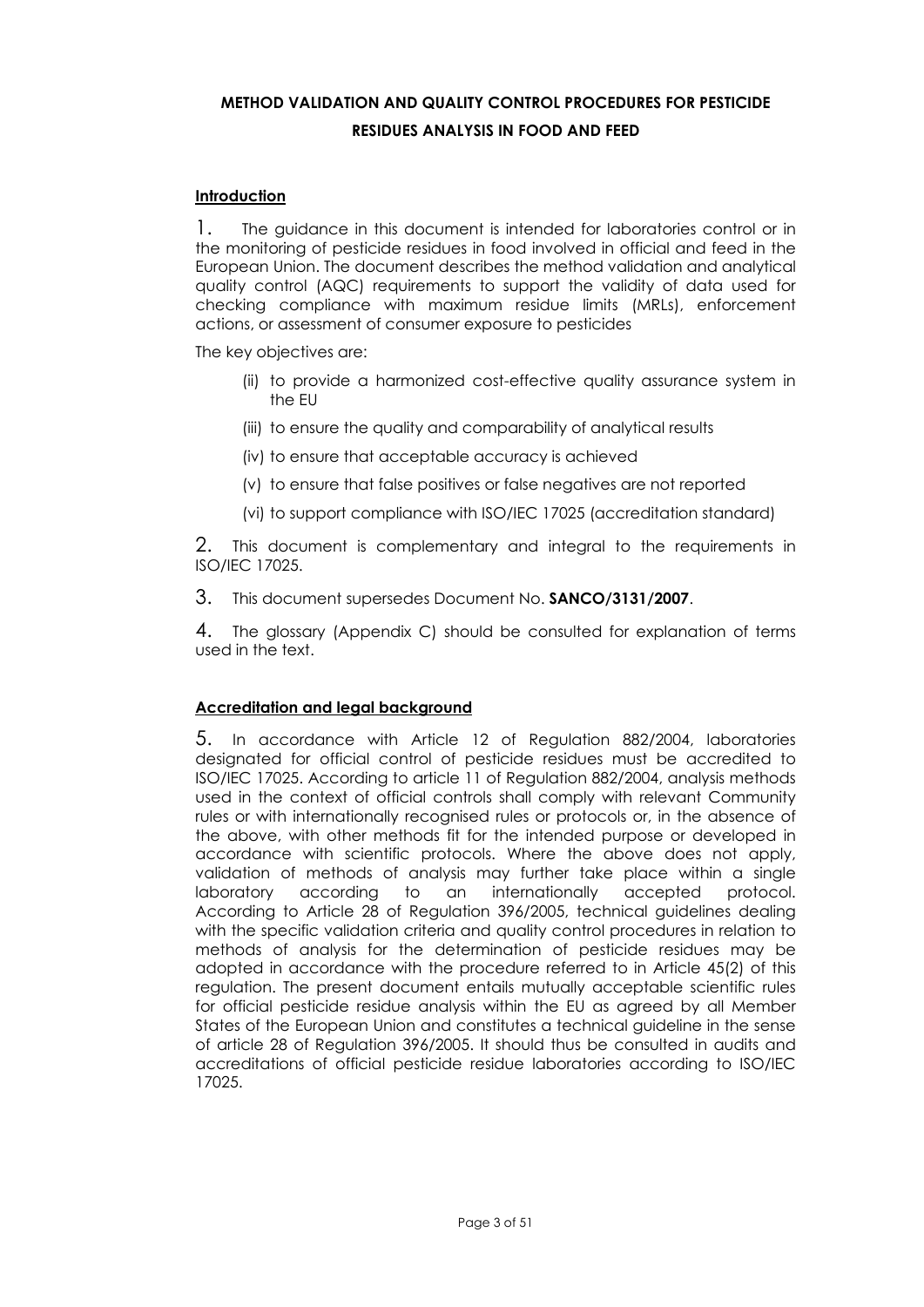#### **Sampling, transport, processing and storage of samples**

#### *Sampling*

6. Laboratory samples should be taken in accordance with Directive 2002/63/EC or superseding legislation. Where it is impractical to take primary samples randomly within a lot, the method of sampling must be recorded.

#### *Laboratory sample transportation*

7. Samples must be transported under appropriate conditions to the laboratory in clean containers and robust packaging. Polythene bags, ventilated if appropriate, are acceptable for most samples but lowpermeability bags (e.g. nylon film) must be used for samples to be analysed for residues of fumigants. Samples of commodities pre-packed for retail sale should not be removed from their packaging before transport. Very fragile or perishable products (e.g. ripe raspberries) may have to be frozen to avoid spoilage and then transported in "dry ice" or similar, to avoid thawing in transit. Samples that are frozen at the time of collection must be transported without thawing. Samples that may be damaged by chilling (e.g. bananas) must be protected from both high and low temperatures.

8. Rapid transportation to the laboratory, preferably within one day, is essential for samples of most fresh products. The condition of samples delivered to the laboratory should approximate to that acceptable to a discerning purchaser, otherwise samples should normally be considered unfit for analysis.

9. Samples must be identified clearly and indelibly, in a way that prevents inadvertent loss or confusion of labelling. The use of marker pens containing organic solvents should be avoided for labelling bags containing samples to be analysed for fumigant residues, especially if an electron capture detector is to be used.

#### *Sample preparation and processing prior to analysis*

10. On receipt, each laboratory sample must be allocated a unique reference code by the laboratory.

11. Sample preparation, sample processing and sub-sampling to obtain analytical portions should take place before visible deterioration occurs. This is particularly important when the analytical result is to be used to assess consumer intake. Canned, dried or similarly processed samples should be analysed within the stated shelf life.

12. Sample preparation must be in accordance with the definition of the commodity and the part(s) to be analysed, see Regulation 396/2005 Annex1.

13. Sample processing and storage procedures should be demonstrated to have no significant effect on the residues present in the analytical sample (see Directive 2002/63/EC). Where there is evidence that comminution (cutting and homogenisation) at ambient temperature has a significant influence on the degradation of certain pesticide residues, it is recommended that samples are homogenised at low temperature (e.g. frozen and/or in the presence of "dry ice"). Where comminution is known to affect residues (e.g. dithiocarbamates or fumigants) and practical alternative procedures are not available, the test portion should consist of whole units of the commodity, or segments removed from large units. For all other analyses, the whole laboratory sample (in most cases 1-2 kg) needs to be comminuted. All analyses should be undertaken within the shortest time practicable, to minimise sample storage. Analyses for residues of very labile or volatile pesticides should be started, and the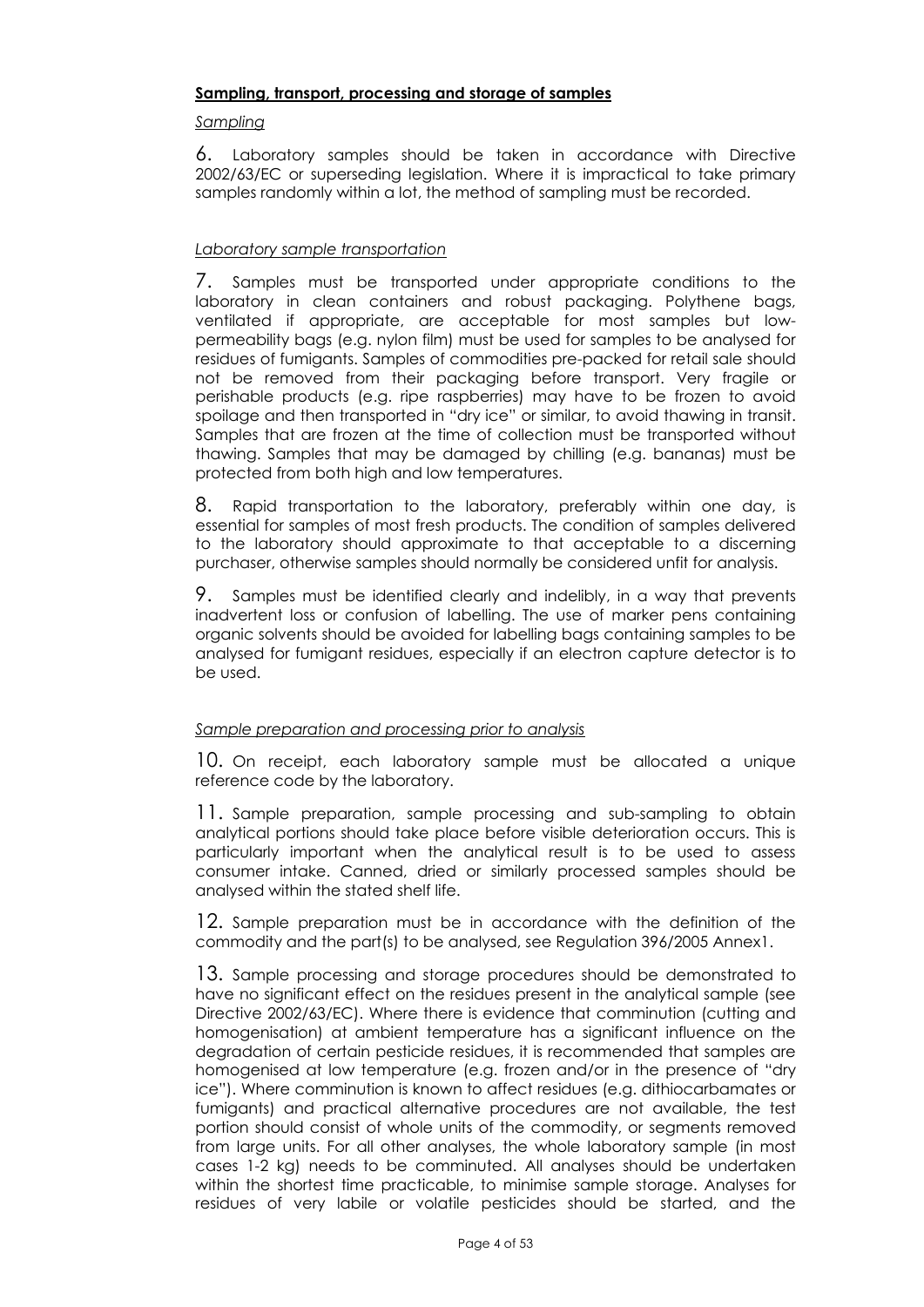procedures involved in potential loss of analyte completed, on the day of sample receipt. In any case, sample comminution should ensure that the sample is homogeneous enough so that sub-sampling variability is acceptable. If this is not achievable, the use of larger test portions should be considered.

14. If a single analytical portion is unlikely to be representative of the analytical sample, replicate portions must be analysed, to provide a better estimate of the true value.

#### **Pesticide standards, calibration solutions, etc.**

#### *Identity, purity, and storage of standards*

15. "Pure" standards of analytes should be of known purity and each must be uniquely identified and the date of receipt recorded. They should be stored at low temperature, preferably in a freezer, with light and moisture excluded, i.e. under conditions that minimise the rate of degradation. Under such conditions, the supplier's expiry date, which is often based on less stringent storage conditions, may be replaced, as appropriate for each standard, by a date allowing for storage up to 10 years. The pure standard may be retained if its purity is shown to remain acceptable. The purity should be checked by the allocated time after which a "pure" standard may be retained if its purity is shown to remain acceptable and a new expiry date is allocated. Ideally, the identity of freshly acquired "pure" standards should be checked if the analytes are new to the laboratory.

#### *Preparation and storage of stock standards*

16. When preparing stock standards (solutions, dispersions or gaseous dilutions) of "pure" standards of analytes and internal standards, the identity and mass (or volume, for highly volatile compounds) of the "pure" standard and the identity and amount of the solvent (or other diluents) must be recorded. The solvent(s) must be appropriate to the analyte (solubility, no reaction) and method of analysis. Moisture must be excluded during equilibration of the "pure" standard to room temperature before use and concentrations must be corrected for the purity of the "pure" standard.

17. Not less than 10 mg of the "pure" standard should be weighed using a 5 decimal place balance. The ambient temperature should be that at which the glassware is calibrated, otherwise preparation of the standard should be based on mass measurement. Volatile liquid analytes should be dispensed by weight or volume (if the density is known) directly into solvent. Gaseous (fumigant) analytes may be dispensed by bubbling into solvent and weighing the mass transferred, or by preparing gaseous dilutions (e.g. with a gas-tight syringe, avoiding contact with reactive metals).

18. Stock standards must be labelled indelibly, allocated an expiry date and stored at low temperature in the dark in containers that prevent any loss of solvent and entry of water. Currently available data show that stock standards of the large majority of pesticides in toluene and acetone are stable for at least 5 years in the freezer when stored in tightly closed glass containers.

19. For suspensions (e.g. dithiocarbamates) and solutions (or gaseous dilutions) of highly volatile fumigants that should be prepared freshly, the accuracy of the solution should be compared with a second solution made independently at the same time.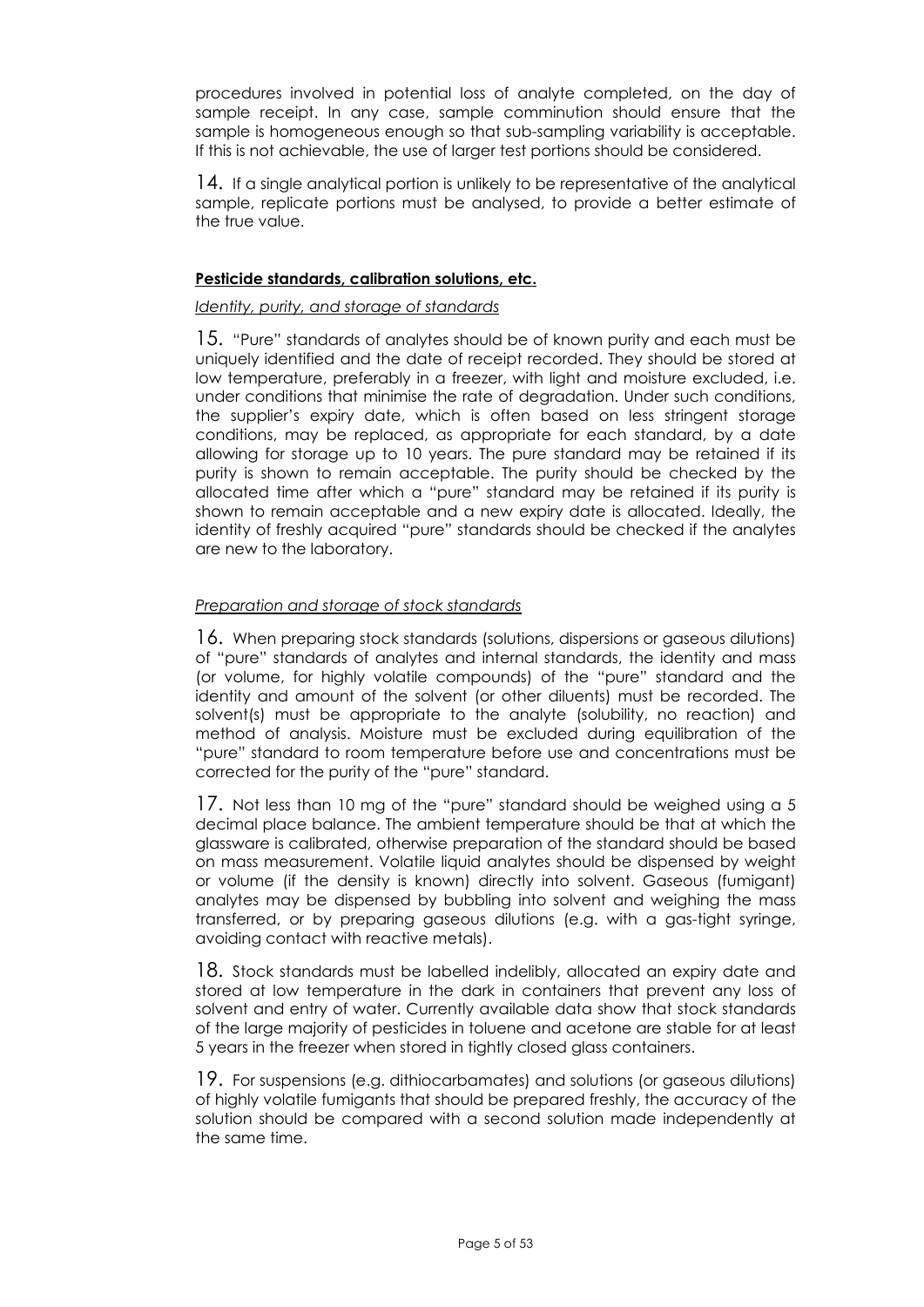#### *Preparation, use and storage of working standards*

20. When preparing working standards, a record must be kept of the identity and amount of all solutions and solvents employed. The solvent(s) must be appropriate to the analyte (solubility, no reaction) and method of analysis. The standards must be labelled indelibly, allocated an expiry date and stored at low temperature in the dark in containers that prevent any loss of solvent and entry of water. Septum closures are particularly prone to evaporation losses (in addition to being a source of contamination) and should be replaced as soon as practicable after piercing, if solutions are to be retained. Following equilibration to room temperature, solutions must be re-mixed and a check made to ensure that no analyte remains undissolved, especially where solubility at low temperatures is limited.

21. At method development or validation, or for analytes new to the laboratory, the response detected should be shown to be due to the analyte, rather than to an impurity or artefact. If the techniques used can lead to degradation of the analyte during extraction, clean-up or separation, and they generate a product that is commonly found in samples but which is excluded from the residue definition, positive results must be confirmed using techniques that avoid this problem.

#### *Testing and replacement of standards*

22. Whenever any standard is used beyond its expiry date its stability should be verified. Existing stock and working solutions may be tested against newly prepared solutions by comparing the detector responses obtained from appropriate dilutions of individual standards or mixtures of standards. The purity of an old "pure" standard may be checked by preparing a new stock standard and comparing the detector responses obtained from freshly prepared dilutions of old and new stock standards. Inexplicable differences in apparent concentration between old and new standards must be investigated.

23. The means from at least three replicate measurements for each of two solutions (old and new) should not normally differ by more than  $\pm 10\%$ <sup>1</sup>. The mean from the new solution is taken to be 100%. If the mean response of the old standard differs by more than ±10% from the new, storage time or conditions must be adjusted as necessary on the basis of the results and should be checked against a second solution independently prepared from the first one. The use of an internal standard may reduce the number of replicate injections required to achieve a  $\pm 10\%$  difference.

#### **Extraction and concentration**

#### *Extraction conditions and efficiency*

24. Test portions should be disintegrated thoroughly during extraction to maximise extraction efficiency, except where this is known to be unnecessary or inappropriate (e.g. for determination of fumigants or surface residues). Temperature, pH, etc., must be controlled if these parameters affect extraction efficiency, analyte stability or solvent volume. To improve the extraction efficiency of low moisture containing commodities (cereals, dried fruits), it is recommended to add water to the samples before extraction is carried out. However, the time between addition of water and extraction should be controlled in order to avoid any significant losses of pesticides.

<sup>&</sup>lt;u>.</u> 1 Alternatively, a t-test of the means should not show a significant difference at the 5% level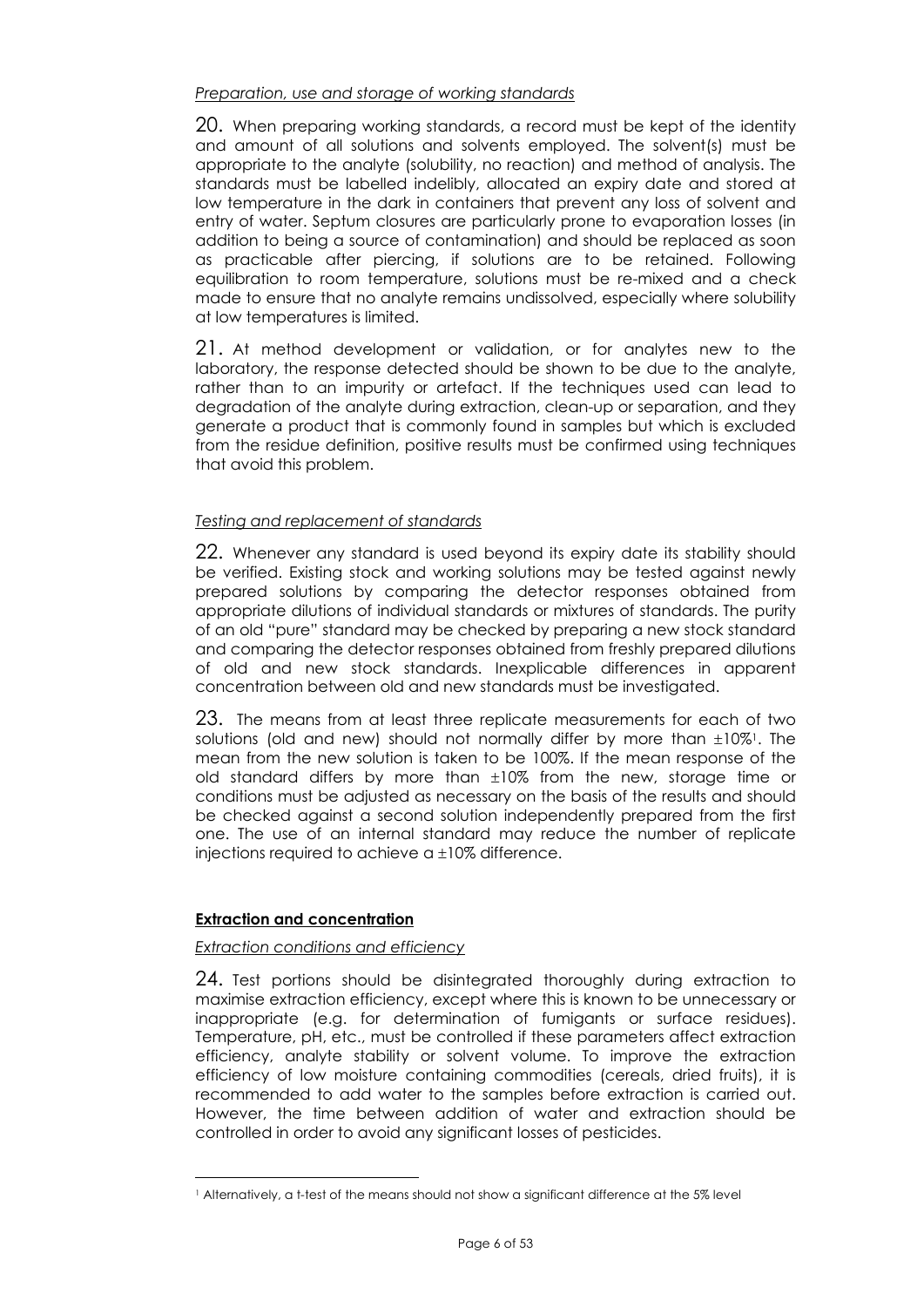#### *Extract concentration and dilution to volume*

25. Great care must be exercised when extracts are evaporated to dryness, as trace quantities of many analytes can be lost in this way. A small volume of high boiling point solvent may be used as a "keeper" and the evaporation temperature should be as low as practicable. Frothing and vigorous boiling of extracts, or dispersion of droplets, must be avoided. A stream of dry nitrogen or vacuum centrifugal evaporation is generally preferable to the use of an air stream for small-scale evaporation, as air is more likely to lead to oxidation or to introduce water and other contaminants.

26. Where extracts are diluted to a fixed volume, accurately calibrated vessels of not less than 1 ml capacity should be used and further evaporation avoided.

27. Analyte stability in extracts should be investigated during method validation. Storage of extracts in a refrigerator or freezer will minimise degradation but potential losses at the higher temperatures of an autosampler rack should not be ignored.

# **Contamination and interference**

#### *Contamination*

28. Samples must be separated from each other, and from other sources of potential contamination, during transit to, and storage at, the laboratory. This is particularly important with surface or dusty residues, or with volatile analytes. Samples known, or thought, to bear such residues should be doubly sealed in polythene or nylon bags and transported and processed separately.

29. Pest control in, or near, the laboratory must be restricted to pesticides that will not be sought as residues.

30. Volumetric equipment, such as flasks, pipettes and syringes must be cleaned scrupulously, especially for re-use. As far as practicable, separate glassware, etc., should be allocated to standards and sample extracts, in order to avoid cross-contamination. Avoid using excessively scratched or etched glassware. Solvents used for fumigant residues analysis should be checked to ensure that they do not contain the analyte.

31. Where an internal standard is used, unintended contamination of extracts or analyte solutions with the internal standard, or *vice versa*, must be avoided.

32. Where the analyte occurs naturally in, or is produced from, samples (e.g. inorganic bromide in all commodities; sulphur in soil; or carbon disulfide produced from the *Brassicaceae)*, low-level residues from pesticide use cannot be distinguished from natural levels. Natural occurrence of these analytes must be considered in the interpretation of results. Dithiocarbamates, ethylenethiourea or diphenylamine can occur in certain types of rubber articles and this source of contamination must be avoided.

#### *Interference*

33. Equipment, containers, solvents (including water), reagents, filter aids, etc., should be checked as sources of possible interference. Rubber and plastic items (e.g. seals, protective gloves, wash bottles), polishes and lubricants are frequent sources. Vial seals should be PTFE-lined. Extracts should be kept out of contact with seals, especially after piercing, by keeping vials upright. Vial seals may have to be replaced quickly after piercing, if re-analysis of the extracts is necessary. Analysis of reagent blanks should identify sources of interference in the equipment or materials used.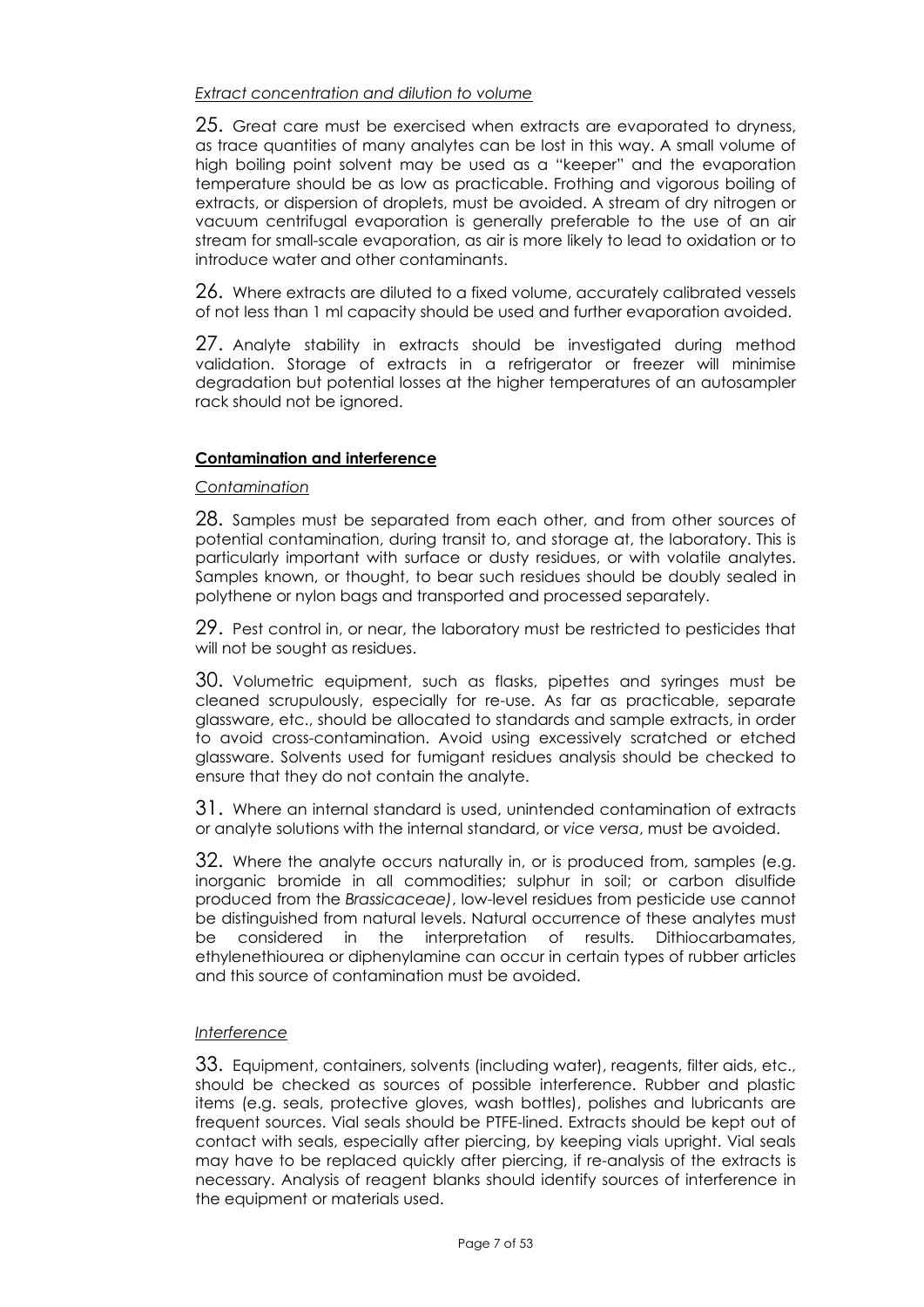34. Interference from natural constituents of samples is frequent. The interference may be peculiar to the determination system used, variable in occurrence and intensity, and may be subtle in nature. If the interference takes the form of a response overlapping that of the analyte, a different clean-up or determination system may be required. Interference in the form of suppression or enhancement of detection system response is dealt with in paragraph 45. If it is not practicable to eliminate interference, or to compensate for it by matrixmatched calibration, the overall accuracy (bias) and precision of analysis should nonetheless comply with the criteria in paragraphs 64 and 65.

#### **Analytical calibration, representative analytes, matrix effects and chromatographic integration**

#### *General requirements*

35. Correct calibration is dependent upon correct identification of the analyte (see paragraphs 69-82) Bracketing calibration should be used unless the determination system has been shown to be free from significant drift in its absolute (external standardisation) or relative (internal standardisation) response. In a batch of parallel determinations (e.g. ELISA with 96-well plates), the calibration standards should be distributed to detect differences in response due to position. Responses used to quantify residues must be within the dynamic range of the detector.

36. Batch sizes for determination should be adjusted so that detector response to a single injection of bracketing calibration standards does not drift >20% at ≥2 x LCL (lowest calibrated level), or >30% at 1–2 x LCL (if the LCL is close to the LOQ). If the drift exceeds these values, repeat of determinations is not necessary where the samples clearly contain no analyte, providing that the response at the calibration level corresponding with the reporting level (RL) remains measurable throughout the batch.

37. Extracts containing high-level residues may be diluted to bring them within the calibrated range. Where calibration solutions are matrix-matched (paragraph 44) the concentration of matrix extract may also have to be adjusted.

#### *Calibration*

38. Residues below the LCL, if corresponding with the RL, should be considered uncalibrated, and therefore reported as <RL, whether or not a response is evident. If it is desirable to report measurable residues below the original RL and corresponding LCL, determinations must be repeated with a lower LCL. If the signal to noise ratio produced by the target LCL is inadequate (less than 6:1), a higher level must be adopted as the LCL. An additional calibration point, for example at two times the target LCL, provides a back-up LCL if there is a risk that the target LCL will not be measurable. Validation of analytical methods should include determination of recovery at the proposed RL.

39. Calibration by interpolation between two levels is acceptable providing the difference between the 2 levels is not greater than a factor of 4, and where the mean response factors, derived from replicate determinations at each level, indicate acceptable linearity of response with the higher being not more than 120% of the lower response factor (110% in cases where the MRL is approached or exceeded).

40. Where three or more levels are utilised, an appropriate calibration function may be calculated and used between the lowest and highest calibrated levels. The calibration curve (which may or may not appear to be linear) should, in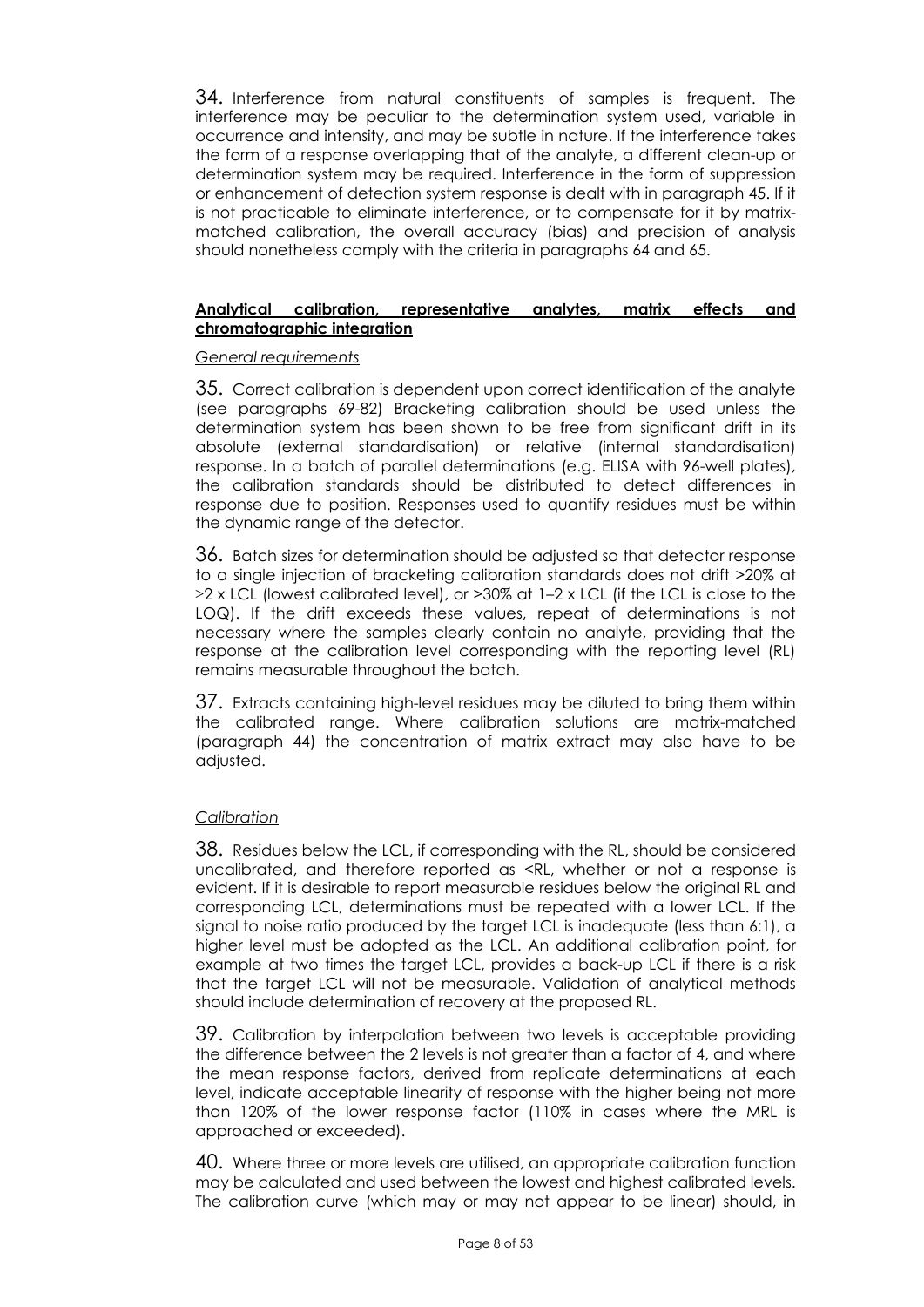general, not be forced through the origin. The fit of the calibration function must be plotted and inspected visually and/or by calculation of the residuals, avoiding unjustified reliance on correlation coefficients, to ensure that the fit is satisfactory in the region relevant to the residues detected. If individual residuals deviate by more than ±20% (±10% in cases where the MRL is approached or exceeded) from the calibration curve in the relevant region, an alternative calibration function must be used. In general, the use of weighted linear regression (1/x) is recommended, compared to linear regression.

41. Single-level calibration may provide more accurate results than multi-level calibration if the detector response is variable with time. When single-level calibration is employed, the sample response should be within ±20% of the calibration standard response if the MRL is exceeded. If the MRL is not exceeded, the sample response should be within ±50% of the calibration response, unless further extrapolation is supported by evidence of acceptable linearity of response. Where analyte is added for recovery determination at a level corresponding to the LCL, recovery values <100% may be calculated using a single point calibration at the LCL. This particular calculation is intended only to indicate analytical performance achieved at the LCL and does not imply that residues <LCL should be determined in this way.

#### *Representative analytes*

42. Where practicable, each determination system should be calibrated with all the targeted analytes for every batch of analyses. If this requires a disproportionately large number of calibrations, the determination system must be calibrated with a minimum number of representative analytes. Reliance on representative analytes is associated with an increased risk of incorrect results, especially false negatives. Therefore representative analytes must be chosen very carefully, to provide enough evidence that acceptable screening is achieved for all other analytes. The choice should be made according to the probability of finding residues in the sample and the physico-chemical characteristics of the analytes i.e. analytes likely to give the poorest and most variable response. The representative analytes to be calibrated in each batch must be at least 15 analytes plus 25% of the total number of analytes included in the analytical scope of each determination system. For example, if the analytical scope of an instrument method covers 40 analytes, the determination system must be calibrated with at least 25 representative analytes. If the scope of analysis in determination system is 20 or less, then all analytes should be calibrated. The minimum frequency for calibration of representative and all other analytes is given in Table 1.

|  | Table 1. Minimum frequencies for calibration |  |
|--|----------------------------------------------|--|
|--|----------------------------------------------|--|

|                                     | Representative analytes                                                    | All other analytes                                                                               |
|-------------------------------------|----------------------------------------------------------------------------|--------------------------------------------------------------------------------------------------|
|                                     | In each batch of analyses.                                                 | Within a rolling programme at least<br>every third month*                                        |
| Minimum frequency<br>of calibration | At least one calibration point<br>corresponding to the reporting<br>limit. | At least one calibration point<br>corresponding to the reporting limit<br>See also paragraph 43. |

\*The minimum requirements are :

(i) at the beginning and end of a survey or programme and

(ii) when potentially significant changes are made to the method.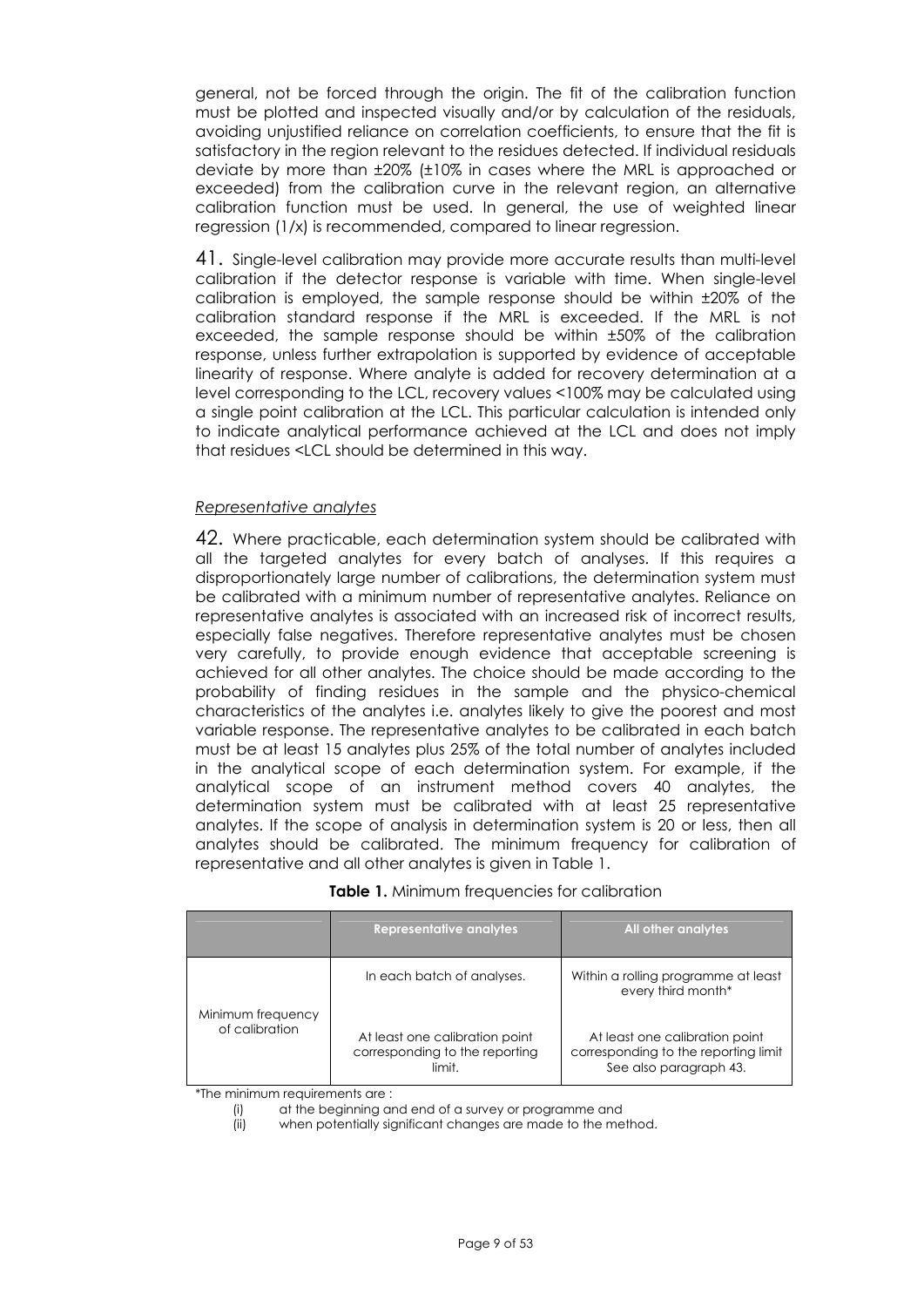43. Where an analyte that is not a representative analyte is detected in a sample, the result must be considered tentative until calibrated (see paragraphs 36–41). When the screening result indicates that an MRL might be exceeded, or in the case of other violative residues, the sample must be reanalysed and accompanied by acceptable recovery (see paragraph 66) of the detected analyte. The recovery test may be omitted when the standard addition approach as described in paragraph 47 is employed or when employing the isotope-dilution approach with the isotope-labelled internal standard being added to the analytical portion prior to extraction, provided that the reporting level (RL) still can be achieved.

#### *Matrix effects and matrix-matched calibration*

44. The potential for matrix effects to occur should be assessed at method validation. They are notoriously variable in occurrence and intensity but some techniques are particularly prone to them. If the techniques used are not inherently free from such effects, calibration should be matrix-matched routinely, unless an alternative approach can be shown to provide equivalent or superior accuracy. Extracts (or samples, for calibration of headspace and SPME analysis) of blank matrix preferably of the same type as the sample may be used for calibration purposes. An alternative practical approach to minimise matrix effects in GC-analyses is the use of "analyte protectants" (e.g. sorbitol, γgulonolactone, δ-gluconolactone, 3-ethoxy-1,2-propanediol (ethylglycerol)) that are added to both the sample extracts and the calibration solutions (in pure solvent or in matrix) in order to produce equivalent matrix effects. The most effective ways to negate matrix effects are calibrations by standard addition (see paragraphs 47 and 4849 and isotope dilutions with the isotope-labelled internal standard being added at any stage of the procedure prior to measurement.

45. A potential problem is that different samples, different types of extract, different commodities and different "concentrations" of matrix may exhibit matrix effects of variable magnitude. Where a slight risk of erroneous calibration is acceptable, a representative matrix (see glossary) may be used to calibrate a wide range of sample types.

46. If required in GC analysis, priming should be performed immediately prior to the first series of calibration determinations in a batch of analyses.

#### *Standard addition*

47. Standard addition may be used as an alternative approach to the use of matrix-matched calibration standards. In particular, it is recommended that standard addition is used for quantification of confirmatory analyses in cases of MRL exceedances and/or when no suitable blank commodity is available for the preparation of matrix-matched standard solutions. Standard addition means a procedure in which the test sample is divided in three (or more) test portions. One portion is analysed as such, and known amounts of the standard analyte are added to the other test portions immediately prior to extraction. The amount of the standard analyte added should be between one and five times the estimated amount of the analyte in the sample. This procedure is designed to determine the content of an analyte in a sample, inherently taking into account the recovery of the analytical procedure and also compensating for any matrix effect. The quantity of analyte present in the "unspiked" sample extract is calculated by simple proportion. This technique assumes some knowledge of the likely concentration of the analyte in the sample, so that the amount of added analyte is similar to that already present in the sample. If the concentration of the analyte is completely unknown then it may be necessary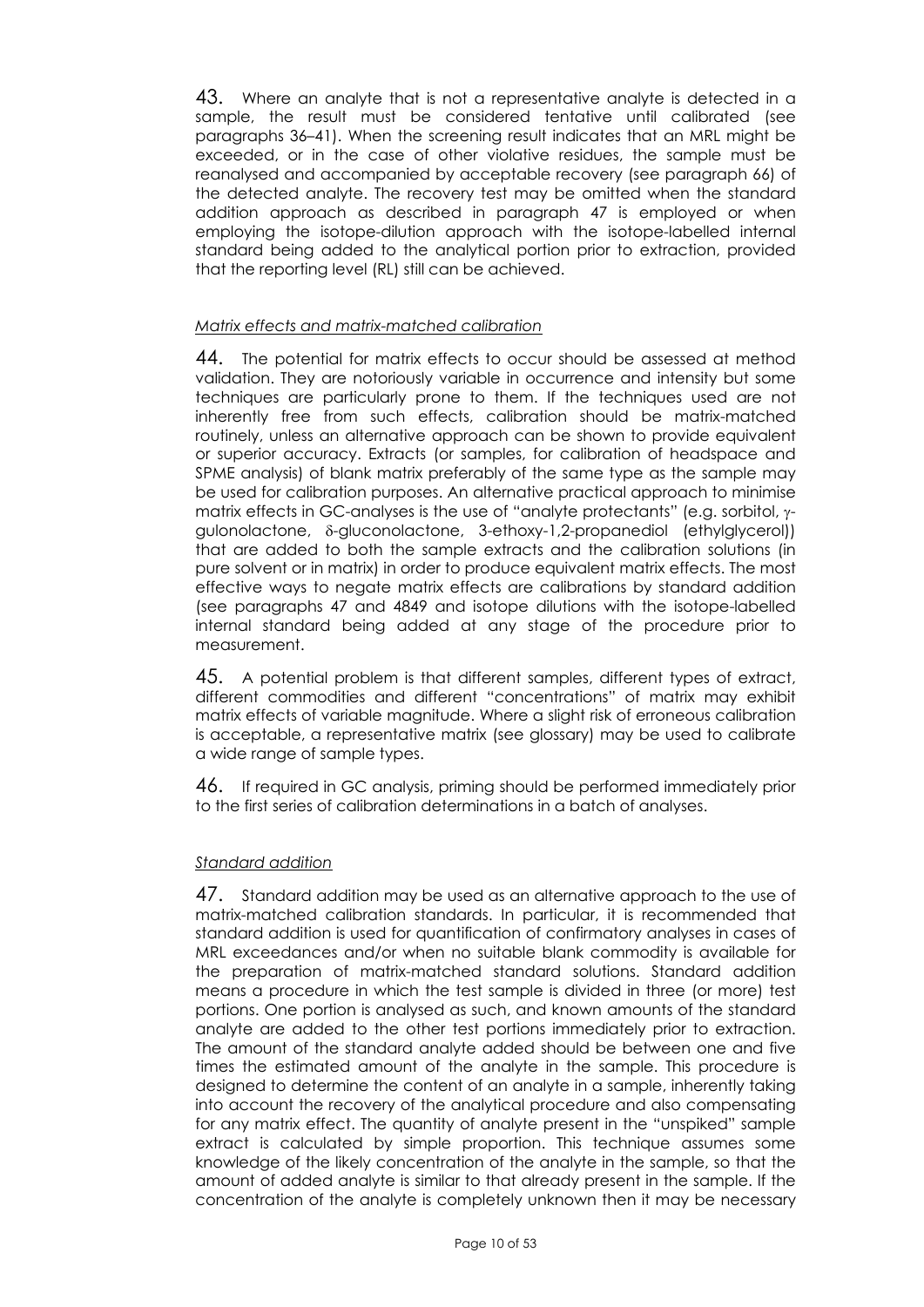to "spike" a number of replicate samples with increasing quantities of analyte, so that a calibration curve can be constructed in a similar way to normal standard calibration. This technique automatically adjusts for both recovery and calibration. Standard addition will not, of course, overcome chromatographic interferences caused by overlapping/unresolved peaks from co-extracted compounds. In the standard addition approach the unknown concentration of the analyte in the sample is derived by extrapolation, thus a linear response in the appropriate concentration range is essential for achieving accurate results.

48. Addition of a known quantity of analyte to an aliquot of sample extract, etc prior to injection is another form of standard addition, but in this case adjustment is only for calibration including matrix effects.

#### *Effects of pesticide mixtures on calibration*

49. Calibration using mixed analyte solutions made up in pure solvent, etc. should be checked at method validation (paragraphs 55–57) for similarity of detector response to that obtained from the separate analytes. If the responses differ significantly, or in cases of doubt, residues must be quantified using individual calibration standards in matrix, or better still, by standard addition**.**

#### *Calibration for pesticides that are mixtures of isomers*

50. Where a calibration standard is a mixture of isomers, etc., of the analyte, detector response generally may be assumed to be similar, on a molar basis, for each component. However, enzyme assays, immuno-assays and other assays with a biological basis may give calibration errors if the component ratio of the standard differs significantly from that of the measured residue. An alternative detection system should be used to quantify such residues. In those cases where the response of a "selective" detector to isomers differs (e.g. the electron-capture efficiency of HCH isomers), separate calibration standards must be used. If separate standards are not available for this purpose, an alternative detection system should be used to quantify residues.

#### *Calibration using derivatives or degradation products*

51. Where the pesticide is determined as a degradation product or derivative, the calibration solutions should be prepared from a "pure" standard of that degradation product or derivative, if available. Procedural standards should only be used if they are the only practical option.

#### *Chromatographic integration*

52. Chromatograms must be examined by the analyst and the baseline fitting checked and adjusted, as required. Where interfering or tailing peaks are present, a consistent approach must be adopted for the positioning of the baseline. Peak height or peak area data may be used; whichever yields the more accurate and repeatable results.

53. Unless biosensor detection is employed, calibration by mixed isomer (or similar) standards may utilise summed peak areas, summed peak heights, or measurement of a single component, whichever is the more accurate.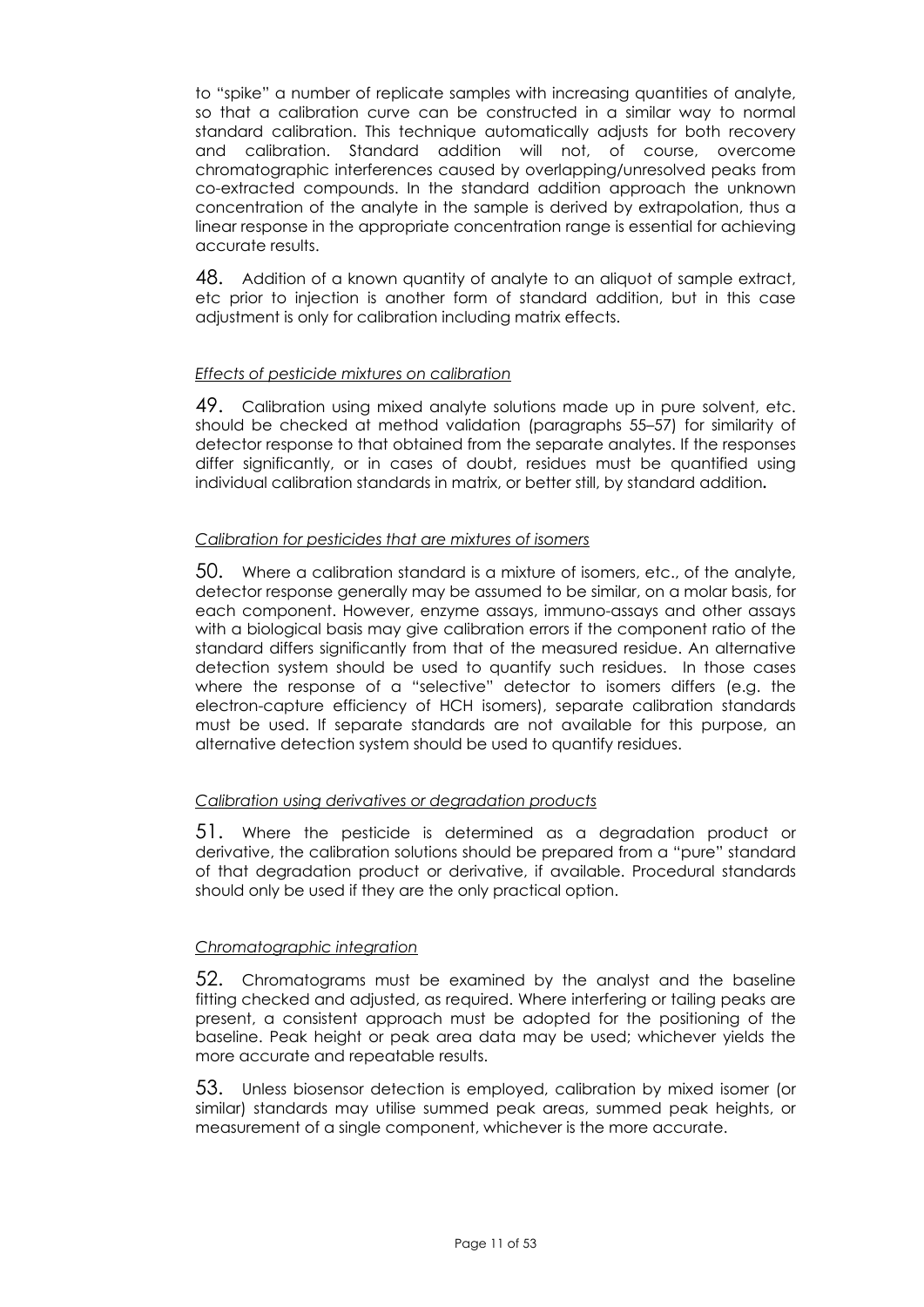## **Analytical method validation and performance criteria**

#### *Qualitative screening methods*

54. Qualitative screening methods (e.g. bioassays, chemical methods using automated MS-based detection) can be useful for detection of pesticides, which potentially have low probability to be present in the samples.

For qualitative screening methods the confidence of detection or identification of an analyte at a certain concentration level should be established. Validation in case of qualitative screening methods is focused on detectability. The detection is the lowest spiking level for which has been demonstrated that a certain analyte can be detected (not necessarily identified) in at least 95% of the samples (i.e. a false-negative rate of 5% is accepted) at the concentration of interest (e.g. at the RL of the method used for confirmation). The samples included in the validation should be representative for the matrix scope of the screening method. When strictly used as qualitative method, there are no requirements with regard to linearity and recovery. With respect to selectivity, the presence of false positives should be excluded using unspiked samples (preferably "blank" samples). However, as long as analytes found during screening are identified and confirmed by a second sample analysis using an appropriate confirmatory method, there is no strict need for a criterion for the number of false positives from a QC point of view.

A basic validation of a screening method would typically involve analysis of 10 different samples in duplicate from each group of commodities (see Annex 1.) spiked with analytes at the anticipated screening reporting level (SRL). Upon application in routine analysis, on-going QC data should be acquired and the validity of the method should be periodically reassessed. For analytes that have not been included in the (on-going) method validation, the confidence level of detection at a certain concentration of analyte(s) is not known. Consequently, although analytes outside the scope of validation can be detected using the method, no screening reporting level can be specified or guaranteed.

#### *Initial method validation*

55. Within-laboratory method validation should be performed to provide evidence that a method is fit for the purpose for which it is to be used. Method validation is a requirement of accreditation bodies, and must be supported and extended by method performance verification during routine analysis (analytical quality control and on-going method validation). All procedures (steps) that are undertaken in a method should be validated, if practicable.

56. For both multi- and selective residue methods, representative matrices may be used. As a minimum, one representative commodity from each commodity group as described in Annex I must be validated, depending on the intended scope of the method. When the method applied in routine for a wider variety of matrices, complementary, on-going QC- and validation data should be acquired during the routine analyses. A practical approach to the validation procedure is presented in Appendix A.

57. The method must be tested to assess for sensitivity, mean recovery (as a measure of trueness or bias), precision, and limit of quantification (LOQ). This effectively means that spiked recovery experiments to check the accuracy of the method should be undertaken. A minimum of 5 replicates is required (to check the precision) at both the reporting limit (to check the sensitivity of the method), and at least another higher level, perhaps an action level, for example the MRL. The (method) LOQ is defined as the lowest validated spike level meeting the method performance acceptability criteria (mean recoveries for each representative commodity in the range 70-120%, with a RSD<sub>r</sub>  $\leq$  20%). Other approaches to demonstrate that the analytical method complies with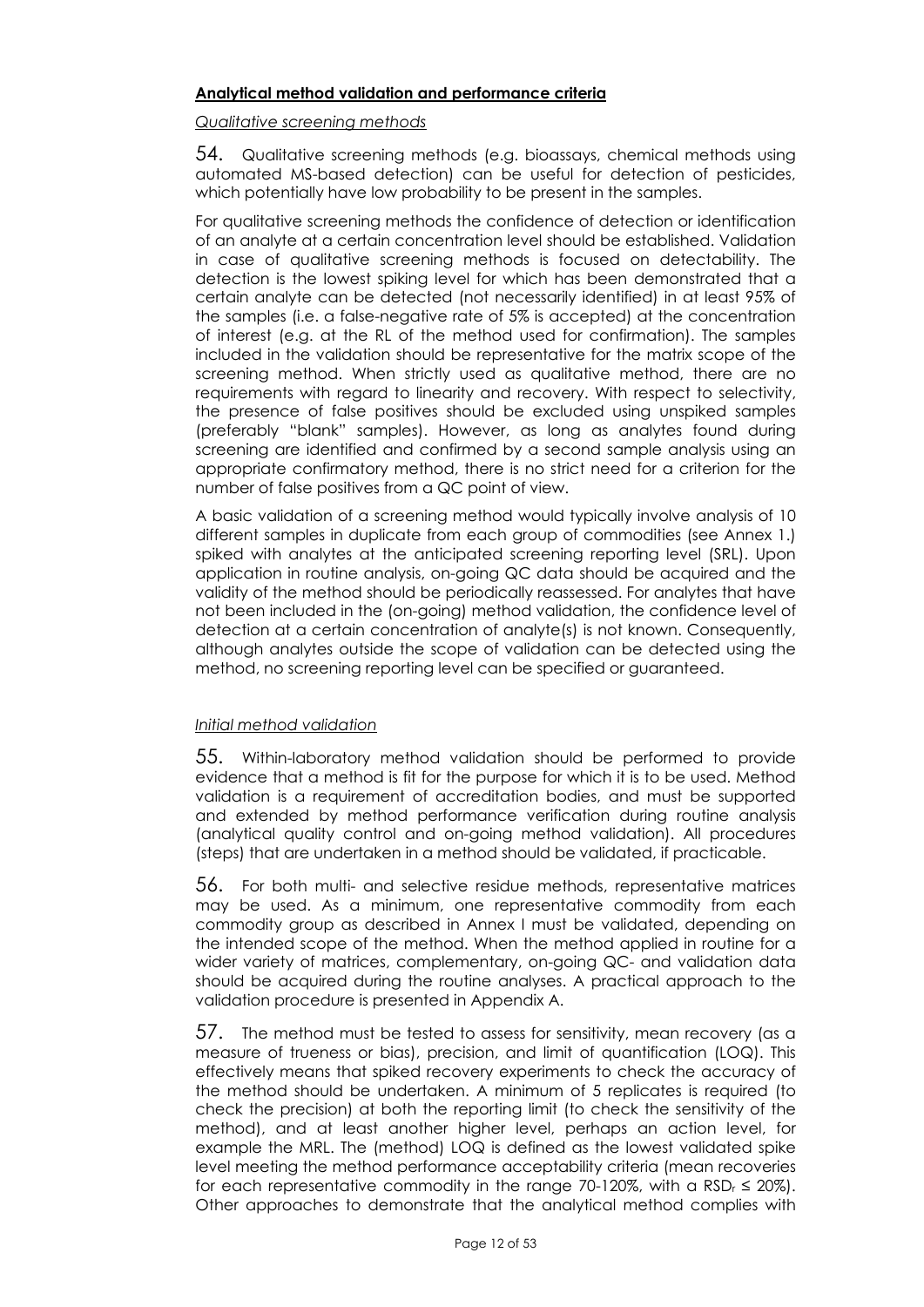performance criteria may be used, provided that they achieve the same level and quality of information. Where the residue definition incorporates two or more analytes, if possible, the method should be validated for all analytes included in the residue definition.

58. If the analytical method does not permit determination of recovery (for example, direct analysis of liquid samples, SPME, or headspace analysis), the precision is determined from repeat analyses of calibration standards. The bias is usually assumed to be zero, although this is not necessarily so. In SPME and headspace analysis, the trueness and precision of calibration may depend on the extent to which the analyte has equilibrated, particularly with respect to the sample matrix. If these methods depend upon equilibrium, this must be demonstrated during method development.

#### **Acceptability of analytical method performance–extended method validation**

59. A quantitative analytical method should be demonstrated at initial and extended validation as being capable of providing mean recovery values at each spiking level and for at least one representative commodity from each relevant group within the range 70–120%, repeatability RSDr and within laboratory reproducibility  $RSD_{wR} \leq 20\%$ , for all compounds to be sought using the method In certain justified cases, typically with multiresidue methods, recoveries outside this range may be accepted. Where the method does not permit this, and there is no satisfactory alternative, the relatively poor mean recovery must be considered before taking enforcement action. Exceptionally, where recovery is low but consistent (i.e. demonstrating good precision) and the basis for this is well established (e.g. due to pesticide distribution in partition), a mean recovery below 70% may be acceptable. However, a more accurate method should be used, if practicable. Within- laboratory reproducibility  $(RSD_{wR})$  should be ≤ 20%, excluding any contribution due to sample heterogeneity.

#### *On-going performance verification (routine recovery determination)*

60. Where practicable, recovery of analytes determined should be measured with each batch of analyses. If this requires a disproportionately large number of recovery determinations, the minimum acceptable frequency of recovery may be as given in Table 2. The choice must include at least 10 % of the representative analytes per detection system. However, the number of representative analytes in each batch must not be less than 5 per detection system. Analysis of reference materials is e a preferable option to use, though rarely practical due to the lack of CRMs providing that the materials contain the relevant analytes at appropriate levels.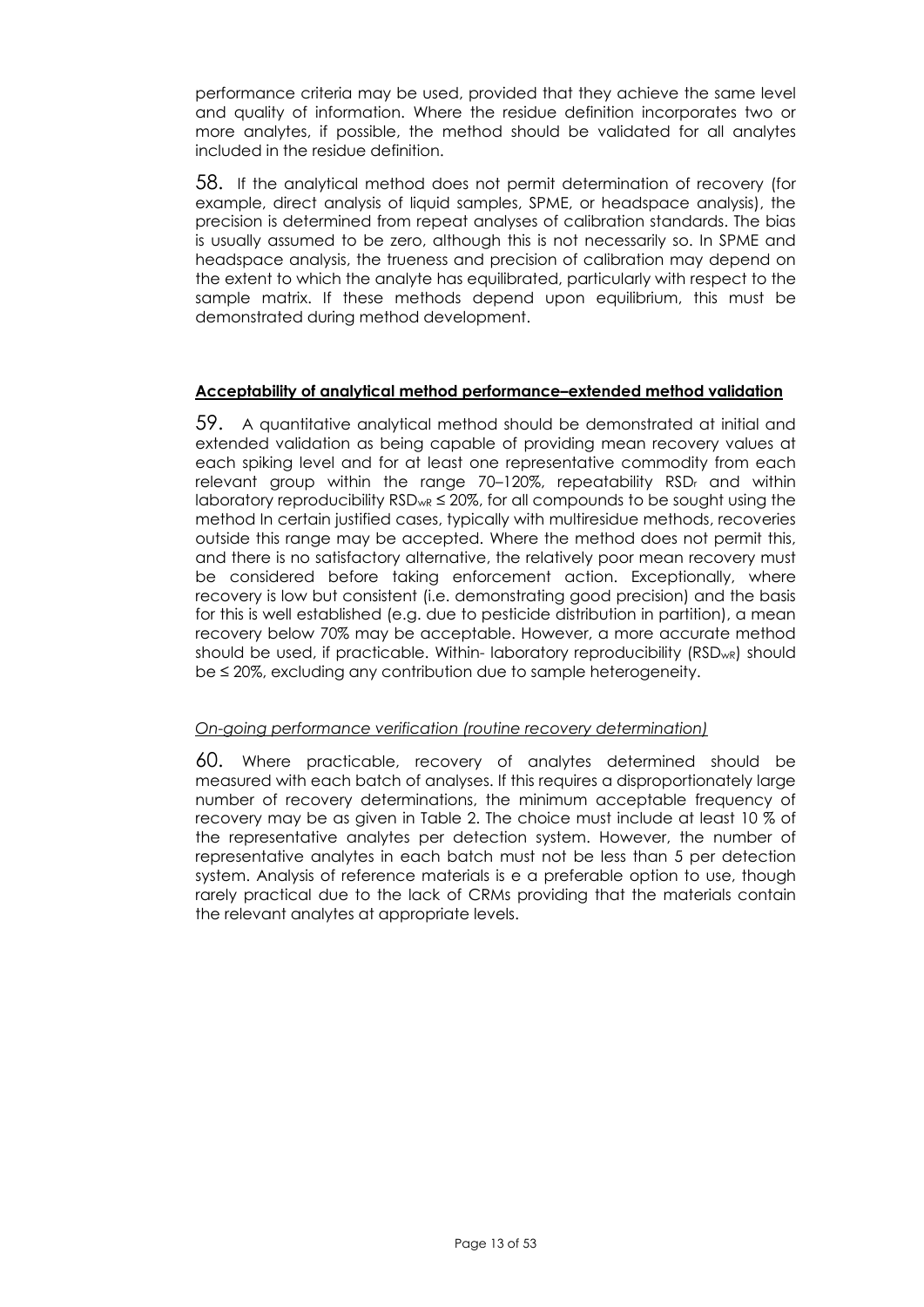|                                     | <b>Representative analytes</b>                                                                                                                                                         | All other analytes                                                                                                        |
|-------------------------------------|----------------------------------------------------------------------------------------------------------------------------------------------------------------------------------------|---------------------------------------------------------------------------------------------------------------------------|
| Minimum<br>frequency of<br>recovery | 10% of representative<br>analytes (at least 5 per<br>detection system) in each<br>batch of analyses                                                                                    | Within a rolling programme<br>to include all other analytes<br>at least every 12 months, but<br>preferably every 6 months |
|                                     | Within a rolling program<br>covering all representative<br>analytes as well as different<br>types of commodities, at<br>least at the level<br>corresponding to the<br>reporting limit. | At least at the level<br>corresponding to the<br>reporting limit.                                                         |

**Table 2.** Frequency for routine recovery (performance verification)

61. If the rolling programme (Table 1 and 2) for calibration or recovery of a representative analyte produces unacceptable results, all results produced after the previous successful calibration or recovery of that analyte must be considered to be potentially erroneous.

62. Analyte recovery should normally be determined by spiking within a range corresponding to 1–10 times the RL, or at the MRL, or at a level of particular relevance to the samples being analysed. The level of addition may be changed intermittently or regularly, to provide information on analytical performance over a range of concentrations. Recovery at levels corresponding to the RL and MRL is particularly important. In cases where blank material is not available (e.g. where inorganic bromide is to be determined at low levels) or where the only available blank material contains an interfering compound, the spiking level for recovery should be ≥3 times the level present in the blank material. The analyte (or apparent analyte) concentration in such a blank matrix should be determined from multiple test portions. If necessary, recoveries should be corrected by blank values. Blank values and uncorrected recoveries must also be reported. They must be determined from the matrix used in spiking experiments and the blank values should not be higher than 30% of the residue level corresponding to the RL.

63. As far as practicable, the recovery of all components defined by the MRL should be determined routinely. Where a residue is determined as a common moiety, routine recovery may be determined using the component that either normally predominates in residues or is likely to provide the lowest recovery.

#### *Methods for determination of fat or dry weight content*

64. Where results are expressed on the basis of dry weight or fat content, the method used to determine the dry weight or fat content must be consistent. Ideally it should be validated against a widely recognised method.

#### **Acceptability of analytical performance for routine recoveries**

65. The mean recovery is calculated from (different matrices) one commodity group. Acceptable limits for a single recovery result should normally be within the range of the mean recovery +/- 2x RSD and may be adjusted using within laboratory reproducibility (routine on going recovery) data or repeatability (initial validation) However, a generalized range of 60-140 % may be used in routine multi residue analysis. Recoveries outside the above mentioned range require re-analysis of the batch but may be acceptable in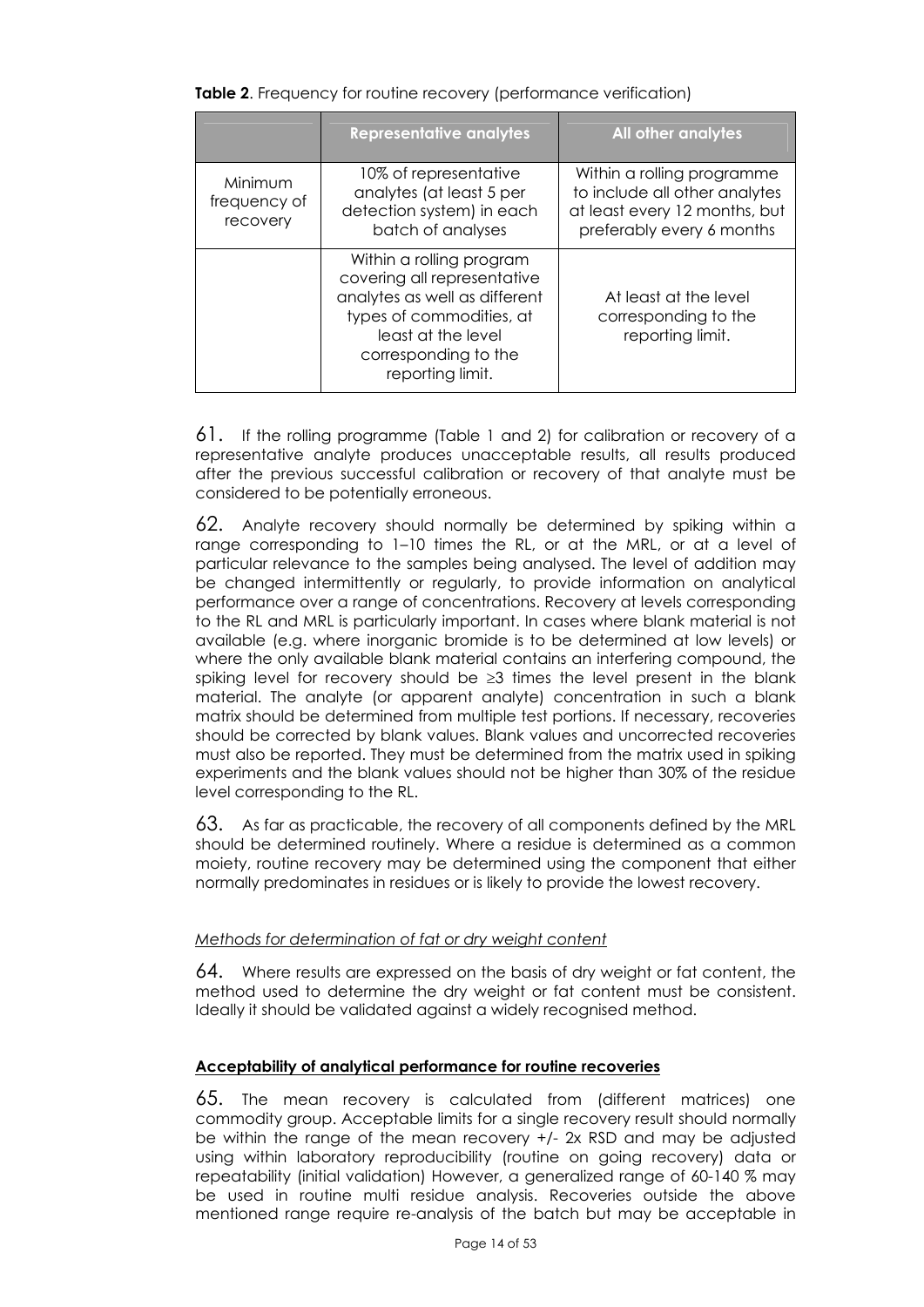certain justified cases. Where the individual recovery is unacceptably high and no residues are detected, it is not necessary to re-analyse the samples to prove the absence of residues. However, consistently high recovery should be investigated. If a significant trend occurs in recovery, or potentially unacceptable (RSD beyond  $\pm$  20 %) results are obtained, the cause(s) must be investigated.

In order to assure the correct execution of the whole procedure for each individual sample and the correct injection of each final sample extract in the GC- or LC-system, the use of one or more quality control (QC-) standards, is recommended. These compounds, which are added at different stages of the procedure e.g. to the samples prior to extraction (surrogate standards) or to the final sample extract just before injection (instrument internal standards) , should be chosen to be outside of the target pesticide scope and should preferably represent the entire scope of pesticides in terms of polarity and susceptibility to dearadation.

66. Data on numerical exceedences of the MRL residues must be supported by individual recovery results in the same batch within the range of the mean recovery (70-120 %)  $\pm$  2 x RSD, at least for the confirmatory analyses. If recovery within this range cannot be achieved, enforcement action is not necessarily precluded, but the risk of relatively poor accuracy must be taken into account. It is recommended to correct for recovery preferably by using standard addition according to paragraph 47 or isotopically labelled standards in all cases of violation

#### **Proficiency testing and analysis of reference materials**

67. The laboratory must participate regularly in relevant proficiency tests. When a low number of compounds (e.g.: <90%) are analysed with respect to the pesticides present in the test sample, false positive(s) or negative(s) are reported or the accuracy achieved in any of the tests is questionable or unacceptable, the problem(s) should be investigated. Particularly for false positive(s), negative(s) and, or unacceptable performance, have to be rectified before proceeding with further determinations of the analyte/matrices combinations involved.

68. In-house reference materials may be analysed regularly to help provide evidence of analytical performance. Where practicable, exchange of such materials between laboratories provides an additional, independent check of accuracy.

#### **Confirmation of results**

69. Negative results (residues below the RL) can be considered confirmed if the recovery and LCL measurement for the batch are acceptable (paragraphs 38 and 64). Negative results for represented analytes are supported only indirectly by the recovery and LCL data for representative analytes and must be interpreted with caution.

70. Positive results (residues at or above the RL) usually require additional confirmation to that given in paragraph 69. In addition to the general requirements of paragraphs 71-80, confirmation of positive results for represented analytes (i.e. those with no concurrent calibration and recovery) should be supported by the appropriate concurrent calibration and recovery determinations. Confirmation is not mandatory for all positive results given that the requirements for the recovery in the batch comply with the requirements in paragraph 65, and must be decided by the laboratory on a case-by-case basis.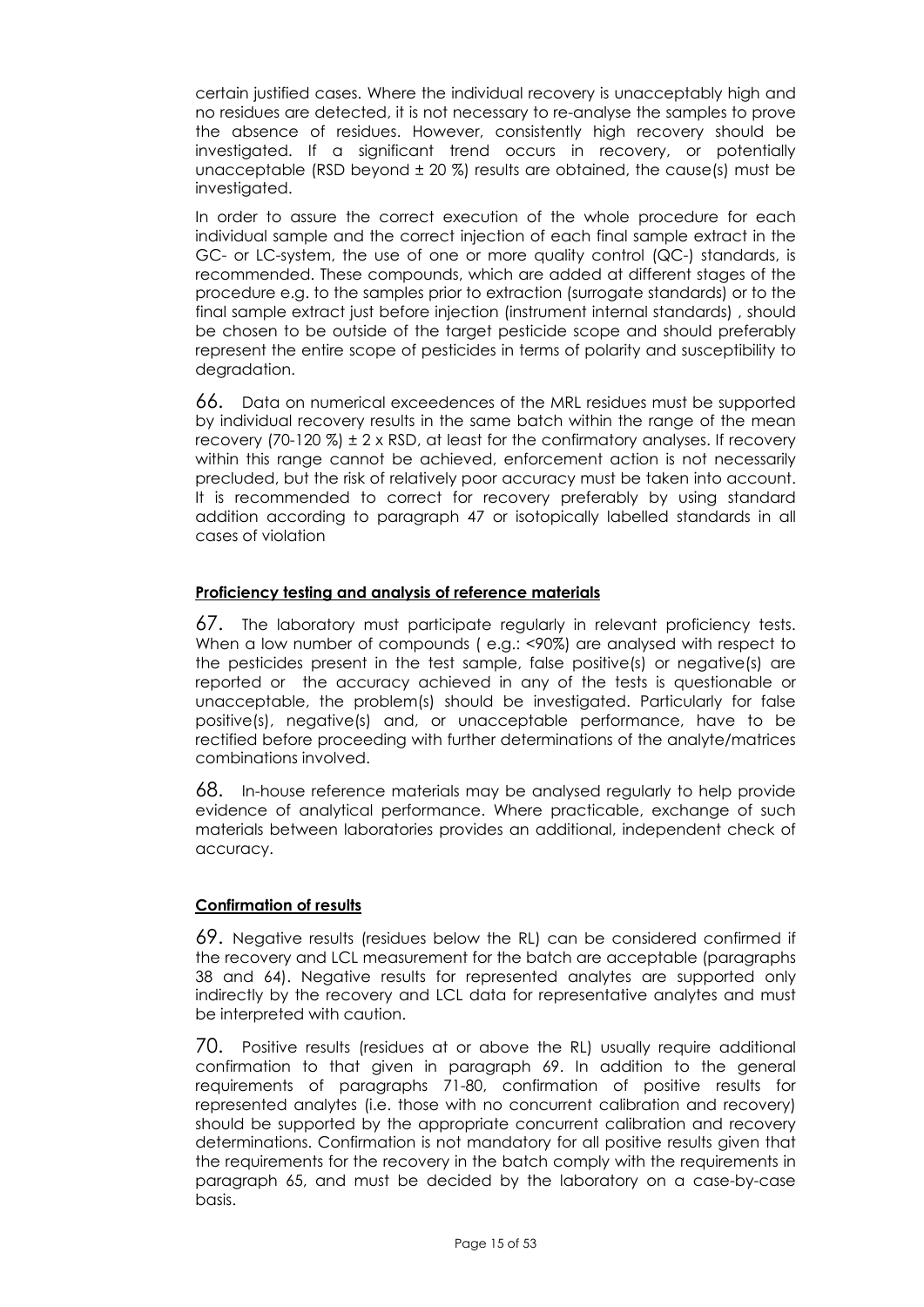71. Suspected MRL exceedances or unusual residues must be identified. The criteria for identification are given in 71-79. The use of a highly specific detection system, such as mass spectrometry, is recommended.

## *Identification*

72. Selective detectors employed with GC or LC such as ECD, FPD, NPD, DAD and fluorescence, offer only limited specificity. Their use, even in combination with different polarity columns, does not provide unambiguous identification. These limitations may be acceptable for frequently found residues, especially if some results are also confirmed using a more specific detection technique. Such limitations in the degree of identification should be acknowledged when reporting the results.

#### *Mass spectrometry coupled to chromatography*

73. Mass spectrometry in conjunction with chromatographic separation is a very powerful combination for identification of an analyte in the extract. It simultaneously provides:

- i. retention time
- ii. ion mass/charge ratio; and
- iii. abundance data

#### *Requirements for chromatography*

74. For GC-MS procedures, the chromatographic separation should be carried out using capillary columns. For LC-MS procedures, the chromatographic separation can be performed using any suitable LC column. In either case, the minimum acceptable retention time for the analyte(s) under examination should be at least twice the retention time corresponding to the void volume of the column. The retention time (or relative retention time) of the analyte in the sample extract must match that of the calibration standard (may need to be matrix matched) within a specified window after taking into consideration the resolving power of the chromatographic system. The ratio of the chromatographic retention time of the analyte to that of a suitable internal standard, i.e. the relative retention time of the analyte, should correspond to that of the calibration solution with a tolerance of ±0.5% for GC and ±2.5% for  $IC<sup>2</sup>$ .

#### *Requirements for mass spectrometry (MS)*

1

75. Reference spectra for the analyte should be generated using the instruments and techniques employed for analysis of the samples. If major differences are evident between a published spectrum and that generated within the laboratory, the latter must be shown to be valid. To avoid distortion of ion ratios, the response of the analyte ions must not overload the detector. The reference spectrum in the instrument software can originate from a previous injection without matrix present, but preferably from the same batch.

<sup>2</sup> Commission Decision of 12 August 2002 implementing Council Directive 96/23/EC concerning the performance of analytical methods and the interpretation of results (2002657/EC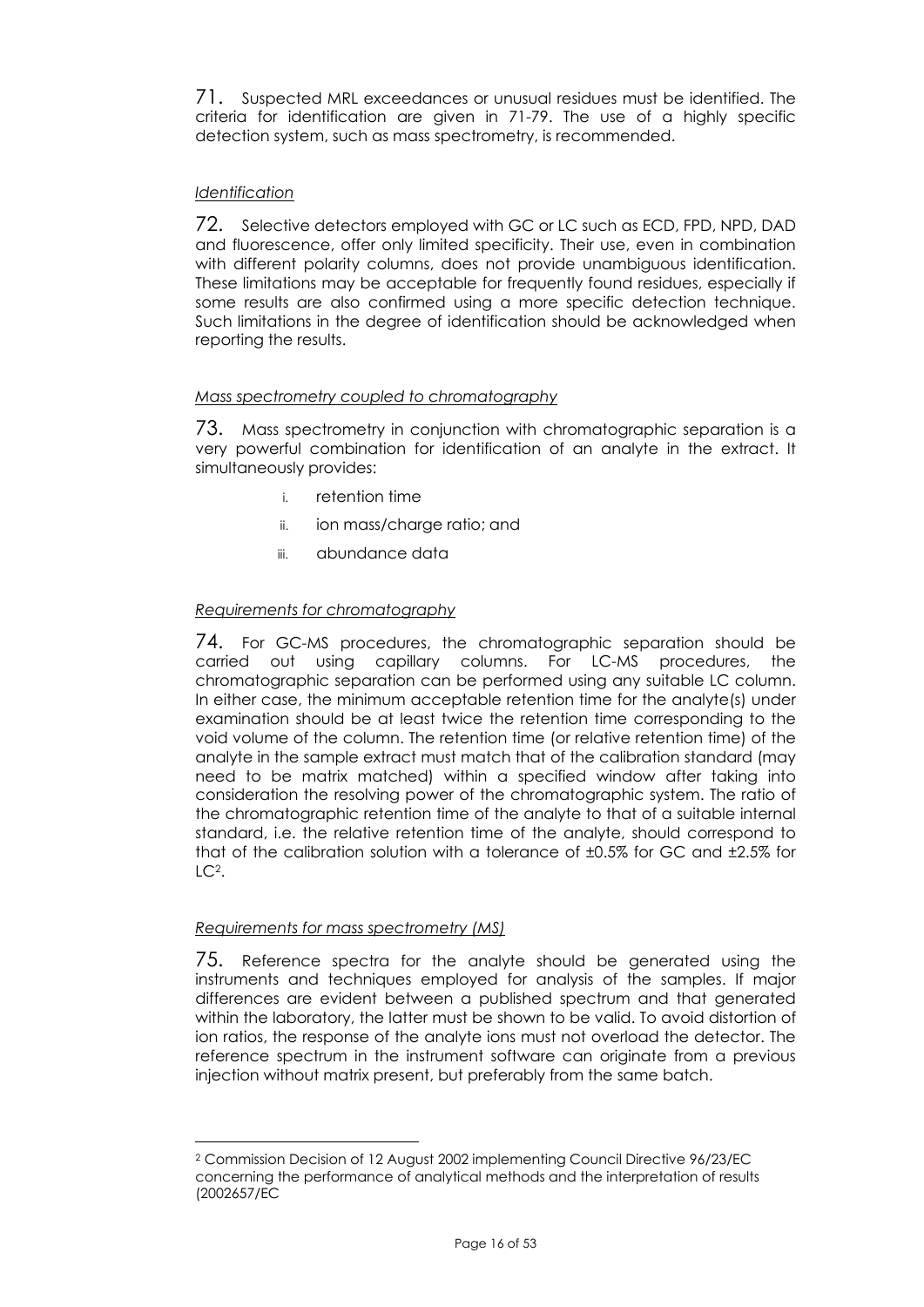76. Identification relies on proper selection of diagnostic ions. The (quasi) molecular ion is a diagnostic ion that should be included in the measurement and identification procedure whenever possible. In general, and especially in single MS, high m/z ions are more diagnostic than low m/z ions (e.g.  $m/z < 100$ ). However, high m/z ions arising from loss of water or from common moieties may be of little use. Although characteristic isotopic ions, especially Cl or Br clusters, may be of particular utility, the selected diagnostic ions should not exclusively originate from the same part of the parent molecule. Choice of diagnostic ions may change depending on background interferences.

77. Diagnostic ion chromatograms should have peaks (exceeding S/N 3:1) of similar retention time, peak shape and response ratio to those obtained from a calibration standard analysed at comparable concentration in the same batch. Chromatographic peaks from different diagnostic ions for the same analyte must overlap with each other. Where an ion chromatogram shows evidence of significant chromatographic interference, it must not be relied upon to quantify or identify residues. The ion that shows the best signal-to-noise ratio and no evidence of significant chromatographic interference should be used for quantification.

78. In case of full scan measurement, careful subtraction of background spectra, either manual or automatically by deconvolution or other algorithms may be required to ensure that the resultant spectrum of the chromatographic peak is representative. Whenever background correction is applied, this must be applied uniformly throughout the batch and should be clearly indicated.

79. Different types and modes of mass spectrometric detectors provide different degrees of selectivity, which relates to the confidence in identification. The requirements for identification are given in Table 3. They should be regarded as guidance criteria for identification, not as absolute criteria to prove presence or absence of a compound.

| <b>MS mode:</b>                               | Single MS (standard<br>mass resolution)                                    | <b>Single MS</b><br>(high resolution/high<br>mass accuracy)                                                                                       | MS/MS                                                                                            |
|-----------------------------------------------|----------------------------------------------------------------------------|---------------------------------------------------------------------------------------------------------------------------------------------------|--------------------------------------------------------------------------------------------------|
| <b>Typical</b><br>systems<br>(examples)       | quadrupole, ion trap,<br>time-of-flight (TOF)                              | TOF, Orbitrap, FTMS,<br>magnetic sector                                                                                                           | Triple quadrupole<br>ion trap, hybride<br>$MS$ (e.g. Q-TOF,<br>Q-trap)                           |
| Acquisition:                                  | Full scan,<br>Limited m/z range,<br>Selected ion<br>monitoring (SIM)       | Full scan,<br>Limited m/z range,<br>Selected ion<br>monitoring (SIM)                                                                              | Selected/multiple<br>reaction<br>monitoring<br>(SRM/MRM),<br>full scan<br>product-ion<br>spectra |
| <b>Requirements</b><br>for<br>identification: | $\geq$ 3 diagnostic ions,<br>(preferably including<br>quasi molecular ion) | $\geq$ 2 diagnostic ions<br>(preferably including<br>the quasi molecular<br>ion).<br>Mass accuracy $<$ 5<br>ppm.<br>At least one<br>fragment ion. | $\geq$ 2 product ions                                                                            |
| lon ratio(s):                                 | according to Table 4                                                       |                                                                                                                                                   |                                                                                                  |

**Table 3** Identification requirements for different types of mass spectrometers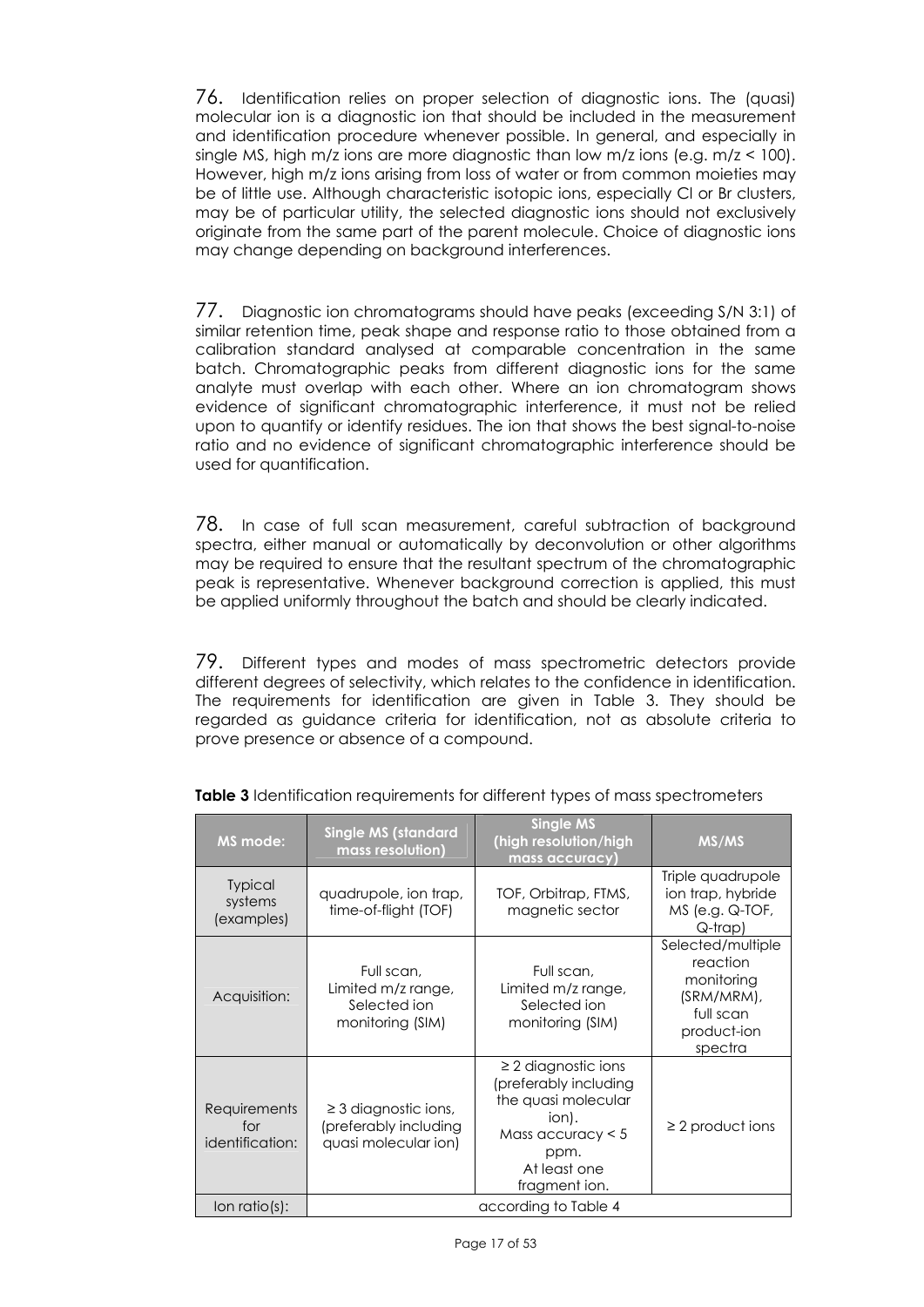The intensities of diagnostic ions or product ions can be determined through spectra or by integrating the signals of the single mass traces (extracted ion chromatograms). The relative intensities of the detected ions, expressed as a percentage of the intensity of the most intense (abundant) ion or product ion, should correspond to those of the calibration standard at comparable concentrations and measured under the same conditions. Matrix-matched calibration solutions may need to be employed. Table 4 below indicates the maximum tolerances.

It should be noted that some analytes and instruments achieve better performance, and others worse, which is also a function of concentration and matrix. Actual measurement of the variability of the ion ratios can be conducted experimentally over time using calibration standards to devise performance-based criteria rather than the fixed generic criteria given in Table 4.

| <b>Relative intensity</b><br>(% of base peak) | <b>EI-GC-MS</b><br>(relative) | CI-GC-MS, GC-MSn,<br>LC-MS, LC-MSn<br>(relative) |
|-----------------------------------------------|-------------------------------|--------------------------------------------------|
| $> 50\%$                                      | $\pm 10\%$                    | $\pm 20\%$                                       |
| $> 20\%$ to 50 %                              | $\pm$ 15 %                    | $± 25 \%$                                        |
| $>10\%$ to 20%                                | $\pm 20\%$                    | $\pm$ 30 $\%$                                    |
| ≤ 10%                                         | $\pm$ 50 $\%$                 | ± 50%                                            |

**Table 4.** Default recommended maximum permitted tolerances for relative ion intensities using a range of spectrometric techniques2.

Larger tolerances may lead to a larger percentage of false positive results. Likewise, if the tolerances are decreased, then the likelihood of false negatives increases3. As for Table 4, the tolerances should not be taken as absolute limits and automated data interpretation based on the criteria without complementary interpretation by an experienced analyst is not recommended.

For a higher degree of confidence in identification, further evidence may be required. This can be achieved through additional mass spectrometric information, for example evaluation of full scan spectra, additional accurate mass (fragment) ions, additional product ions (in MS/MS), or accurate mass product ions. If the isotope ratio of the ion(s), or the chromatographic profile of isomers of the analyte, is highly characteristic it may provide sufficient evidence. Otherwise, additional evidence may be sought using a different chromatographic separation system and/or a different ionisation technique, or any other means providing supporting information.

#### *Confirmation by an independent laboratory*

1

80. Where practicable, confirmation of results in an independent expert laboratory provides strong supporting evidence of quantity. If different determination techniques are used, the evidence will also support identification.

<sup>3</sup> Eugenia Soboleva, Karam Ahad and Árpád Ambrus, Applicability of some mass spectrometric criteria for the confirmation of pesticide residues, Analyst, 2004, 129, 1123- 1129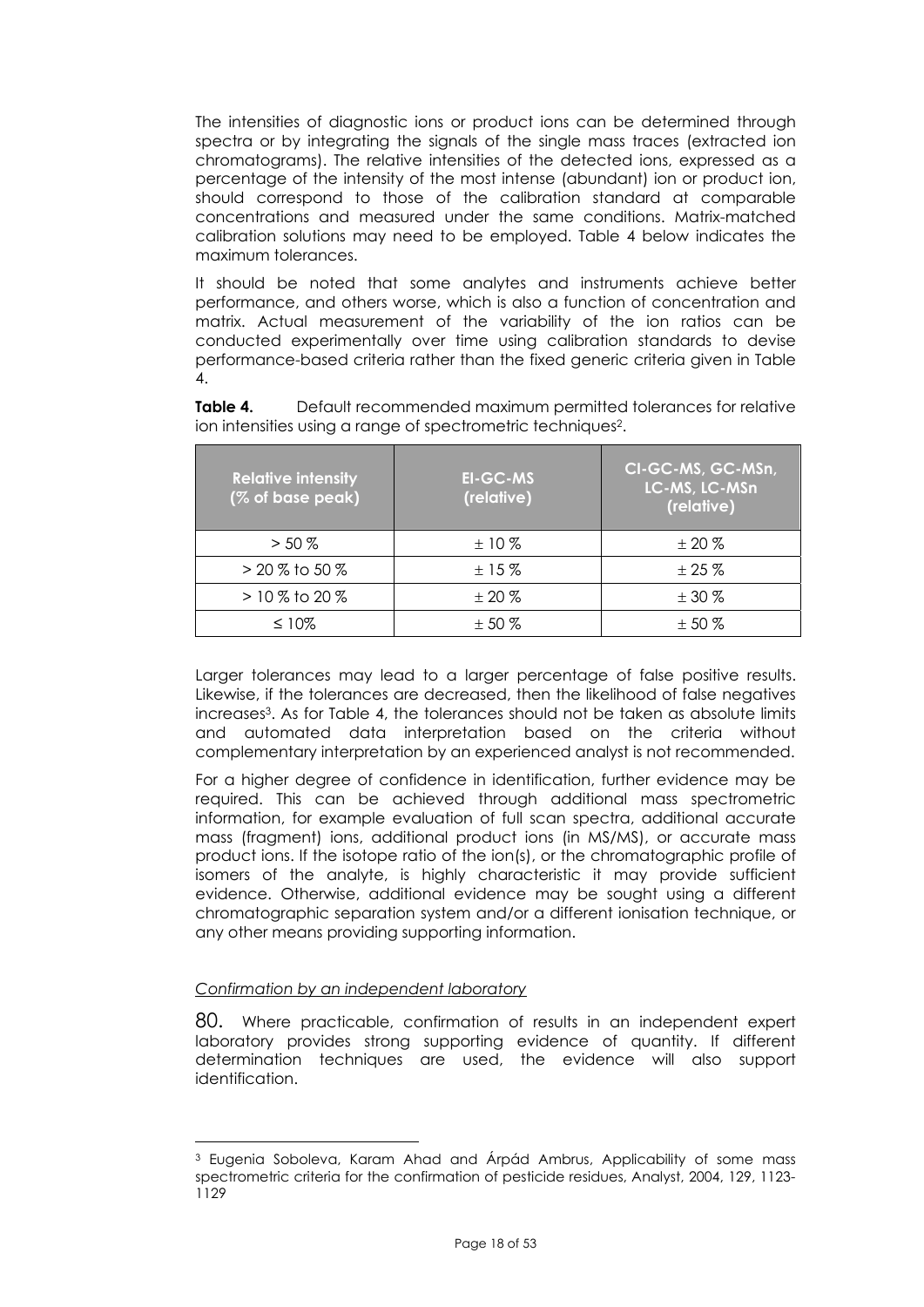#### **Reporting of results**

#### *Expression of results*

81. Results for individual analytes should be expressed as the chemical name defined by the MRL residue definition and in mg/kg. Where the MRL is a sum of metabolites, degradates or transformation products, the concentrations of these products should be expressed according to the residue definition and then added to the total residue concentration, see Appendix B. Residues below the Reporting Limit should be reported as <RL mg/kg.

#### *Calculation of results*

82. In general, residues data do not have to be adjusted for recovery, when the mean recovery is in the range of 70-120%. If residues data are adjusted for recovery, then this must be stated.

83. Where confirmed data are derived from a single test portion (i.e. the residue does not exeed the MRL), the reported result should be that derived from the detection technique considered to be the most accurate. Where results are obtained by two or more equally accurate techniques, the mean value may be reported.

84. Where two or more test portions have been analysed, the arithmetic mean of the most accurate results obtained from each portion should be reported. Where good comminution and/or mixing of samples has been undertaken, the RSD of results between test portions should not exceed 30% for residues significantly above the LOQ. Close to the LOQ, the variation may be higher and additional caution is required in deciding whether or not a limit has been exceeded. Alternatively, the limits for repeatability, or reproducibility, given in Annex VI to Directive 91/414/EEC, may be applied, although these do not incorporate sub-sampling error (which is particularly important when undertaking dithiocarbamate or fumigant analyses).

#### *Rounding of data*

85. It is essential to maintain uniformity in reporting results. In general, results ≥0.001 and <0.01 should be rounded to one significant figure; results ≥0.01 and <10 mg/kg should be rounded to two significant figures; results ≥10 mg/kg may be rounded to three significant figures or to a whole number. Reporting limits should be rounded to 1 significant figure at <10 mg/kg and two significant figures at ≥10 mg/kg. These requirements do not necessarily reflect the uncertainty associated with the data. Additional significant figures may be recorded for the purpose of statistical analysis. In some cases the rounding may be specified by, or agreed with the customer/stakeholder of the monitoring. In any case, the rounding of results should never lead to a different decision as regards the exceedance or of a limit of legal relevance (e.g. MRL). Thus, rounding to significant figures shall be done after the final calculation of the result.

#### *Qualifying results with uncertainty data*

86. It is a requirement under ISO/IEC 17025 that laboratories determine and make available the uncertainty associated with analytical results. To this end, laboratories should have available sufficient data derived from method valida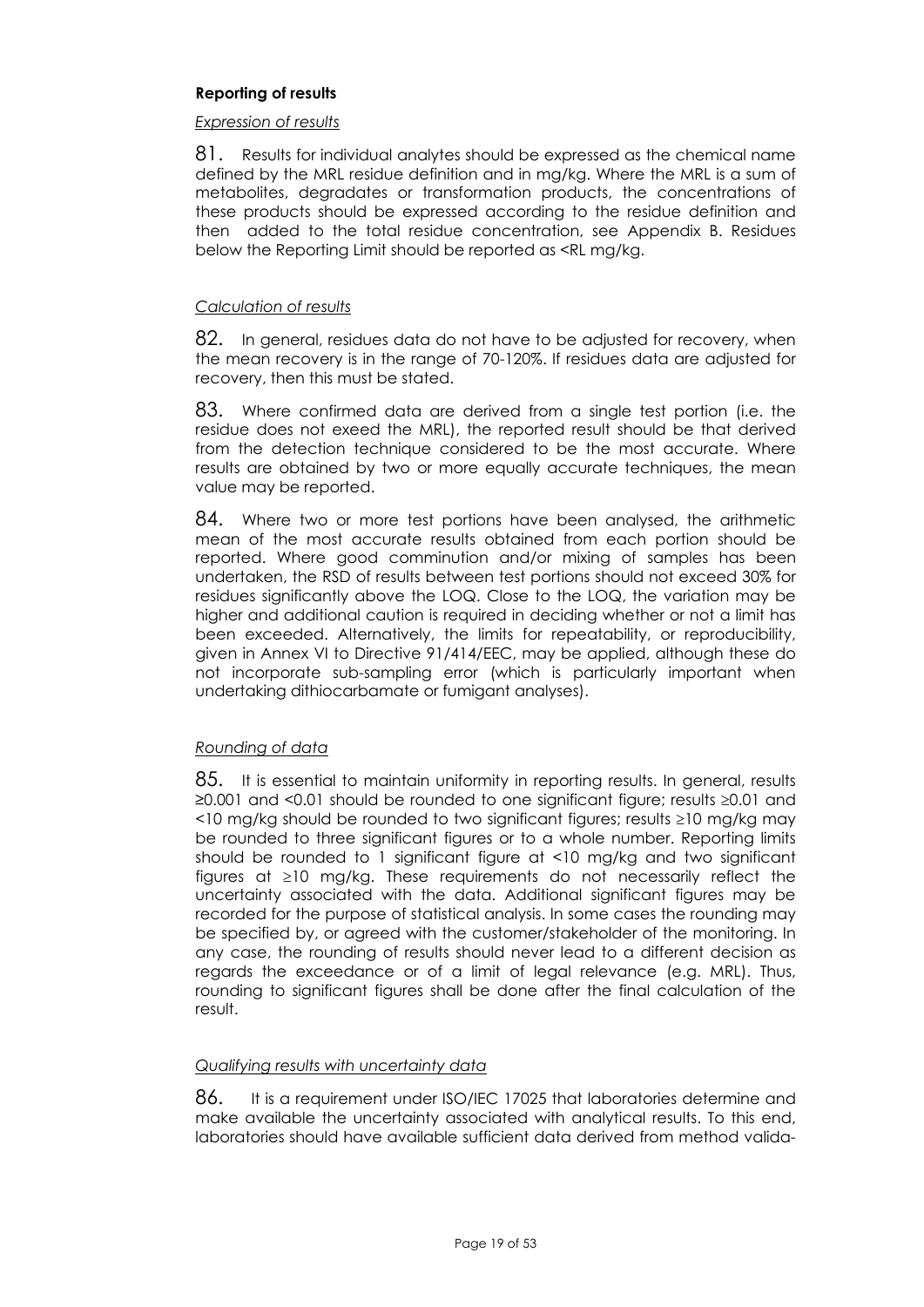tion/verification, inter-laboratory studies (e.g. proficiency tests) and in-house quality control tests, which are applied to estimate the uncertainties4.

Measurement uncertainty is a quantitative indicator of the confidence in the analytical data and describes the range around a reported or experimental result within which the true value can be expected to lie within a defined probability (confidence level). Uncertainty ranges must take into consideration all sources of error.

87. Uncertainty data<sup>5</sup> should be applied cautiously to avoid creating a false sense of certainty about the true value. Estimates of typical uncertainty are based on previous data and may not reflect the uncertainty associated with analysis of a current sample. Typical uncertainty may be estimated using an ISO (Anonymous 1995,'Guide to the expression of uncertainty in measurement' ISBN 92-67-10188-9) or Eurachem (EURACHEM/CITAC Guide, Quantifying Uncertainty in Analytical Measurement, 2nd edition, (http://www.measurementuncertainty.org/mu/guide/index.html) approach. The values used may be derived from in-house validation data, the analysis of reference materials, from collaborative method development data, or estimated based on judgment. Reproducibility RSD (or repeatability RSD if reproducibility data are not available) may be used as the basis, but the contribution of additional uncertainty sources (e.g. heterogeneity of the sample from which the analytical test portion should be taken [due to differences in the procedures used for sample preparation, sample processing and subsampling], extraction efficiency, differences in standard concentrations) should be included. These RSD values may be derived from recovery data or the analysis of reference materials. Uncertainty data relate primarily to the analyte and matrix used to generate them and should be extrapolated to other analytes and matrices with caution. Uncertainty tends to be greater at lower levels, especially as the LOQ is approached. It may therefore be necessary to generate uncertainty data for a range of concentrations if typical uncertainty is to be provided for a wide range of residues data.

Another practical alternative for a laboratory to estimate its measurement uncertainty and to verify its estimation based on own within-laboratory data is by evaluating its performance during proficiency tests. Proficiency test results can provide an important indication about the contribution of inter laboratory bias to the measurement uncertainty of an individual laboratory as well as indirectly justifying the measurement uncertainty value reported.

88. Replicate analyses of a specific sample combined with concurrent recovery determinations, can improve the accuracy of the single-laboratory result and justify the use of a refined figure for the measurement uncertainty. In that case, care should still be taken with the influence of inter-laboratory bias. These uncertainty data will embrace the repeatability of sub-sampling and analysis. This practice will be typically applied when the analytical results are extremely important (e.g. doubt about MRL compliance and associated economical implications).

89. The use of reporting limits based on the LCL eliminates the need to consider uncertainty associated with residue levels found <reporting limits.

<u>.</u>

<sup>4</sup> Codex Alimentarius Commission Guideline CAC/GL 59-2006 (Guidelines on estimation of uncertainty of results)

<sup>5</sup> Lutz Alder et al. Estimation of Measurement Uncertainty in Pesticide Residue Analysis. Journal of AOAC International. Vol 84, No 5, 2001, 1569-1577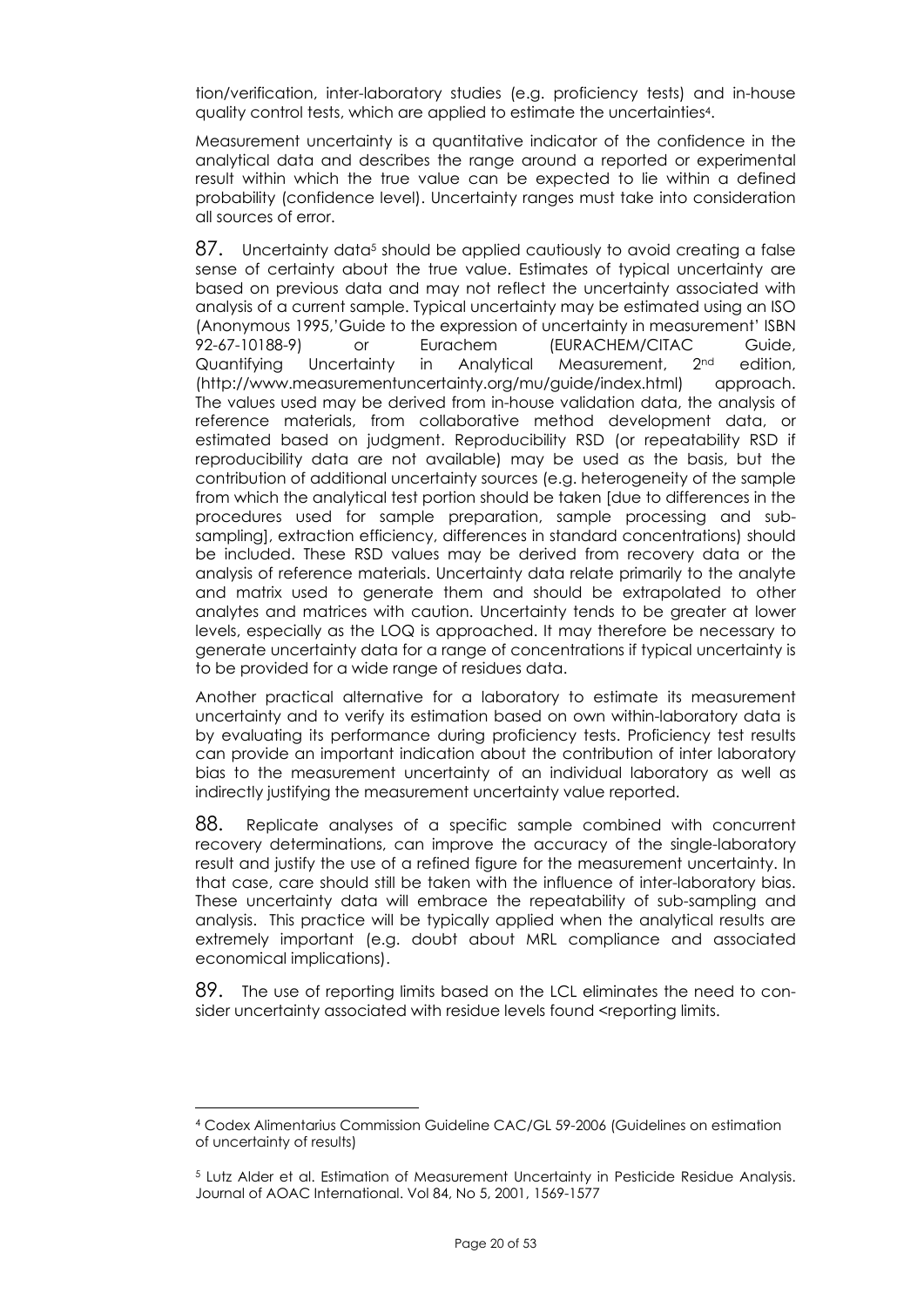#### *Interpretation of results for enforcement purposes*

90. Assessment of whether or not a sample contains a violative residue is generally only a problem in cases where the level is relatively close to the MRL. The decision should take account of concurrent AQC data and the results obtained from replicate test portions, together with any assessment of typical uncertainty. The possibility of residue loss or cross-contamination having occurred before, during or after sampling must also be considered4.

91. Considering the results obtained from EU proficiency tests, a default expanded uncertainty figure of 50% (corresponding to a 95% confidence level and a coverage factor of 2), in general covers the inter-laboratory variability between the European laboratories and is recommended to be used by regulatory authorities in cases of enforcement decisions (MRL-exceedences). A prerequisite to be allowed to use a 50% default expanded uncertainty by regulatory authorities, is that the laboratory proves its own calculated expanded uncertainty to be less than 50%. In cases where exceedences of an MRL at the same time cause an exceedence of the acute reference dose, an expanded uncertainty with a lower confidence level can be applied as a precautionary measure.

92. If laboratories experience, in individual cases, unacceptably high repeatability- or within-laboratory reproducibility-RSDwR (e.g. at very low concentration levels), or unsatisfactory z-scores during proficiency tests, the use of a correspondingly higher uncertainty figure must be considered, on a caseby-case basis 5. For results obtained with single-residue methods (in particular, if stable isotopically labelled internal standards are used), lower expanded uncertainties can be justified, if supported by correspondingly better betweenreproducibility  $RSD_R$  ( $\leq$  25%)

93. It is common practice that pesticide analysis results are not corrected for recovery, but may be corrected if the average recovery is significantly different from 100% (typically if outside of the range 70-120%, with good precision). In those cases, the uncertainty associated with recovery correction should also be taken into account (see 66)..

94. If required, the result should be reported together with the expanded uncertainty (U), as follows: Result =  $x \pm U$  (units), with x representing the measured value. In case of official food control by regulatory authorities, compliance with the MRL must be checked by assuming the lower limit of the uncertainty interval (x - U) to be the highest confirmed analyte concentration in the sample. Thus, the MRL is exceeded if  $x-U$  > MRL. E.g., in case the MRL = 1 and  $x = 2.2$ , then  $x-U = 2.2 - 1.1$  (= 50% of 2.2), which is  $> MRL$ .

#### **Additional recommended guidance**

Report of the forty-first session of the Codex Committee on Pesticide Residues, Beijing, China, 20-25 April 2009, ALINORM 09/32/24**,** Appendix X**.**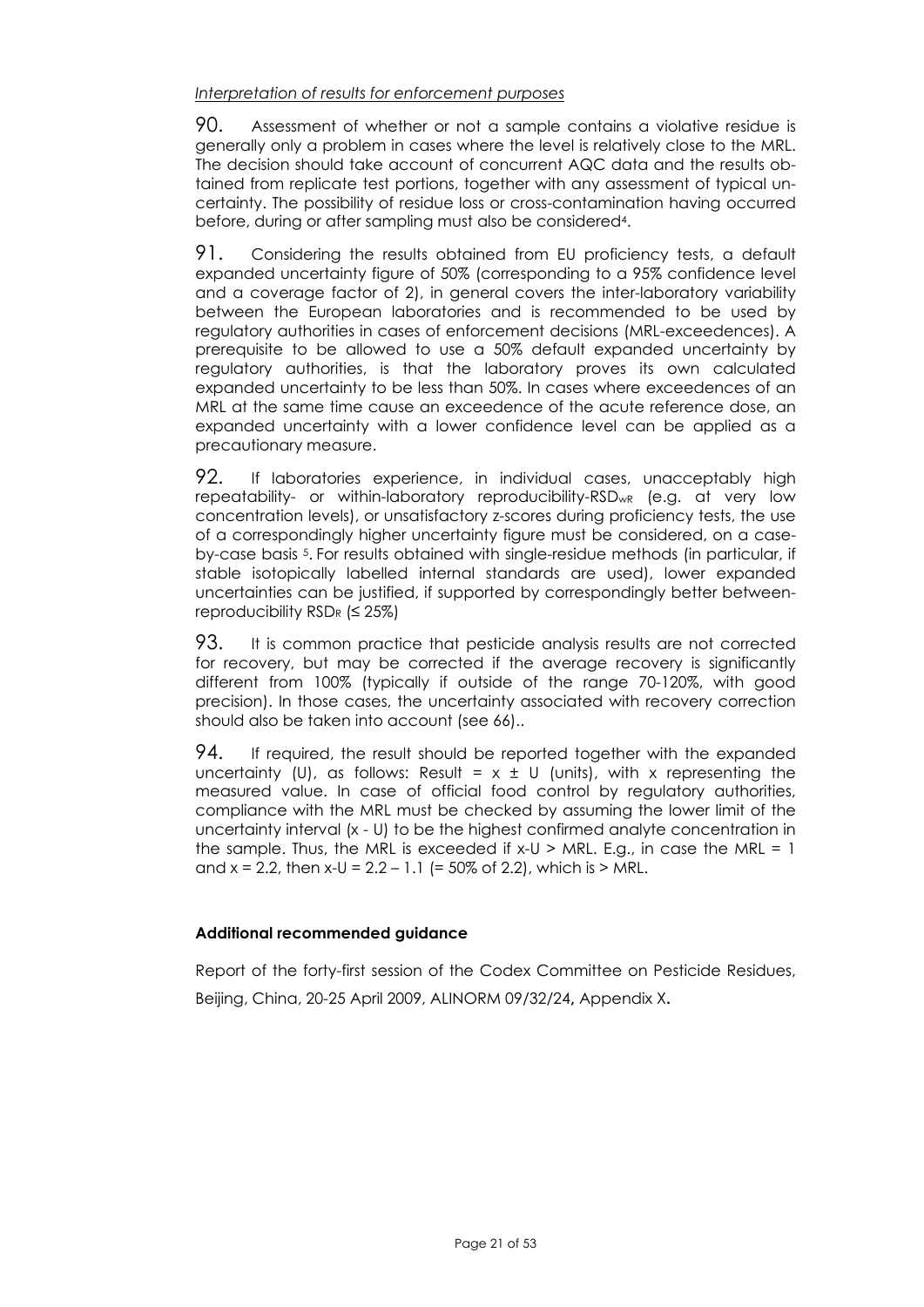# **Annex 1.**

<u>.</u>

*Selection of representative matrices6*

#### **Vegetables, fruits and cereals**

| Commodity<br>groups   | <b>Commodity categories</b>            | <b>Typical representative</b><br>commodities included in the<br>category                          |
|-----------------------|----------------------------------------|---------------------------------------------------------------------------------------------------|
|                       | Pome fruit                             | Apples, pears                                                                                     |
|                       | Stone fruit                            | Apricots, cherries, peaches                                                                       |
|                       | <b>Bulb vegetables</b>                 | <b>Bulb onion</b>                                                                                 |
|                       | Fruiting<br>vegetables/cucurbits       | Tomatoes, peppers, cucumber,<br>melon                                                             |
|                       | <b>Brassica vegetables</b>             | Cauliflower, Brussels sprout,<br>cabbage, broccoli                                                |
|                       | Leafy vegetables and fresh<br>herbs    | Lettuce, spinach, basil                                                                           |
|                       | Stem and stalk vegetables              | Leek, celery, asparagus                                                                           |
| High water<br>content | Forage/fodder crops                    | Fresh alfalfa, fodder vetch,<br>fresh sugar beets                                                 |
|                       | Fresh legume vegetables                | Fresh peas with pods, petit pois,<br>mange tout, broad bean,<br>runner bean, dwarf French<br>bean |
|                       | Leaves of root and tuber<br>vegetables | Sugar beet and fodder beet<br>tops                                                                |
|                       | Fresh Fungi                            | Champignons, chanterelles                                                                         |
|                       | Root and tuber vegetables<br>or feed   | Sugar beet and fodder beet<br>roots, carrot, potato, sweet<br>potato                              |

<sup>6</sup> OECD Environment, Health and safety Publications, Series on Testing and Assessment , No72 and Series on Pesticides No. 39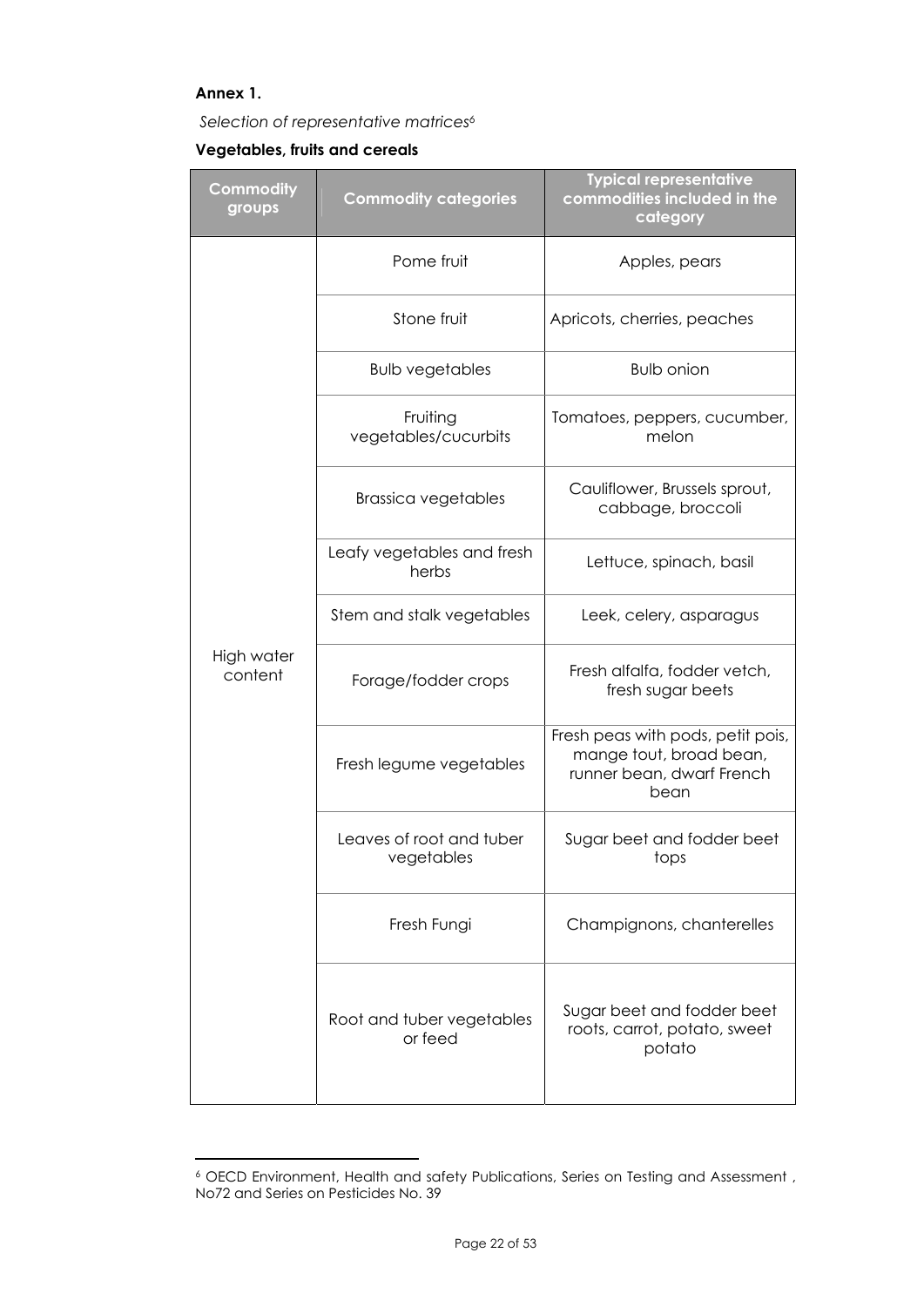| Commodity<br>groups                               | <b>Commodity categories</b>          | <b>Typical representative</b><br>commodities included in the<br>category                                                                |
|---------------------------------------------------|--------------------------------------|-----------------------------------------------------------------------------------------------------------------------------------------|
|                                                   | Tree nuts                            | Walnut, hazelnut, chestnut                                                                                                              |
| High oil<br>content                               | Oil seeds and products<br>thereof    | Oilseed rape, sunflower, cotton-<br>seed, soybeans, peanuts,<br>sesame etc.<br>Oils and pastes (e.g. peanut<br>butter, tahina) thereof, |
|                                                   | Oily fruits and products             | Olives, Avocados and oils and<br>pastes thereof                                                                                         |
| High starch<br>and/or protein                     | Dry legume<br>vegetables/pulses      | Field bean, dried broad bean,<br>dried haricot bean (yellow,<br>white/navy, brown, speckled)                                            |
| content and<br>low water and<br>fat content       | Cereal grain and products<br>thereof | Wheat, rye, barley and oat<br>grain; maize, rice, wholemeal<br>bread, white bread, crackers,<br>breakfast cereals, pasta                |
|                                                   | Citrus fruit                         | Lemons, mandarins, tangerines,<br>oranges                                                                                               |
| High acid<br>content and<br>high water<br>content | Small fruit and berries              | Strawberry, blueberry,<br>raspberry, Black currant, red<br>currant, white currant, grapes                                               |
|                                                   | Other                                | kiwifruit, pineapple, rhubarb                                                                                                           |
| High sugar and<br>low water<br>content            | Dried fruit                          | Raisins, dried apricots, dried<br>plums, fruit jams                                                                                     |
| "Difficult or<br>unique<br>commodities"*          |                                      | Hops<br>Cocoa beans and products<br>thereof, Coffee, Tea<br>Spices                                                                      |

**\***"Difficult commodities" should only be fully validated if they are frequently analysed. If they are only analysed occasionally, validation may be reduced to just checking the reporting levels using spiked blank extracts.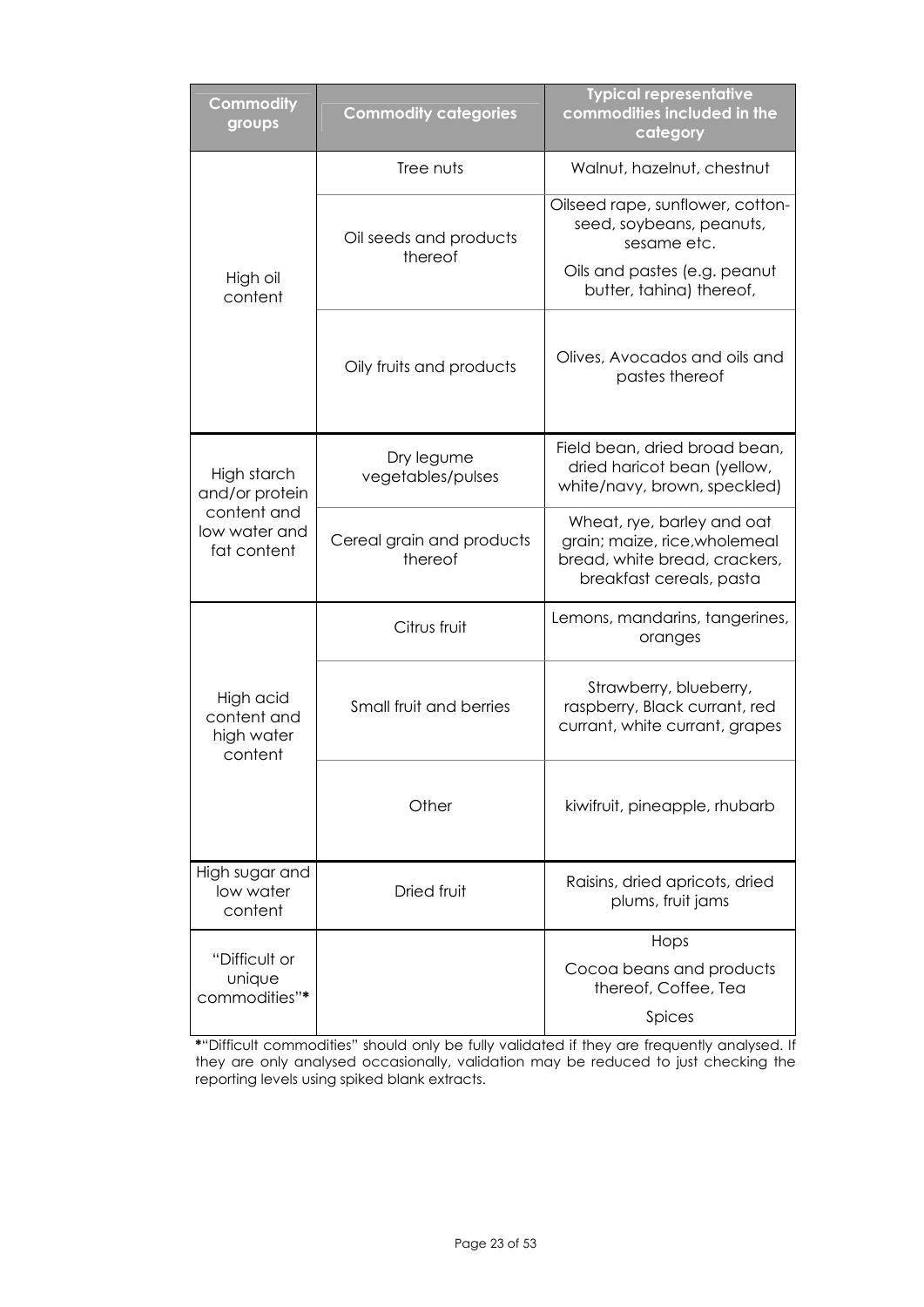# **Products of animal origin**

| Commodity<br>groups       | <b>Commodity categories</b> | <b>Typical representative</b><br>commodities included in the<br>category |
|---------------------------|-----------------------------|--------------------------------------------------------------------------|
|                           | Red meat                    | Beef, pork, lamb, game, horse                                            |
|                           | White meat                  | Chicken, duck, turkey                                                    |
| Meat                      | Fish                        | Cod, haddock, salmon, trout,                                             |
|                           | Offal <sup>*</sup>          | Liver, kidney                                                            |
|                           | fat from meat               |                                                                          |
|                           | Milk                        | Cow, goat and buffalo milk                                               |
| Milk and milk<br>products | Cheese                      | Cow, goat cheese                                                         |
|                           | Yogurt                      |                                                                          |
|                           | Cream                       |                                                                          |
|                           | <b>Butter</b>               |                                                                          |
| Eggs                      | Eggs                        | Chicken, duck, quail, goose<br>eggs                                      |
| Honey                     | Honey                       |                                                                          |

**\*** Offal (liver, kidney) should be validated separately, if necessary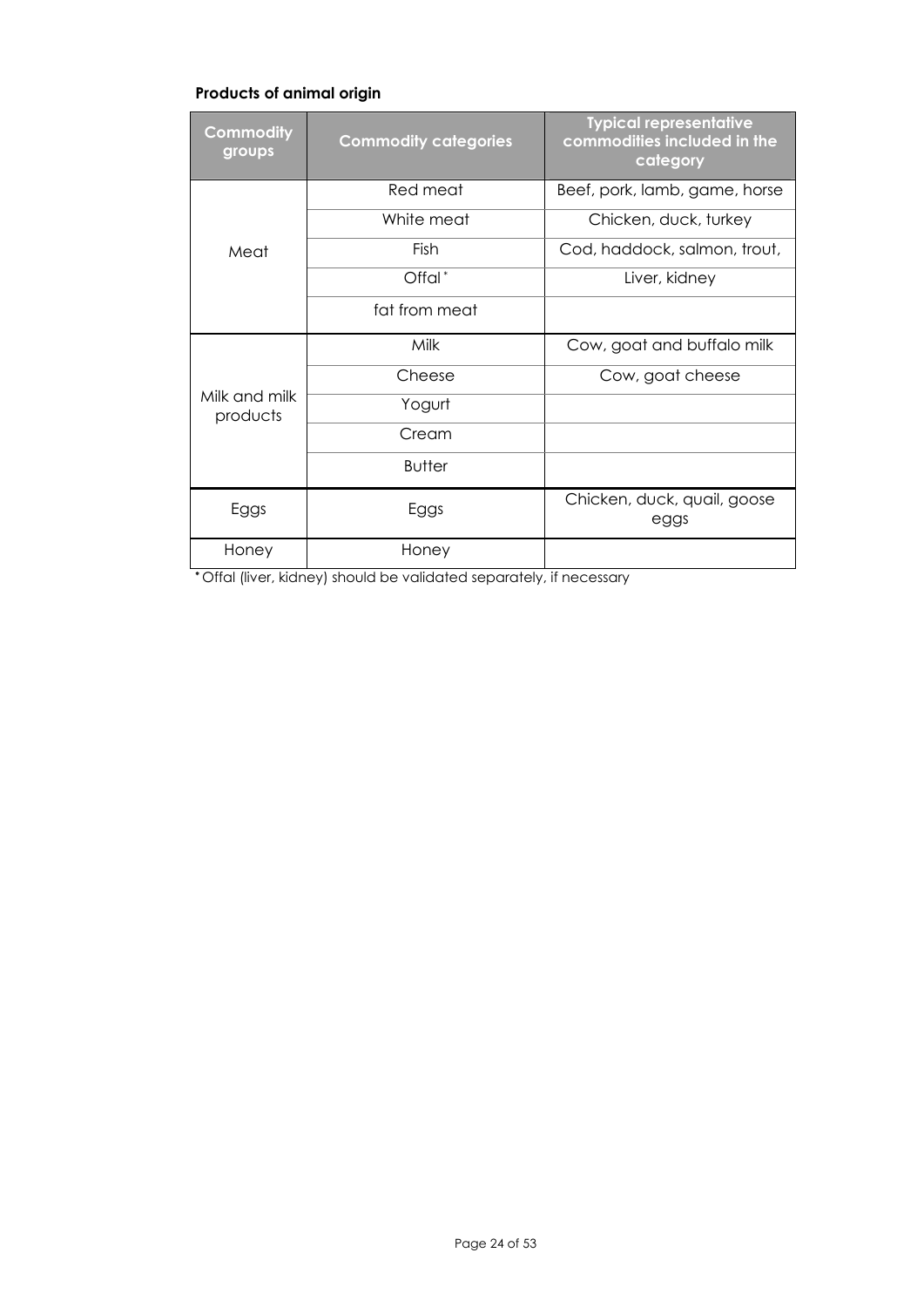#### **Appendix A.**

#### **The validation procedure: outline and example approaches**

Validation is undertaken following the completion of the method development or before a method that has not been previously used is to be introduced for routine analysis. We distinguish between initial validation of a quantitative analysis method to be applied in the laboratory for the first time and to extension of the scope of an existing validated method for new analytes and matrices.

#### **Quantitative analysis**

#### **1. Initial full validation**

Validation needs to be performed

- for all analytes within the scope of the method

- for at least 1 commodity from each of the commodity groups (as far as they are within the claimed scope of the method or as far as applicable to samples analysed in the laboratory)

#### **Experimental:**

A typical example of the experimental set up of a validation is:

Sample set (sub samples from 1 homogenised sample)

Reagent blank

1 unspiked sample

5 spiked samples at LOQ

5 spiked samples at 2-10x LOQ or MRL

#### Instrumental sequence:

Calibration standards in solvent at LOQ level

Calibration standards in matrix at LOQ level

Reagent blank

Unspiked sample

5 spiked samples at LOQ

Calibration standards in matrix at LOQ level

5 spiked samples at 2-10x LOQ or MRL

Calibration standards in matrix at 2-10x LOQ or MRL

#### **Data evaluation:**

Calibrate and inject the sequence and quantify as is anticipated in the AQC document.

From the data determine at least the parameters from Table 1 and verify them against the criteria.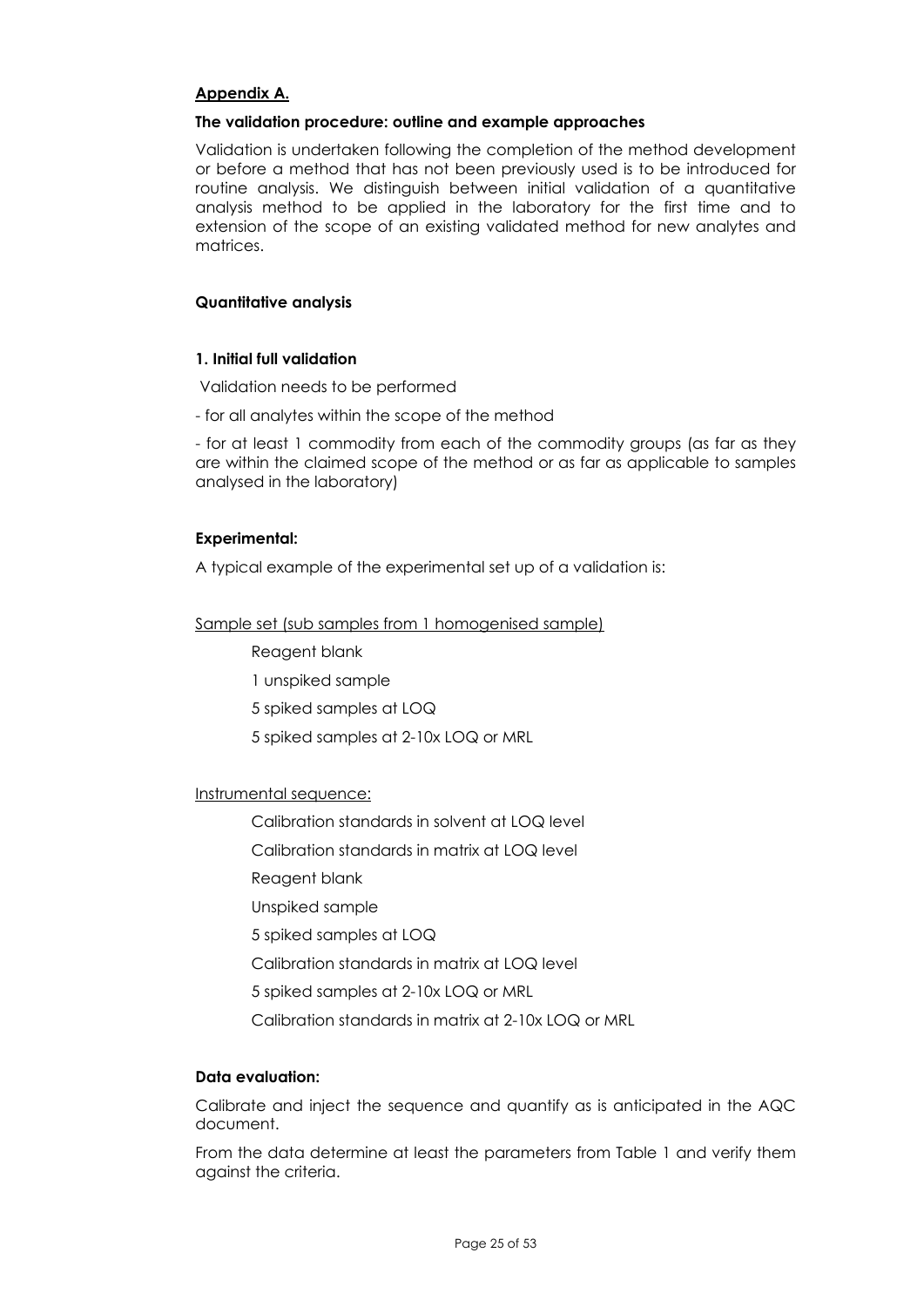| Parameter                       | <b>What/how</b><br><b>Criterion</b>                                                                                                      |                     | <b>Cross</b><br>reference to<br><b>AQC</b><br>document |
|---------------------------------|------------------------------------------------------------------------------------------------------------------------------------------|---------------------|--------------------------------------------------------|
| Linearity                       | Through calibration curve                                                                                                                | Residuals <<br>±20% | $35 - 41$                                              |
| Matrix effect                   | Comparison of response<br>from solvent standards<br>and matrix-matched<br>standards                                                      |                     | 44-48                                                  |
| LOQ                             | By definition: lowest level<br>for which it has been<br>demonstrated that criteria<br>for accuracy and<br>precision have been met        | $\leq MRL$          | 56                                                     |
| Specificity                     | Response in reagent<br>blank and control<br>samples                                                                                      | $<$ 30% of LOQ      | 63                                                     |
| Accuracy                        | Determine average<br>recovery for both spike<br>levels                                                                                   | 70-120%             | 58                                                     |
| Precision (RSD <sub>r</sub> )   | Determine repeatability<br>RSD <sub>r</sub> , determine for both<br>spike levels                                                         | $\leq 20\%$         | 58                                                     |
| Precision* (RSD <sub>wR</sub> ) | Determine within-<br>laboratory reproducibility*                                                                                         | $≤ 20%$             | 58                                                     |
| Robustness                      | Can be derived from on-<br>going method validation /<br>verification through<br>establishing average<br>recovery and RSD <sub>wR</sub> ? | See above           |                                                        |

# **Table 1: Validation parameters and criteria.**

\* Within-lab reproducibility is to be derived from on-going QC (see below)

#### **2. Extension of the scope of the method: new analytes**

New analytes that are added to a previously validated method need to be validated using the same procedure as outlined above for initial validation.

Alternatively, the validation of new analytes can be integrated in the on-going quality control procedure. As an example: with each batch of routine samples one or more commodities from the applicable commodity category are fortified at LOQ and one higher level. Determine recovery and occurrence of any interference in the corresponding unfortified sample. When for both levels 5 recovery values have been collected, the average recovery and within laboratory reproducibility (RSDwR) can be determined and tested against the criteria from table 1.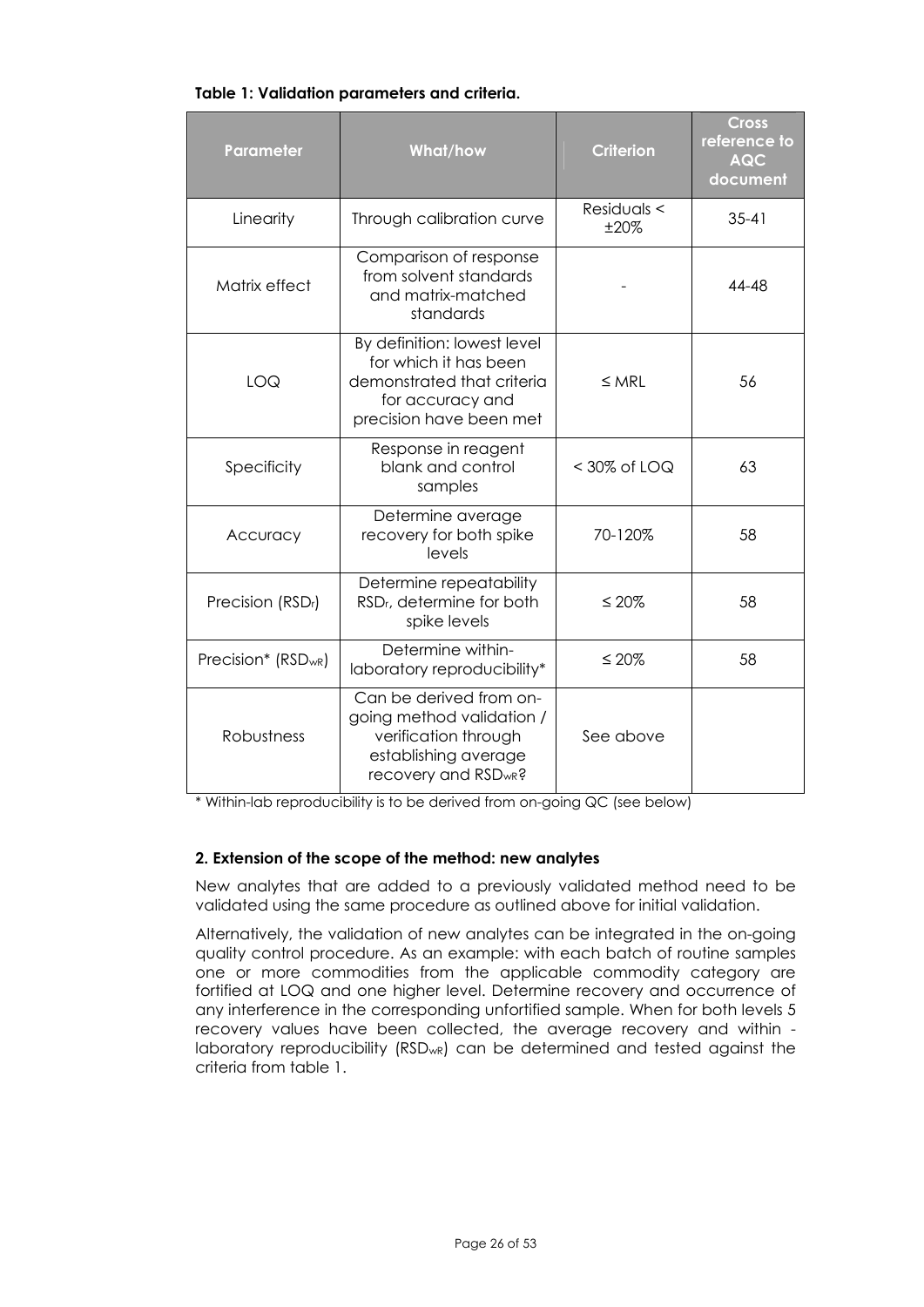#### **3. Extension of the scope of the method: new matrices**

A pragmatic way of validation of the applicability of the method to other matrices from the same commodity category is to do this during the on-going quality control performed concurrently with analysis of the samples. See below.

#### **4. On going performance validation / verification**

The purpose of on-going method validation is to:

- demonstrate robustness through evaluation of mean recovery and within -laboratory reproducibility (RSDwR)
- demonstrate that minor adjustments made to the method over time do not unacceptably affect method performance
- demonstrate applicability to other commodities from the same commodity category (see also above)
- determine acceptable limits for individual recovery results during routine analysis
- collect information for estimation of the within-laboratory measurement uncertainty

#### **Experimental:**

Typically, with each batch of samples routinely analysed, one or more samples of different commodities from the applicable commodity category are fortified with the analytes and analysed concurrently with the samples.

#### **Data evaluation:**

Determine for each analyte the recovery from the fortified sample and occurrence of any interference in the corresponding unfortified sample. Periodically (e.g. annually) determine average recovery and reproducibility (RSDwR) and verify data obtained against the criteria from Table 1. These data can also be used to set or update limits for acceptability of individual recovery determinations as outlined in paragraph 65 of the AQC document and for estimation of the measurement uncertainty.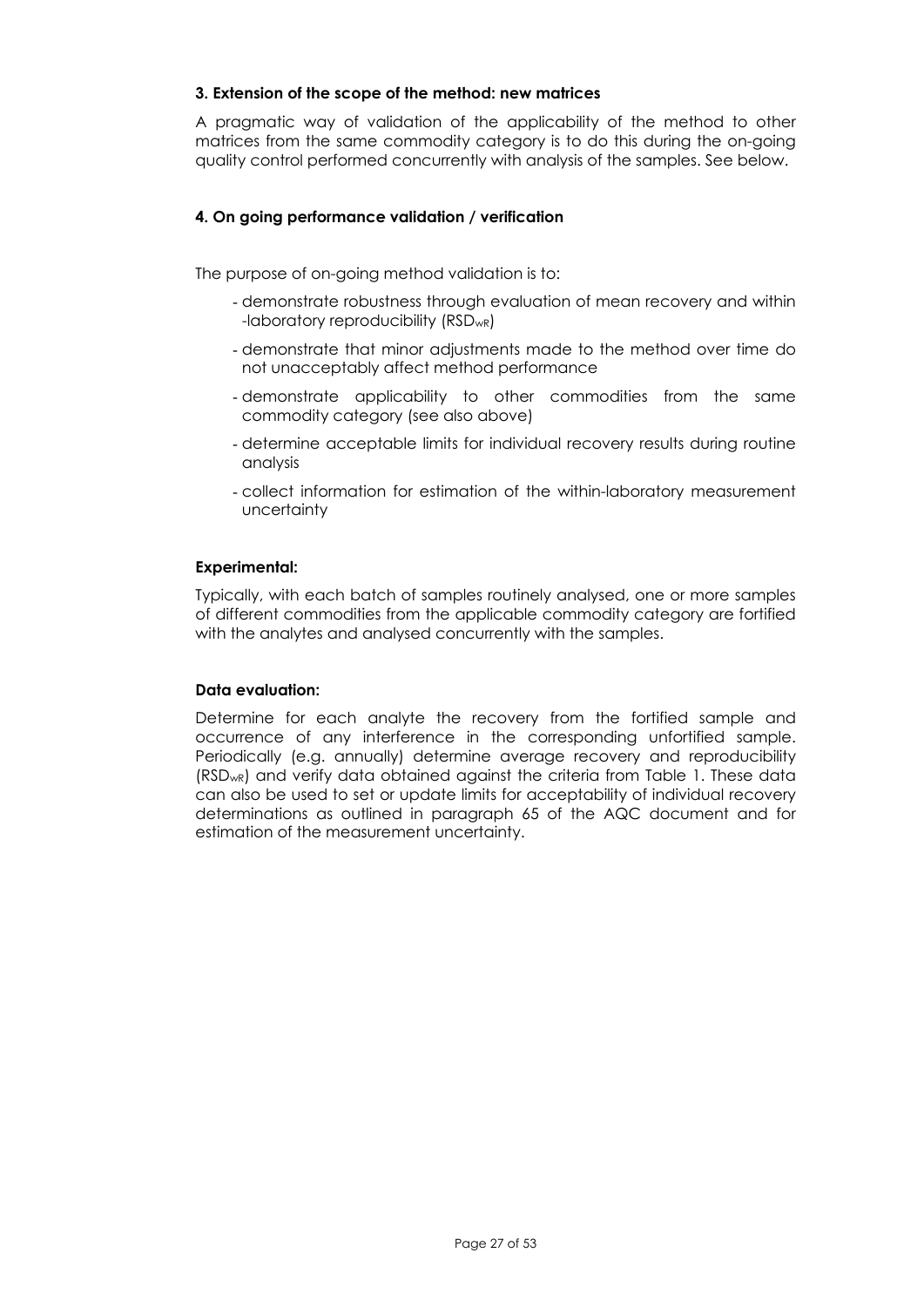#### **Appendix B.**

#### **Examples of conversion factors**

The MRL residue definitions for a number of pesticides include not only the parent pesticide, but also its metabolites or other transformation products.

In Example 1, the sum of the components is expressed as fenthion following adjustment for the different molecular weights (conversion factors), in Example 2 the sum is expressed as arithmetic sum and Example 3 of Thiodicarb and Methomyl .

The following examples illustrate the three types of additions that are required in order to meet the requirements of the residue definition.

#### *Example 1.*

Fenthion, its sulfoxides and sulfones, and their oxygen analogues (oxons), all appear in the residue definition and all should be included in the analysis.



*Example of calculating the conversion factor (Cf)* 

$$
C_{\text{FenthionsO to Fenthion}} = \frac{MW_{\text{Fenthion}}}{MW_{\text{FenthionsO}}} \times C_{\text{FenthionsO}} = \frac{278.3}{294.3} \times C_{\text{FenthionsO}} = 0.946 \times C_{\text{FenthionsO}}
$$

| Compound                    |                    |               | Mw      |       |
|-----------------------------|--------------------|---------------|---------|-------|
| Fenthion                    | RR'S               | $P = S$       | 278.3   | 1.00  |
| Fenthion sulfoxide          | RR'SO              | $P = S$       | 294.3   | 0.946 |
| Fenthion sulfone            | RR'SO <sub>2</sub> | $P = S$       | 310.3   | 0.897 |
|                             |                    |               |         |       |
| <b>Fenthion oxon</b>        | RR'S               | $P = \bigcap$ | 262.3   | 1.06  |
| Fenthion oxonsulfoxide      | RR'SO              | $P = \bigcap$ | - 278.3 | 1.00  |
| <b>Fenthion oxonsulfone</b> | R'SO <sub>2</sub>  | $P = \bigcap$ | 294.3   | 0.946 |

#### *Residue Definition:*

Fenthion (fenthion and its oxygen analogue, their sulfoxides and sulfones expressed as fenthion

Where the residue is defined as the sum of the parent and transformation products, the concentrations of the transformation products should be adjusted according to their molecular weight being added to the total residue concentration.

$$
C_{\text{Fenthion Sum}} = 1.00 \times C_{\text{Fenthion}} + 0.946 \times C_{\text{Fenthion SO}} + 0.897 \times C_{\text{Fenthion SO}_2} + 1.06 \times C_{\text{Fenthion oxon}} + 1.00 \times C_{\text{Fenthion oxon SO}_2}
$$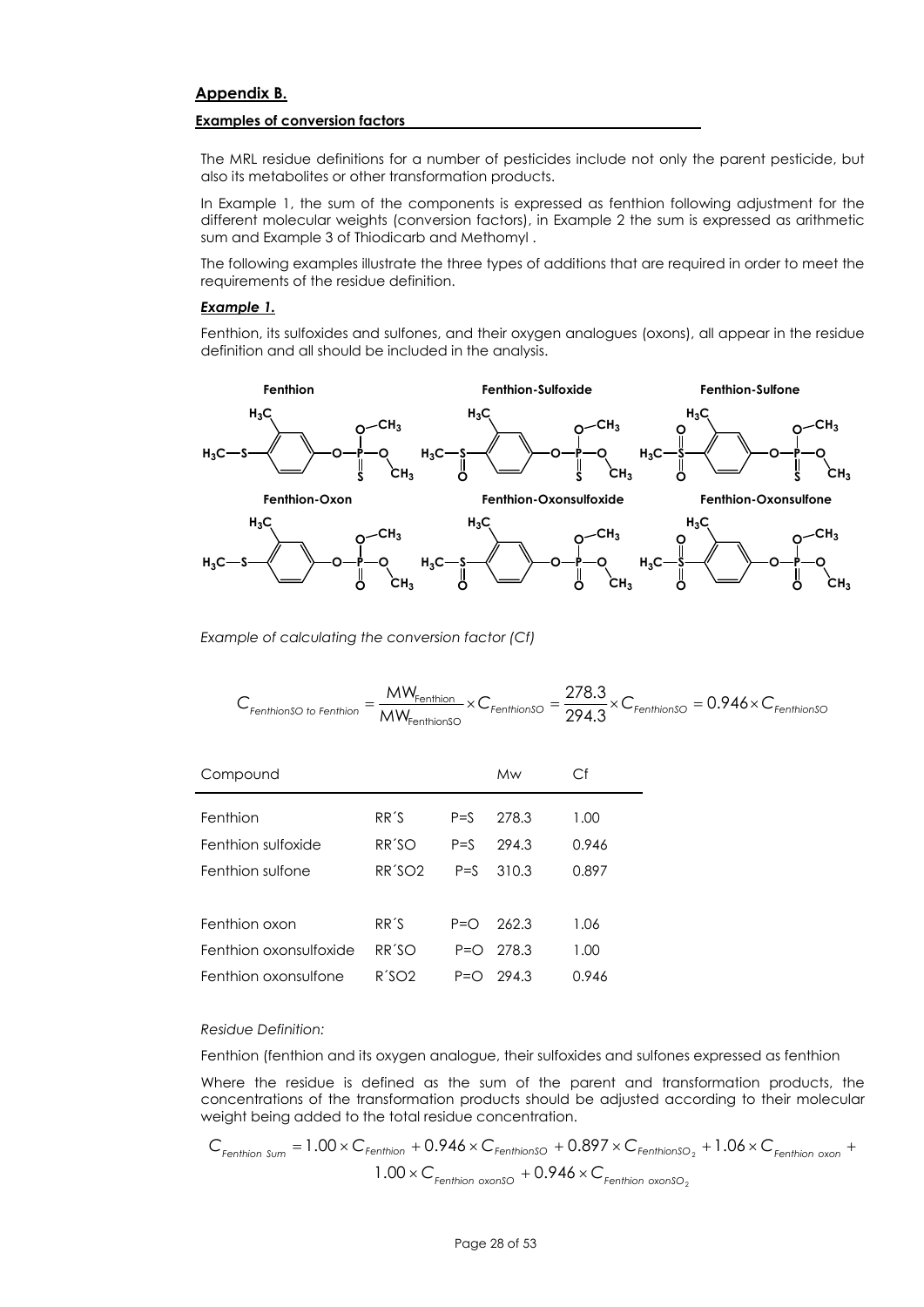#### *Example 2.*

*Residue Definition:* 

Triadimefon and triadimenol (sum of triadimefon and triadimenol)



C Triadimeton and triadimenolSum =  $1.00 \times$  C Triadimeton + 1.00  $\times$  C Triadimenol

#### *Example 3.*

*Residue Definition:* 

Methomyl and Thiodicarb (sum of methomyl and thiodicarb expressed as methomyl)

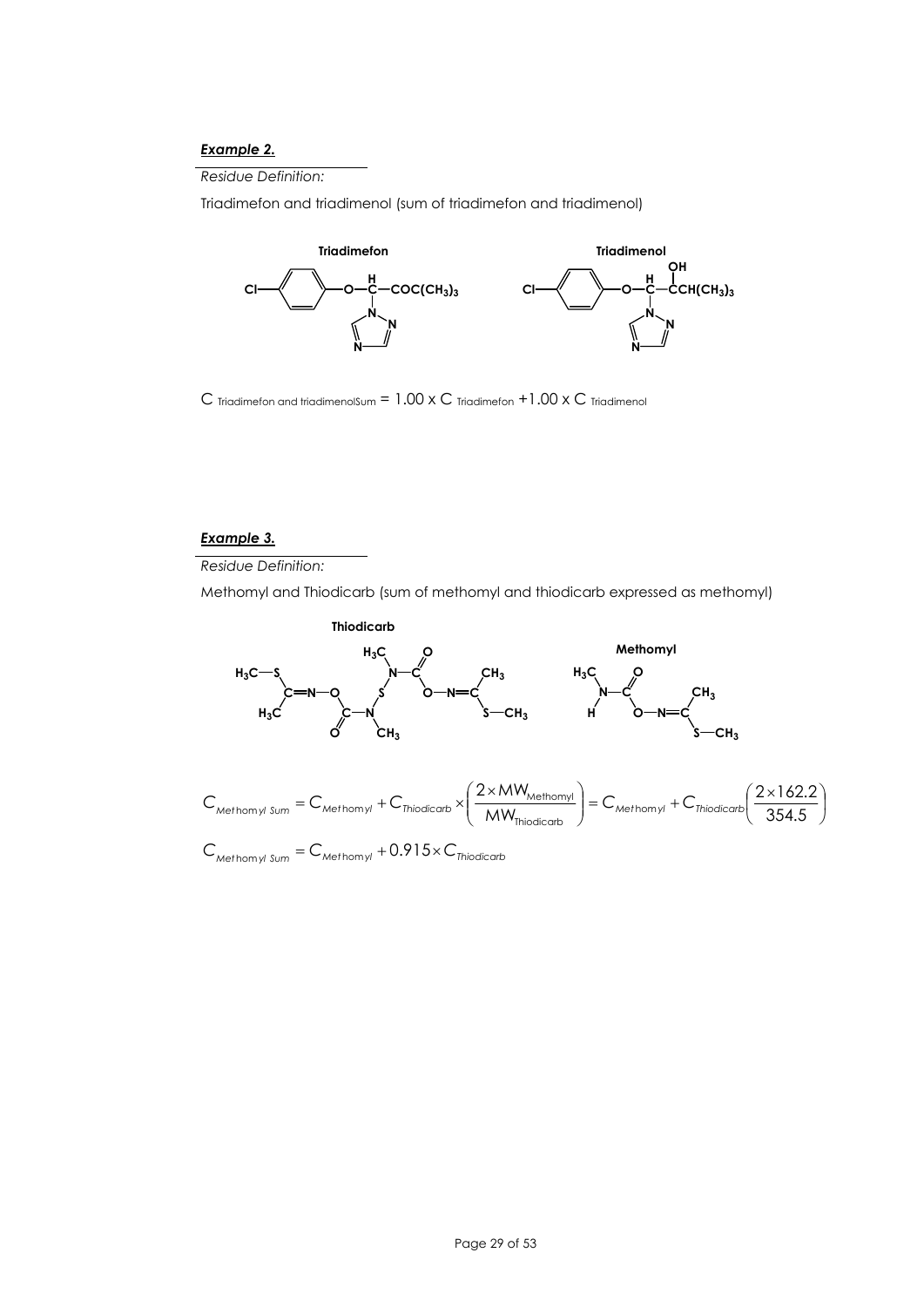# **Appendix C.**

*Glossary* 

| accuracy            | Closeness of agreement between a test result and the<br>true, or the accepted reference value. When applied to<br>a set of test results, it involves a combination of random<br>error (estimated as precision) and a common systematic<br>error (trueness or bias) (ISO 5725-1).                                                                                                                                                                                                                                                                                                                                                                                                                                                                                                                                    |
|---------------------|---------------------------------------------------------------------------------------------------------------------------------------------------------------------------------------------------------------------------------------------------------------------------------------------------------------------------------------------------------------------------------------------------------------------------------------------------------------------------------------------------------------------------------------------------------------------------------------------------------------------------------------------------------------------------------------------------------------------------------------------------------------------------------------------------------------------|
| analyte             | The chemical species of which the concentration (or<br>mass) is to be determined. For the purposes of these<br>procedures: a pesticide or a metabolite, breakdown<br>product or derivative of a pesticide or an internal<br>standard.                                                                                                                                                                                                                                                                                                                                                                                                                                                                                                                                                                               |
| analytical sample   | See test sample                                                                                                                                                                                                                                                                                                                                                                                                                                                                                                                                                                                                                                                                                                                                                                                                     |
| analytical portion  | See test portion.                                                                                                                                                                                                                                                                                                                                                                                                                                                                                                                                                                                                                                                                                                                                                                                                   |
| <b>API</b>          | Atmospheric pressure ionisation (for LC-MS). A generic<br>term including electrospray ionisation (ESI) and atmos-<br>pheric pressure chemical ionisation (APCI).                                                                                                                                                                                                                                                                                                                                                                                                                                                                                                                                                                                                                                                    |
| <b>AQC</b>          | Analytical quality control. Measurement and recording<br>requirements intended to demonstrate the performance<br>of the analytical method in routine practice. The data<br>supplement those generated at method validation. AQC<br>data may be used to validate the extension of methods<br>matrices and<br>new analytes, new<br>to<br>new<br>levels.<br>Synonymous with the terms internal quality control (IQC)<br>and performance verification. Concurrent AQC data are<br>those generated during analysis of the batch in which<br>the particular sample is included.                                                                                                                                                                                                                                           |
| batch<br>(analysis) | For extraction, clean-up and similar processes, a batch is<br>a series of samples dealt with by an analyst (or team of<br>analysts) in parallel, usually in one day, and should in-<br>corporate at least one recovery determination. For the<br>determination system, a batch is a series undertaken<br>without a significant time break and which incorporates<br>all relevant calibration determinations (also referred to as<br>an "analysis sequence", a "chromatography sequence",<br>etc.). With formats such as 96-well plates, a plate or<br>group of plates may form a batch. A determination<br>batch may incorporate more than one extraction batch.<br>This document does not refer to "batch" in the IUPAC or<br>Codex sense, which relates to manufacturing or agricul-<br>tural production batches. |
| bias                | Also referred to as "accuracy". The difference between<br>the mean measured value and the true value, i.e. the<br>total systematic error.                                                                                                                                                                                                                                                                                                                                                                                                                                                                                                                                                                                                                                                                           |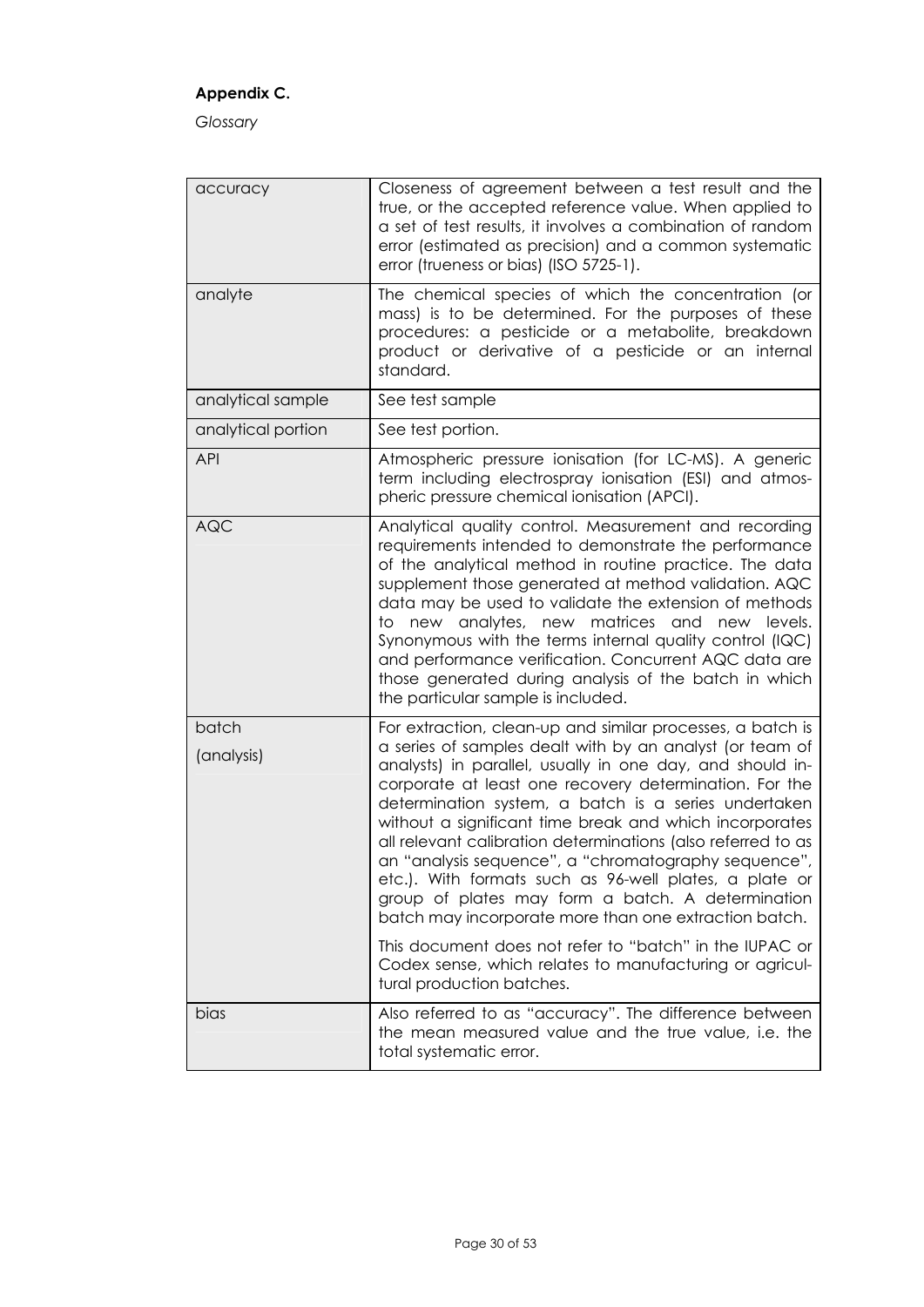| blank                                    | (i) Material (a sample, or a portion or extract of a sample)<br>known not to contain detectable levels of the analyte(s)<br>sought. Also known as a matrix blank.                                                                                                                                                                                                                                         |
|------------------------------------------|-----------------------------------------------------------------------------------------------------------------------------------------------------------------------------------------------------------------------------------------------------------------------------------------------------------------------------------------------------------------------------------------------------------|
|                                          | (ii) A complete analysis conducted using the solvents and<br>reagents only; in the absence of any sample (water may<br>be substituted for the sample, to make the analysis<br>realistic). Also known as a reagent blank or procedural<br>blank.                                                                                                                                                           |
| bracketing<br>calibration                | Organisation of a batch of determinations such that the<br>detection system is calibrated immediately before and<br>after the analysis of the samples. For example, calibrant<br>1, calibrant 2, sample 1, sample n, calibrant 1, calibrant 2.                                                                                                                                                            |
| calibration                              | Determination of the relationship between the observed<br>signal (response produced by the detection system) from<br>the target analyte in the sample extract and known<br>quantities of the analyte prepared as standard solutions.<br>In the present document, calibration does not refer to<br>calibration of weighing and volumetric equipment, mass<br>calibration of mass spectrometers, and so on. |
| calibration standard                     | A solution (or other dilution) of the analyte (and internal<br>standard, if used) used for calibration of the determina-<br>tion system. May be prepared from a working standard<br>and may be matrix-matched.                                                                                                                                                                                            |
| certified<br>reference<br>material (CRM) | See reference material.                                                                                                                                                                                                                                                                                                                                                                                   |
| CI                                       | Chemical ionisation (for GC-MS).                                                                                                                                                                                                                                                                                                                                                                          |
| comminution                              | The process of reducing a solid sample to small frag-<br>ments.                                                                                                                                                                                                                                                                                                                                           |
| confirmation                             |                                                                                                                                                                                                                                                                                                                                                                                                           |
|                                          | Confirmation is the combination of two or more analyses                                                                                                                                                                                                                                                                                                                                                   |
|                                          | that are in agreement with each other (ideally,                                                                                                                                                                                                                                                                                                                                                           |
|                                          | using methods of orthogonal selectivity), at least one                                                                                                                                                                                                                                                                                                                                                    |
|                                          | of which meets identification criteria)7.                                                                                                                                                                                                                                                                                                                                                                 |
|                                          | It is impossible to confirm the complete absence of resi-<br>dues. Adoption of a "reporting limit" at the LCL avoids<br>the unjustifiably high cost of confirming the presence, or<br>absence, of residues at unnecessarily low levels.                                                                                                                                                                   |
|                                          | The nature and extent of confirmation required for a<br>positive result depends upon importance of the result<br>and the frequency with which similar residues are found.                                                                                                                                                                                                                                 |
|                                          | Assays based on ELISA or ECD tend to demand<br>confirmation, because of their lack of specificity.                                                                                                                                                                                                                                                                                                        |
|                                          | Mass spectrometric techniques are often the most practi-<br>cal and least equivocal approach to confirmation.                                                                                                                                                                                                                                                                                             |

<u>.</u>

<sup>7</sup> S.J. Lehotay, K. Mastovska, A. Amirav, A.B. Fialkov, T. Alon, P.A. Martos, A. de Kok, A.R. Fernandez-Alba, Trends in Anal. Chem. 27 (2008) 1070-1090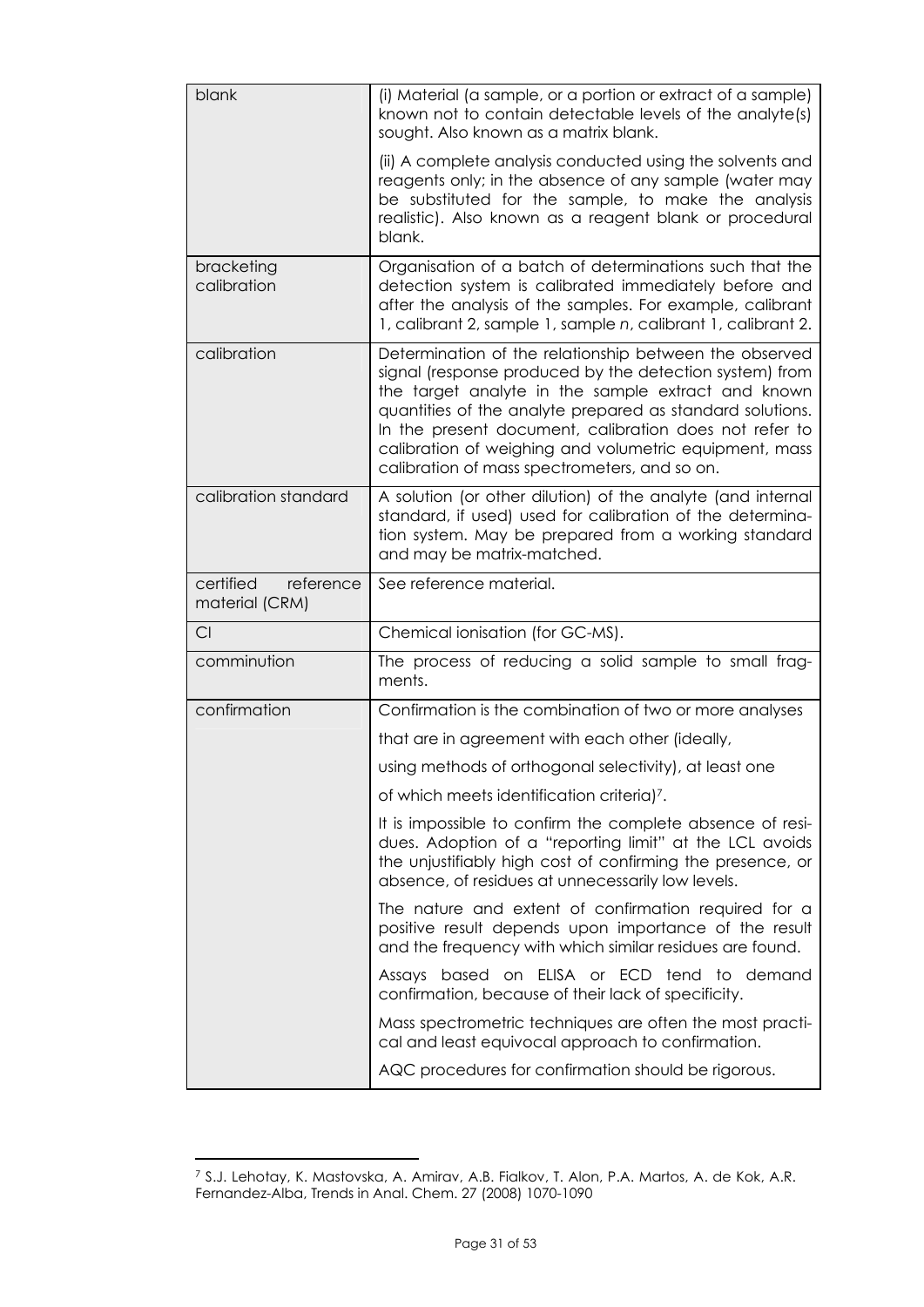| contamination                        | Unintended introduction of the analyte into a sample,<br>extract, internal standard solution etc., by any route and<br>at any stage during sampling or analysis.                                                                                                                                                                                                                                                                                                                                                                                                                                                                                                               |
|--------------------------------------|--------------------------------------------------------------------------------------------------------------------------------------------------------------------------------------------------------------------------------------------------------------------------------------------------------------------------------------------------------------------------------------------------------------------------------------------------------------------------------------------------------------------------------------------------------------------------------------------------------------------------------------------------------------------------------|
| determination/detect<br>ion system   | system used to detect and determine<br>the<br>Any<br>concentration or mass of the analyte. For example, GC-<br>FPD, LC-MS/MS, LC with post-column derivatisation, ELISA.                                                                                                                                                                                                                                                                                                                                                                                                                                                                                                       |
| Diagnostic ion                       | Mass spectrometric term for ions that<br>highly<br>are<br>characteristic for the compound measured.                                                                                                                                                                                                                                                                                                                                                                                                                                                                                                                                                                            |
| <b>ECD</b>                           | Electron-capture detector.                                                                                                                                                                                                                                                                                                                                                                                                                                                                                                                                                                                                                                                     |
| EI                                   | Electron ionisation.                                                                                                                                                                                                                                                                                                                                                                                                                                                                                                                                                                                                                                                           |
| <b>ELISA</b>                         | Enzyme-linked immuno-sorbent assay.                                                                                                                                                                                                                                                                                                                                                                                                                                                                                                                                                                                                                                            |
| EU                                   | European Union.                                                                                                                                                                                                                                                                                                                                                                                                                                                                                                                                                                                                                                                                |
| False negative                       | result wrongly indicating<br>that<br>the<br>analyte<br>A<br>concentration does not exceed a specified value.                                                                                                                                                                                                                                                                                                                                                                                                                                                                                                                                                                   |
| False positive                       | indicating<br>that<br>A<br>result<br>wrongly<br>the<br>analyte<br>concentration exceeds a specified value.                                                                                                                                                                                                                                                                                                                                                                                                                                                                                                                                                                     |
| <b>FPD</b>                           | Flame-photometric detector (may be specific to sulphur<br>or phosphorus detection).                                                                                                                                                                                                                                                                                                                                                                                                                                                                                                                                                                                            |
| <b>FWHM</b>                          | Full-width at half maximum                                                                                                                                                                                                                                                                                                                                                                                                                                                                                                                                                                                                                                                     |
| GC                                   | Gas chromatography (gas-liquid chromatography).                                                                                                                                                                                                                                                                                                                                                                                                                                                                                                                                                                                                                                |
| Identification                       | Is a qualitative result from a method                                                                                                                                                                                                                                                                                                                                                                                                                                                                                                                                                                                                                                          |
|                                      | capable of providing structural information (e.g.,                                                                                                                                                                                                                                                                                                                                                                                                                                                                                                                                                                                                                             |
|                                      | using mass spectrometric (MS) detection) that meets<br>acceptable criteria for the purpose of the analysis.                                                                                                                                                                                                                                                                                                                                                                                                                                                                                                                                                                    |
|                                      | The process of generating of sufficient evidence to<br>ensure that a result for a specific sample is valid. Analytes<br>must be identified correctly in order to be quantified.                                                                                                                                                                                                                                                                                                                                                                                                                                                                                                |
|                                      | AQC procedures for identification should be rigorous.                                                                                                                                                                                                                                                                                                                                                                                                                                                                                                                                                                                                                          |
| interference                         | A positive or negative response produced by a com-<br>pound(s) other than the analyte, contributing to the re-<br>sponse measured for the analyte, or making integration<br>of the analyte response less certain or accurate.<br>Interference is also loosely referred to as "chemical noise"<br>(as distinct from electronic noise, "flame noise", etc.).<br>Matrix effects are a subtle form of interference. Some<br>forms of interference may be minimised by greater<br>selectivity of the detector. If interference cannot be<br>eliminated or compensated, its effects<br>be<br>may<br>acceptable if there is no significant impact on accuracy<br>(bias) or precision. |
| High resolution MS                   | Detection using mass spectrometers with high resolving<br>power, typically > 10,000 FWHM                                                                                                                                                                                                                                                                                                                                                                                                                                                                                                                                                                                       |
| internal<br>quality<br>control (IQC) | see AQC                                                                                                                                                                                                                                                                                                                                                                                                                                                                                                                                                                                                                                                                        |
| Within-laboratory<br>reproducibility | see reproducibility                                                                                                                                                                                                                                                                                                                                                                                                                                                                                                                                                                                                                                                            |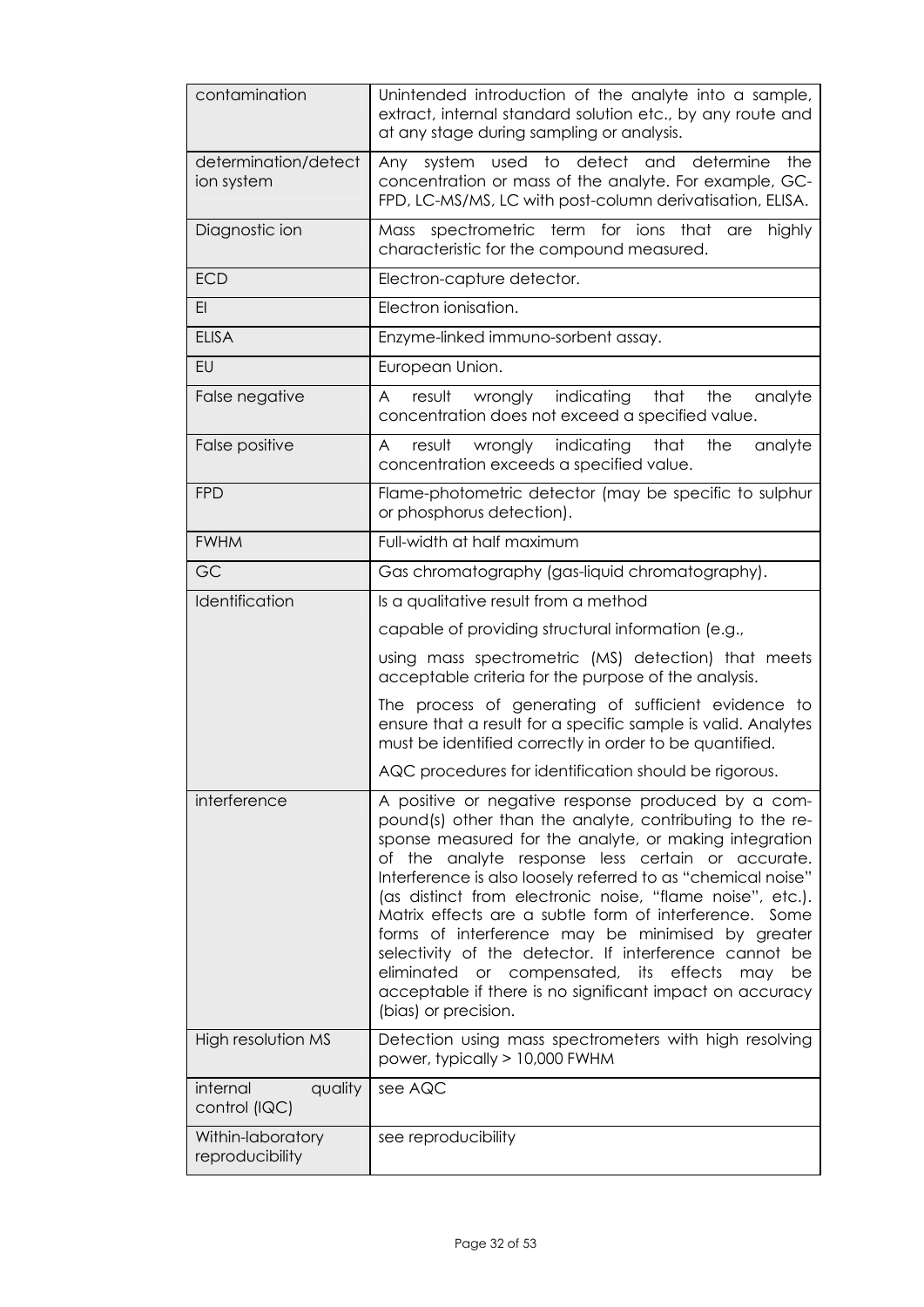| internal standard | An analyte not contained in the sample with physical-<br>chemical properties as similar as possible to those of the<br>analyte that has to be identified and which is added to<br>each sample as well as to each calibration standard. The<br>analyte concentration is deduced from its response<br>relative to that produced by the internal standard. In<br>case of using MS-detection isotopically labelled analytes<br>form ideal internal standards, where available.                                                                                                                                                                                                                     |
|-------------------|------------------------------------------------------------------------------------------------------------------------------------------------------------------------------------------------------------------------------------------------------------------------------------------------------------------------------------------------------------------------------------------------------------------------------------------------------------------------------------------------------------------------------------------------------------------------------------------------------------------------------------------------------------------------------------------------|
| laboratory sample | The sample sent to and received by the laboratory.                                                                                                                                                                                                                                                                                                                                                                                                                                                                                                                                                                                                                                             |
| LC                | Liquid chromatography (primarily high performance<br>liquid chromatography, HPLC).                                                                                                                                                                                                                                                                                                                                                                                                                                                                                                                                                                                                             |
| <b>LCL</b>        | Lowest calibrated level. The lowest concentration (or<br>mass) of analyte with which the determination system is<br>successfully calibrated, throughout the analysis batch.<br>See also "reporting level".                                                                                                                                                                                                                                                                                                                                                                                                                                                                                     |
| LC-MS             | Liquid chromatographic separation coupled with mass<br>spectrometric detection.                                                                                                                                                                                                                                                                                                                                                                                                                                                                                                                                                                                                                |
| Level             | In this document, refers to concentration (e.g. mg/kg,<br>µg/ml) or quantity (e.g. ng, pg).                                                                                                                                                                                                                                                                                                                                                                                                                                                                                                                                                                                                    |
| <b>LOD</b>        | Limit of determination (see LOQ below).                                                                                                                                                                                                                                                                                                                                                                                                                                                                                                                                                                                                                                                        |
| <b>LOQ</b>        | Limit of quantitation (quantification) (also known as limit<br>of determination, LOD). The minimum concentration or<br>mass of the analyte that can be quantified with<br>acceptable accuracy and precision. Should apply to the<br>complete analytical method. Variously defined but must<br>be a value greater than the limit of detection. With most<br>methods and determination systems, the LOQ has no<br>fixed value.<br>LOQ is preferable to LOD because it avoids possible con-<br>fusion with "limit of detection". However, in legislation<br>that<br>set at the limit of quantifica-<br><b>MRLs</b><br>are<br>tion/determination are referred to as "LOD MRLs", not<br>"LOQ MRLs". |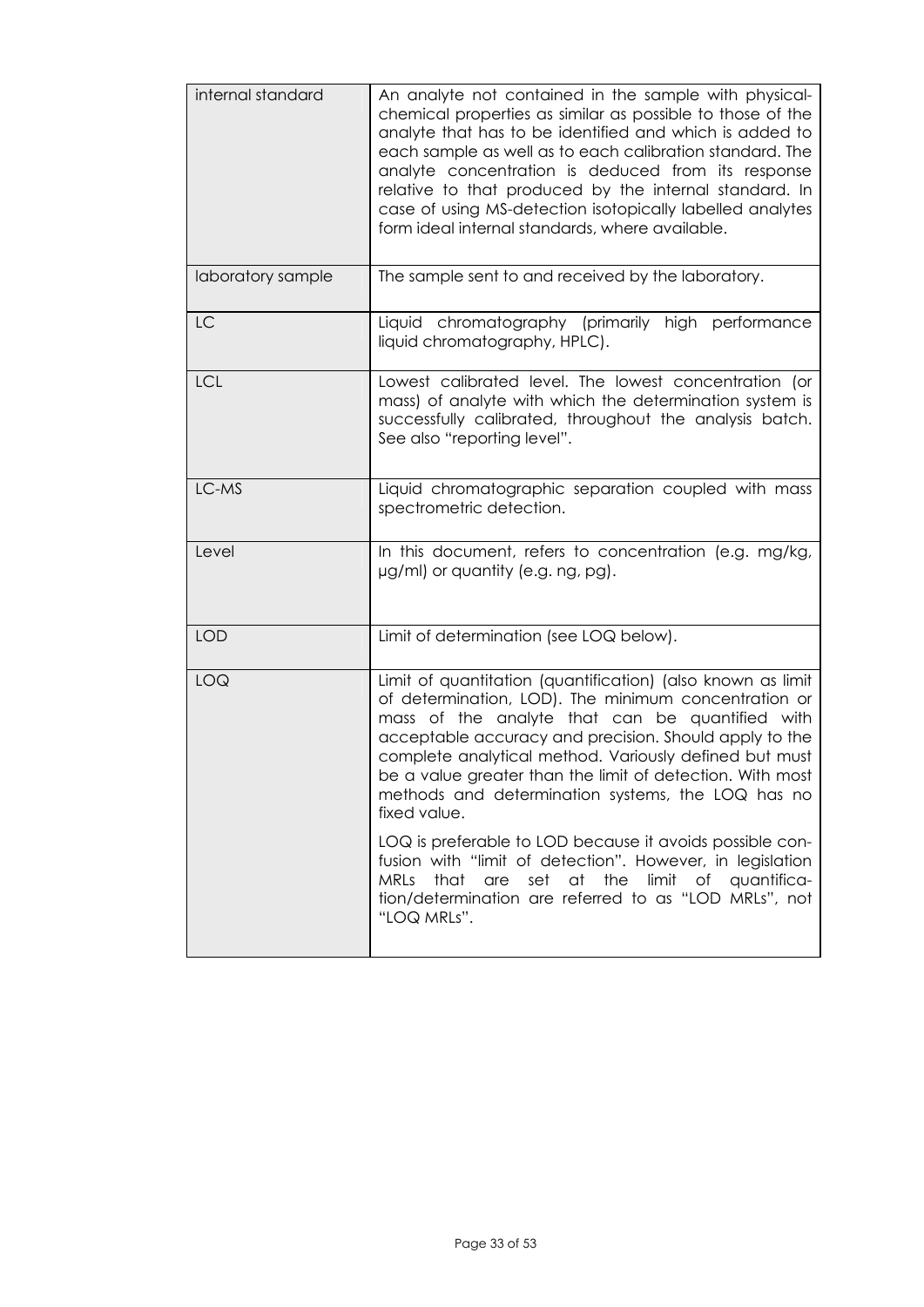| Mass accuracy:       | Mass accuracy is the deviation of the measured<br>accurate mass from the calculated exact mass of an ion.<br>It can be expressed as an absolute value in milliDaltons<br>(mDa) or as a relative value in parts-per-million (ppm)<br>error and is calculated as follows:                                          |
|----------------------|------------------------------------------------------------------------------------------------------------------------------------------------------------------------------------------------------------------------------------------------------------------------------------------------------------------|
|                      | (accurate mass – exact mass)                                                                                                                                                                                                                                                                                     |
|                      | Example: the experimentally measured mass = 239.15098,<br>the theoretical exact mass of the ion $m/z = 239.15028$ .                                                                                                                                                                                              |
|                      | The mass accuracy = $(239.15098 - 239.15028) = 7.0$ mDa                                                                                                                                                                                                                                                          |
|                      | or (accurate mass - exact mass) / exact mass * 10 <sup>6</sup>                                                                                                                                                                                                                                                   |
|                      | Example: the experimentally measured mass = 239.15098,<br>the theoretical exact mass of the ion $m/z = 239.15028$                                                                                                                                                                                                |
|                      | The mass accuracy = (239.15098 - 239.15028) / 239.15028<br>$*106 = 2.9$ ppm                                                                                                                                                                                                                                      |
| Mass resolution      | The resolution of a mass spectrometry instrument is the<br>ability to distinguish between two ions with similar m/z<br>values (IUPAC definition <sup>8</sup> : the smallest mass difference<br>between two equal magnitude peaks so that the valley<br>between them is a specified fraction of the peak height). |
| Mass resolving power | The resolving power, defined at full-width half maximum<br>(FWHM), is m/∆m, where m is the m/z being measured<br>and Am the width of the mass peak at half peak height.                                                                                                                                          |
|                      | Note 1: for magnetic sector instruments another definition<br>is used ("10% valley"). Roughly the difference between<br>the two definitions is a factor of 2 (i.e. 10,000 resolving<br>power by the 10% valley method equals 20,000 resolving<br>power by FWHM).                                                 |
|                      | Note 2: mass resolving power is often confused or<br>interchangeably used with mass resolution (see definition<br>above).                                                                                                                                                                                        |
| matrix blank         | See blank.                                                                                                                                                                                                                                                                                                       |

1

<sup>8</sup> http://www.iupac.org/web/ins/2003-056-2-500 and

http://old.iupac.org/reports/provisonal/abstarct06/murray\_prs.pdf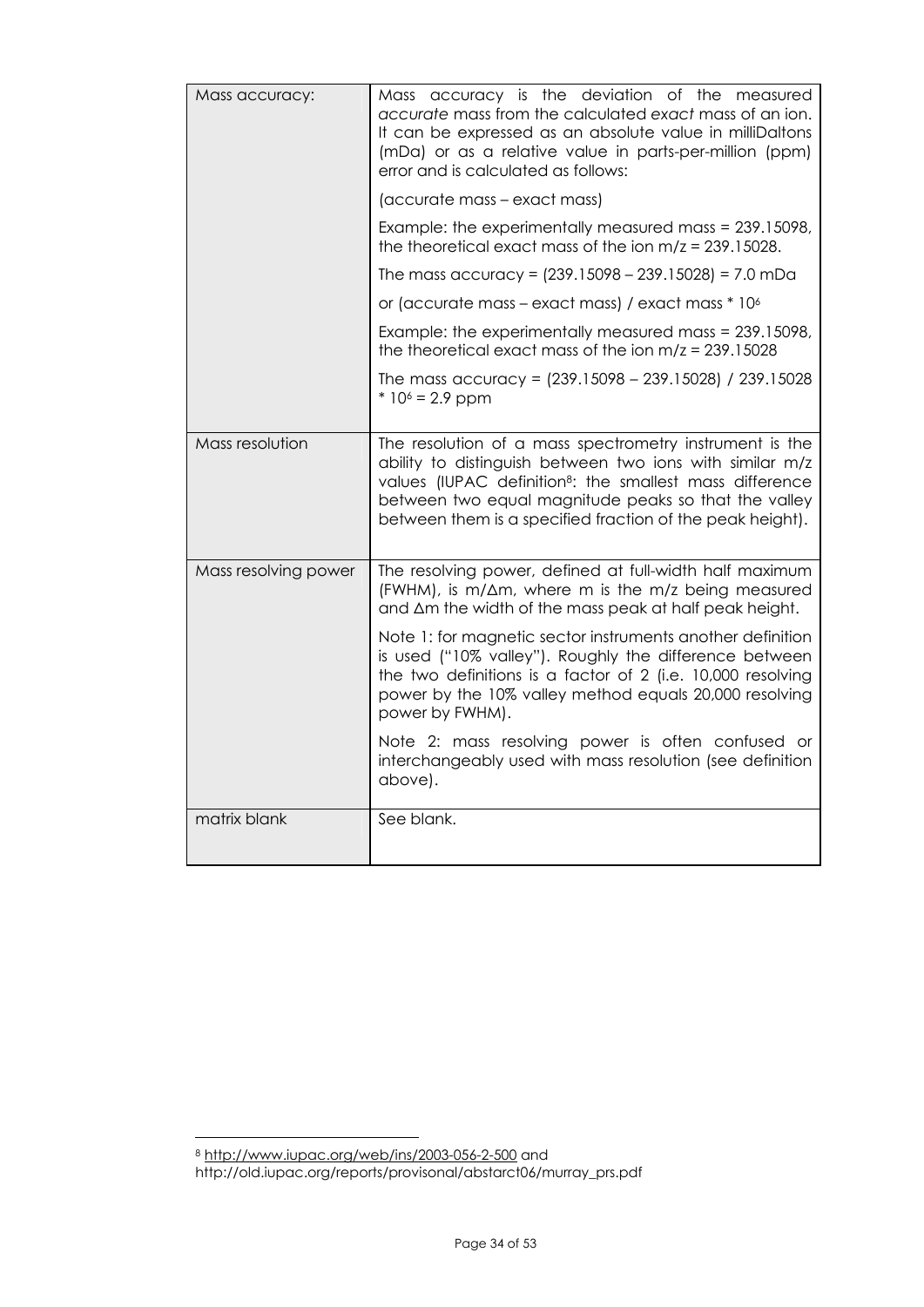| matrix effect                 | An influence of one or more undetected components<br>from the sample on the measurement of the analyte<br>concentration<br>The<br>or<br>mass.<br>response<br>of<br>some<br>determination systems (e.g. GC, LC-MS, ELISA) to certain<br>analytes may be affected by the presence of co-<br>extractives from the sample (matrix). Partition in<br>headspace analyses and SPME is also frequently<br>affected by components present in the samples. These<br>matrix effects derive from various physical and chemical<br>processes and may be difficult or impossible to eliminate.<br>They may be observed as increased or decreased<br>detector responses, compared with those produced by<br>simple solvent solutions of the analyte. The presence, or<br>absence, of such effects may be demonstrated by<br>comparing the response produced from the analyte in a<br>simple solvent solution with that obtained from the same<br>quantity of analyte in the presence of the sample or<br>sample extract. Matrix effects tend to be variable and<br>occurrence, although<br>unpredictable<br>in<br>certain<br>techniques and systems (e.g. HPLC-UV, isotope dilution)<br>are inherently less likely to be influenced. More reliable<br>calibration may be obtained with matrix-matched<br>calibration when it is necessary to use techniques or<br>equipment that are potentially prone to the effects.<br>Matrix-matched calibration may compensate for matrix<br>effects but does not eliminate the underlying cause.<br>Because the underlying cause remains, the intensity of<br>effect may differ from one matrix or sample to another,<br>and also according to the "concentration" of matrix.<br>Isotope dilution or standard addition may be used where<br>matrix effects are sample dependent. |
|-------------------------------|---------------------------------------------------------------------------------------------------------------------------------------------------------------------------------------------------------------------------------------------------------------------------------------------------------------------------------------------------------------------------------------------------------------------------------------------------------------------------------------------------------------------------------------------------------------------------------------------------------------------------------------------------------------------------------------------------------------------------------------------------------------------------------------------------------------------------------------------------------------------------------------------------------------------------------------------------------------------------------------------------------------------------------------------------------------------------------------------------------------------------------------------------------------------------------------------------------------------------------------------------------------------------------------------------------------------------------------------------------------------------------------------------------------------------------------------------------------------------------------------------------------------------------------------------------------------------------------------------------------------------------------------------------------------------------------------------------------------------------------------------------------------------------------------------------|
| matrix-matched<br>calibration | Calibration intended to compensate for matrix effects<br>and acceptable interference, if present. The matrix blank<br>(see "blank") should be prepared as for analysis of<br>samples. In practice, the pesticide is added to a blank<br>extract (or a blank sample for headspace analysis) of a<br>matrix similar to that analysed. The blank matrix used may<br>differ from that of the samples if it is shown to<br>compensate for the effects. However, for determination<br>of residues approaching or exceeding the MRL, the same<br>matrix (or standard addition) should be used.                                                                                                                                                                                                                                                                                                                                                                                                                                                                                                                                                                                                                                                                                                                                                                                                                                                                                                                                                                                                                                                                                                                                                                                                                 |
| method                        | A sequence of analytical procedures, from receipt of a<br>sample through to the calculation of results.                                                                                                                                                                                                                                                                                                                                                                                                                                                                                                                                                                                                                                                                                                                                                                                                                                                                                                                                                                                                                                                                                                                                                                                                                                                                                                                                                                                                                                                                                                                                                                                                                                                                                                 |
| method<br>development         | The process of design and preliminary assessment of the<br>characteristics of a method, including ruggedness.                                                                                                                                                                                                                                                                                                                                                                                                                                                                                                                                                                                                                                                                                                                                                                                                                                                                                                                                                                                                                                                                                                                                                                                                                                                                                                                                                                                                                                                                                                                                                                                                                                                                                           |
| method validation             | The process of characterising the performance to be ex-<br>pected of a method in terms of its scope, specificity,<br>accuracy (bias), sensitivity, repeatability and within<br>laboratory reproducibility. Some information<br>on<br>all<br>characteristics, except within laboratory reproducibility,<br>should be established prior to the analysis of samples,<br>whereas data on reproducibility and extensions of scope<br>may be produced from AQC, during the analysis of<br>samples. Wherever possible, the assessment of accuracy<br>(bias) should involve analysis of certified reference<br>materials, participation in proficiency tests, or other inter-<br>laboratory comparisons.                                                                                                                                                                                                                                                                                                                                                                                                                                                                                                                                                                                                                                                                                                                                                                                                                                                                                                                                                                                                                                                                                                        |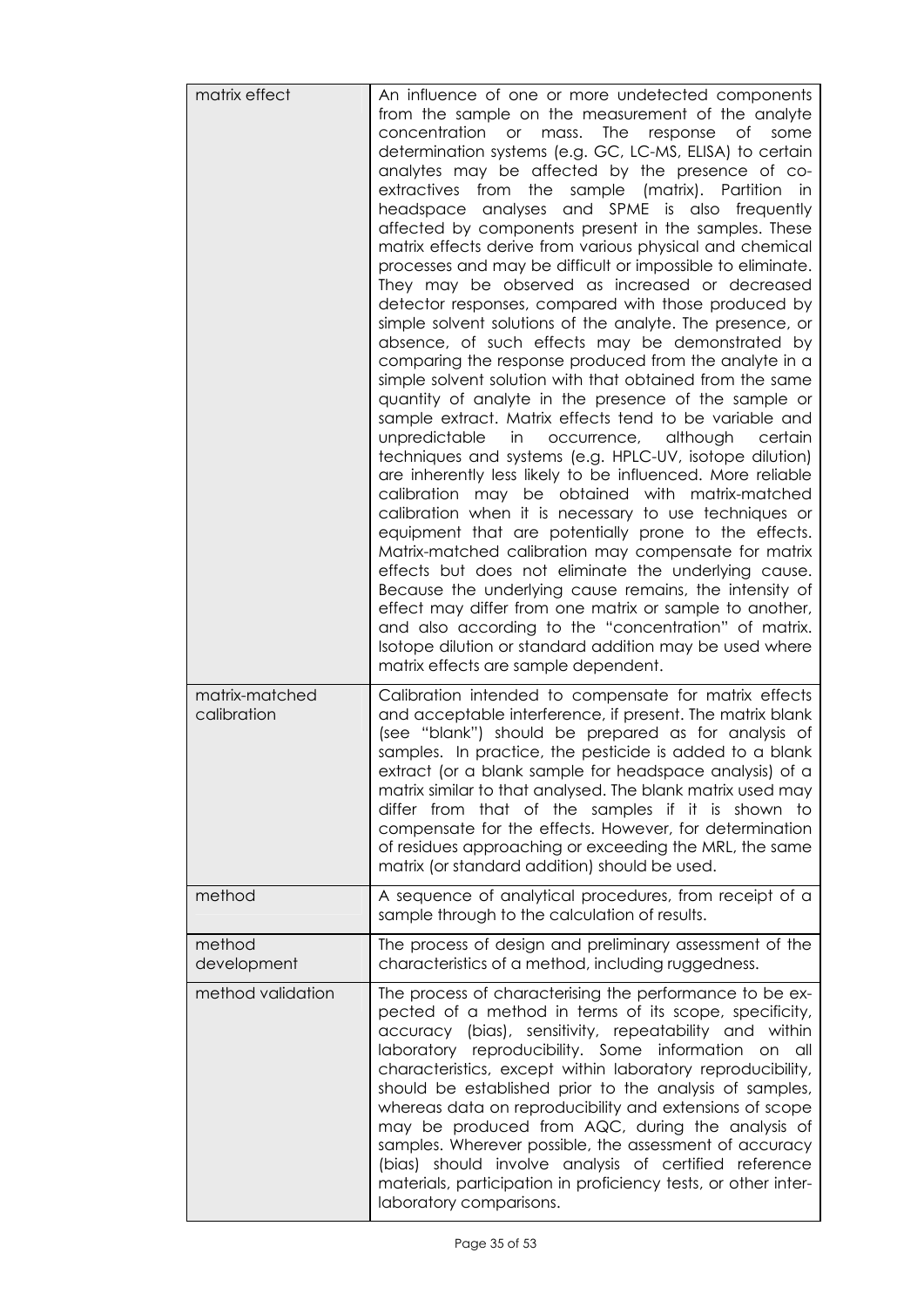| <b>MRL</b>                                               | Maximum residue level. In Regulation 396/2005 list MRLs<br>pesticide/commodity combinations, an<br>for<br>asterisk<br>indicates that the MRL <sup>*</sup> is set at or about the LOQ, with<br>the LOQ being here a consensus figure rather than a<br>measured value.                                                                                                                                                                                                                                                                                                                                                                                                                                                                                                                                   |
|----------------------------------------------------------|--------------------------------------------------------------------------------------------------------------------------------------------------------------------------------------------------------------------------------------------------------------------------------------------------------------------------------------------------------------------------------------------------------------------------------------------------------------------------------------------------------------------------------------------------------------------------------------------------------------------------------------------------------------------------------------------------------------------------------------------------------------------------------------------------------|
| <b>MS</b>                                                | Mass spectrometry.                                                                                                                                                                                                                                                                                                                                                                                                                                                                                                                                                                                                                                                                                                                                                                                     |
| MS/MS                                                    | Tandem mass spectrometry, here taken to include $\textsf{MS}^\textsf{n}.$<br>An MS procedure in which ions of a selected mass to<br>charge ratio $(m/z)$ from the primary ionisation process are<br>isolated, fragmented usually by collision, and the product<br>ions separated (MS/MS or MS <sup>2</sup> ). In ion-trap mass spec-<br>trometers, the procedure may be carried out repetitively<br>on a sequence of product ions (MSn), although this is not<br>usually practical with low-level residues.                                                                                                                                                                                                                                                                                            |
| May                                                      | MAY within this document means perhaps or possibly an<br>option (the action is optional).                                                                                                                                                                                                                                                                                                                                                                                                                                                                                                                                                                                                                                                                                                              |
| Must                                                     | <b>MUST or SHALL</b> within this document means an absolute<br>requirement (the action is mandatory).                                                                                                                                                                                                                                                                                                                                                                                                                                                                                                                                                                                                                                                                                                  |
|                                                          | MUST/SHALL NOT means an absolute no.                                                                                                                                                                                                                                                                                                                                                                                                                                                                                                                                                                                                                                                                                                                                                                   |
| <b>NPD</b>                                               | Nitrogen-phosphorus detector.                                                                                                                                                                                                                                                                                                                                                                                                                                                                                                                                                                                                                                                                                                                                                                          |
| Non-compliance                                           | See violative residue                                                                                                                                                                                                                                                                                                                                                                                                                                                                                                                                                                                                                                                                                                                                                                                  |
| performance<br>verification                              | see analytical quality control (AQC)                                                                                                                                                                                                                                                                                                                                                                                                                                                                                                                                                                                                                                                                                                                                                                   |
| priming<br>(of GC injectors and<br>columns)              | Priming effects resemble long-lasting matrix effects and<br>are typically observed in gas chromatography. Typically,<br>an aliquot of sample extract that has not been subjected<br>to clean-up may be injected after a new column or<br>injector liner is fitted, or at the beginning of a batch of<br>determinations. The objective is to "deactivate" the GC<br>system and maximise transmission of the analyte to the<br>detector. In some cases, large quantities of analyte may<br>be injected with the same objective. In such cases it is<br>critically important that injections of solvent or blank<br>extracts are made before samples are analysed, to<br>ensure the absence of carryover of the analyte. Priming<br>effects are rarely permanent and may not eliminate<br>matrix effects. |
| procedural blank                                         | See blank.                                                                                                                                                                                                                                                                                                                                                                                                                                                                                                                                                                                                                                                                                                                                                                                             |
| (Quasi)-molecular ion                                    | A molecular ion $(M+$ or M $)$ or a protonated $(M+H+)$ or<br>deprotonated molecule (M-H+).                                                                                                                                                                                                                                                                                                                                                                                                                                                                                                                                                                                                                                                                                                            |
| reagent blank                                            | See blank.                                                                                                                                                                                                                                                                                                                                                                                                                                                                                                                                                                                                                                                                                                                                                                                             |
| recovery (of analyte<br>through an analytical<br>method) | The proportion of analyte remaining at the point of the<br>final determination, following its addition (usually to a<br>blank sample) immediately prior to extraction. Usually<br>expressed as a percentage.                                                                                                                                                                                                                                                                                                                                                                                                                                                                                                                                                                                           |
|                                                          | Routine<br>refers<br>to<br>the<br>determination(s)<br>recovery<br>performed with the analysis of each batch of samples.                                                                                                                                                                                                                                                                                                                                                                                                                                                                                                                                                                                                                                                                                |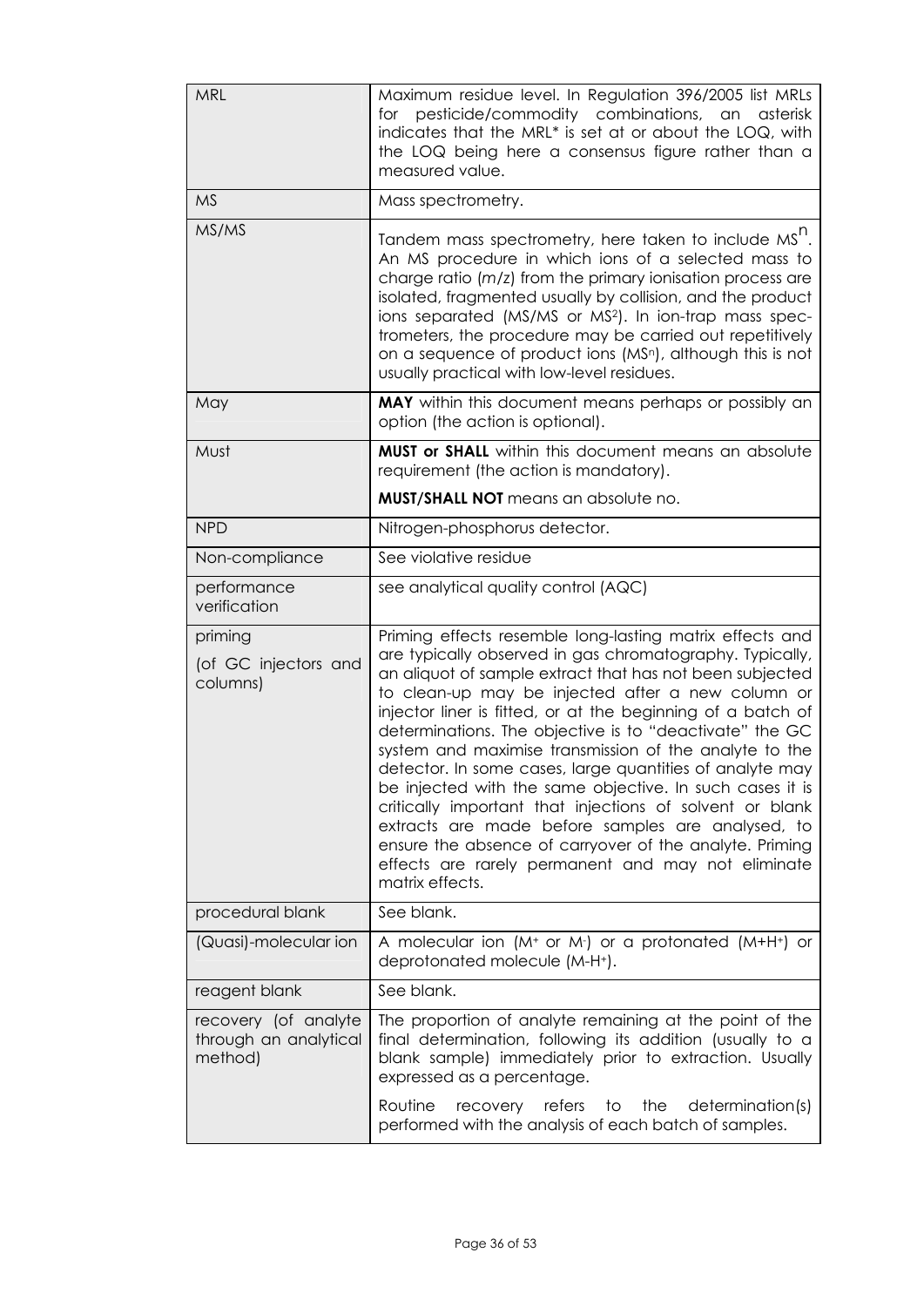| reference material        | Material characterised with respect to its notionally ho-<br>mogeneous content of analyte. Certified reference<br>materials (CRMs) are normally characterised in a number<br>of laboratories, for concentration and homogeneity of<br>distribution of analyte. In-house reference materials are<br>characterised in the owner's laboratory and<br>the<br>measurement accuracy (bias) may be unknown.                                                                                                         |
|---------------------------|--------------------------------------------------------------------------------------------------------------------------------------------------------------------------------------------------------------------------------------------------------------------------------------------------------------------------------------------------------------------------------------------------------------------------------------------------------------------------------------------------------------|
| reference spectrum        | A spectrum of absorption (e.g. UV, IR), fluorescence,<br>ionisation products (MS), etc., derived from the analyte<br>and which may be characteristic of it. The reference<br>mass spectrum preferably should be produced from the<br>"pure" standard (or a solution of the "pure" standard) by<br>the instrument used for analysis of the samples, and<br>similar ionisation conditions must be used.                                                                                                        |
| "pure" standard           | A relatively pure sample of the solid/liquid analyte (or<br>internal standard), of known purity. Usually >90% purity,<br>except for certain technical pesticides.                                                                                                                                                                                                                                                                                                                                            |
| Repeatability (r)         | The precision (standard deviation) of measurement of an<br>analyte (usually obtained from recovery or analysis of<br>reference materials), obtained using the same method<br>on the same sample(s) in a single laboratory over a short<br>period of time, during which differences in the materials<br>and equipment used and/or the analysts involved will not<br>occur. The measure of precision usually is expressed in<br>terms of imprecision and computed as standard<br>deviation of the test result. |
|                           | May also be defined as the value below which the abso-<br>lute difference between two single test results on<br>identical material, obtained under the above conditions,<br>may be expected to lie with a specified probability (e.g.<br>95%).                                                                                                                                                                                                                                                               |
| reporting level           | The lowest level at which residues will be reported as<br>absolute numbers. It may represent the practical LOQ, or<br>it may be above that level to limit costs. It must not be<br>lower than the corresponding LCL. For EU monitoring<br>purposes where samples for surveys are analysed over a<br>12-month period, the same reporting limit should be<br>achievable throughout the whole year.                                                                                                             |
| representative<br>analyte | An analyte used to assess probable analytical perform-<br>ance in respect of other analytes notionally sought in the<br>analysis. Acceptable data for a representative analyte<br>are assumed to show that performance is satisfactory for<br>the represented analytes. Representative analytes must<br>include those for which the worst performance is<br>expected.                                                                                                                                        |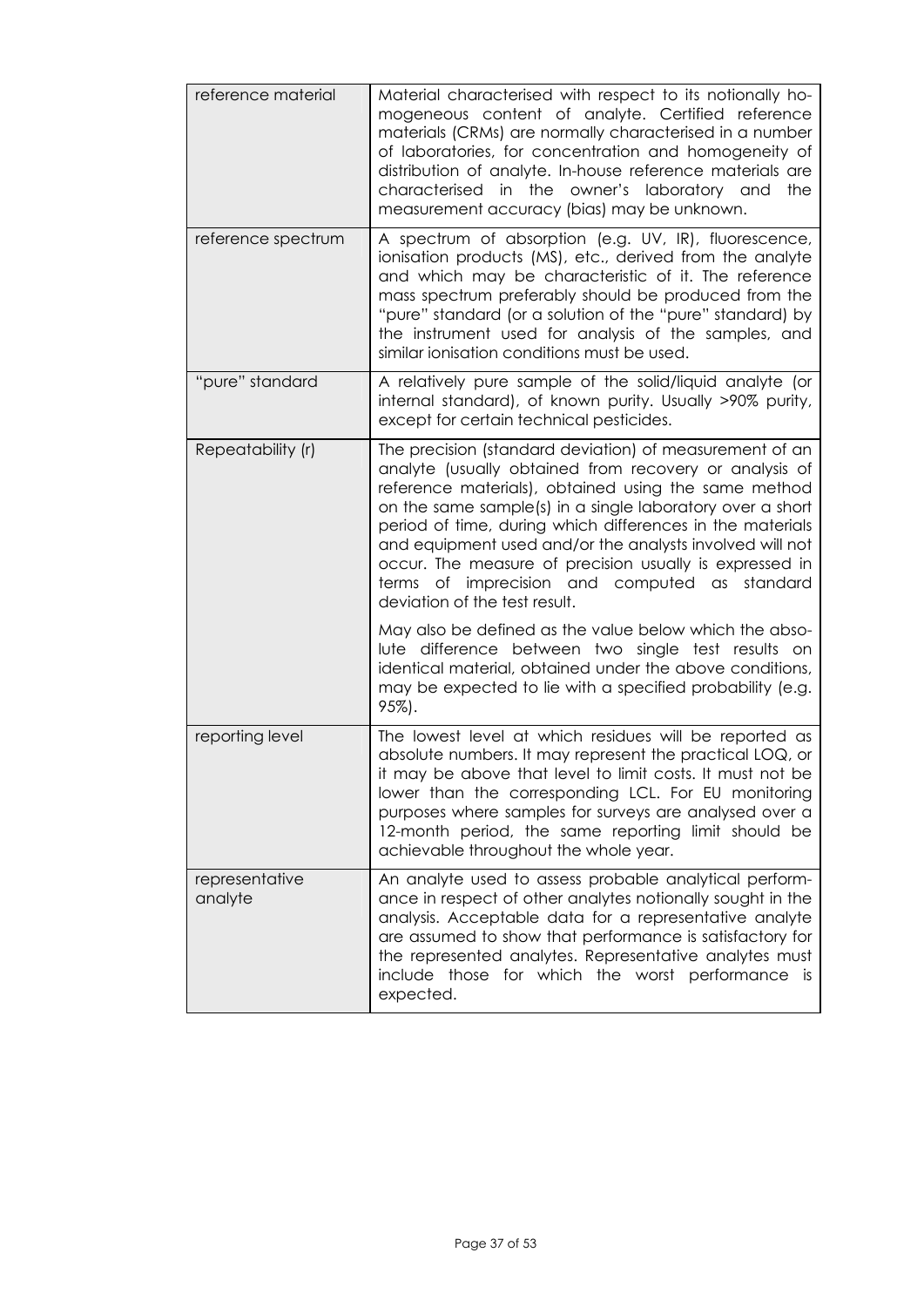| Reproducibility (R)                   | The precision (standard deviation) of measurement of an<br>analyte (usually by means of recovery or analysis of ref-<br>erence materials), obtained using the same method in a<br>number of laboratories, by different analysts, or over a<br>period in which differences in the materials and equip-<br>ment will occur. The measure of precision usually is<br>expressed in terms of imprecision and computed as<br>standard deviation of the test result. |
|---------------------------------------|--------------------------------------------------------------------------------------------------------------------------------------------------------------------------------------------------------------------------------------------------------------------------------------------------------------------------------------------------------------------------------------------------------------------------------------------------------------|
|                                       | Within-reproducibility ( $w_R$ ) is that produced in a single<br>laboratory under these conditions.                                                                                                                                                                                                                                                                                                                                                          |
|                                       | May also be defined as the value below which the abso-<br>lute difference between two single test results on<br>identical material, obtained under the above conditions,<br>may be expected to lie with a specified probability (e.g.<br>95%).                                                                                                                                                                                                               |
| response                              | The absolute or relative signal output from the detector<br>when presented with the analyte.                                                                                                                                                                                                                                                                                                                                                                 |
| <b>RSD</b>                            | Relative standard deviation (coefficient of variation).                                                                                                                                                                                                                                                                                                                                                                                                      |
| sample                                | A general term with many meanings but, in these<br>guidelines, refers to laboratory sample, test sample, test<br>portion, or an aliquot of extract.                                                                                                                                                                                                                                                                                                          |
| sample preparation                    | The first of two processes which may be required to<br>convert the laboratory sample into the test sample. The<br>removal of parts that are not to be analysed, if required.                                                                                                                                                                                                                                                                                 |
| sample processing                     | The second of two processes which may be required to<br>convert the laboratory sample into the test sample. The<br>process of homogenization, comminution, mixing, etc., if<br>required.                                                                                                                                                                                                                                                                     |
| Screening<br>Reporting<br>Level (SRL) | Lowest spiking level for which has been demonstrated<br>that a certain analyte can be detected (not necessarily<br>identified) in at least 95% of the samples                                                                                                                                                                                                                                                                                                |
| <b>SD</b>                             | Standard deviation.                                                                                                                                                                                                                                                                                                                                                                                                                                          |
| selectivity                           | The ability of the extraction, the clean-up, the derivatisa-<br>tion, the separation system and (especially) the detector<br>discriminate between the analyte<br>and<br>other<br>to<br>compounds. GC-ECD is a selective determination system<br>providing no specificity.                                                                                                                                                                                    |
| Shall                                 | See must                                                                                                                                                                                                                                                                                                                                                                                                                                                     |
| Should                                | <b>SHOULD</b> within this document means a recommendation<br>that may be ignored but only in particular circumstances<br>(because of valid reasons) and the full implications of<br>ignoring the recommendation must be understood and<br>carefully assessed before choosing a different course of<br>action.                                                                                                                                                |
|                                       | <b>SHOULD NOT</b> means not recommended, although it may<br>be acceptable in particular circumstances, but the full<br>implications of ignoring the recommendation must be<br>understood and carefully assessed.                                                                                                                                                                                                                                             |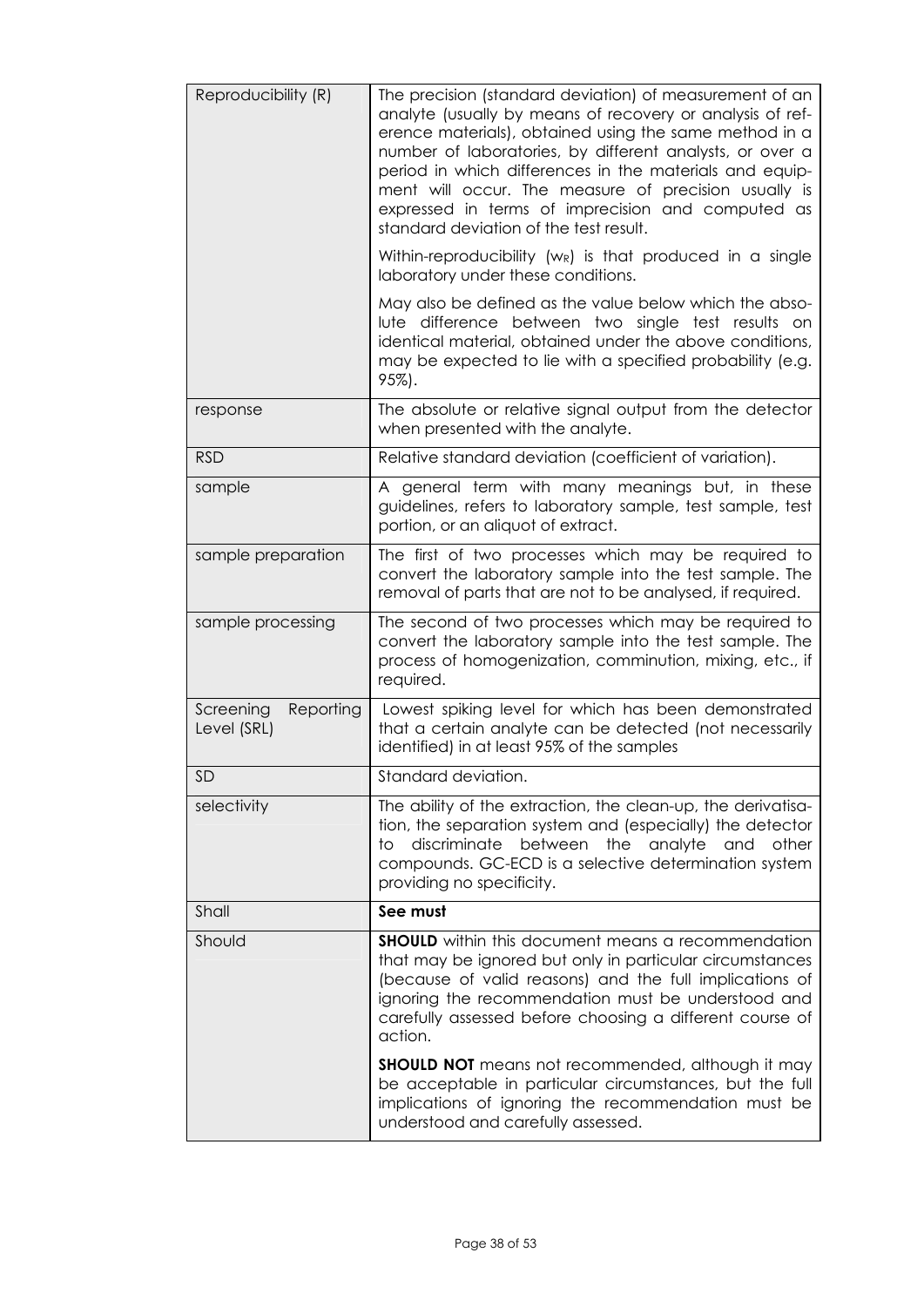| Significant figures  | Those digits in a number that are known with certainty,<br>plus the first uncertain digit.                                                                                                                                                                                                                                                                                                                                                                                                                                                                                           |
|----------------------|--------------------------------------------------------------------------------------------------------------------------------------------------------------------------------------------------------------------------------------------------------------------------------------------------------------------------------------------------------------------------------------------------------------------------------------------------------------------------------------------------------------------------------------------------------------------------------------|
|                      | Ex. 3 significant figures                                                                                                                                                                                                                                                                                                                                                                                                                                                                                                                                                            |
|                      | 0.104, 1.04, 104, 1.04 x10 <sup>4</sup>                                                                                                                                                                                                                                                                                                                                                                                                                                                                                                                                              |
|                      | The 1 and the middle 0 are certain, and the 4 is<br>uncertain, but significant.                                                                                                                                                                                                                                                                                                                                                                                                                                                                                                      |
|                      | Note: Initial zeroes are never significant. Exponential<br>number has no effect on the number of significant<br>figures.                                                                                                                                                                                                                                                                                                                                                                                                                                                             |
| <b>SIM</b>           | monitoring. Operation<br>of<br>Selected<br>ion<br>a<br>mass<br>spectrometer in which the abundance of several ions of<br>specific m/z values are recorded rather than the entire<br>mass spectrum                                                                                                                                                                                                                                                                                                                                                                                    |
| <b>SRM</b>           | Selected reaction monitoring. Measurement of specific<br>product ions corresponding to m/z selected precursor<br>ions recorded via two or more stages<br>of mass<br>spectrometry (MSn).                                                                                                                                                                                                                                                                                                                                                                                              |
| solid phase dilution | Dilution of a pesticide by distribution within a finely<br>divided solid, such as starch powder. Normally used only<br>analytes<br>insoluble<br>such<br>the<br>for<br>$\alpha$ s<br>complex<br>dithiocarbamates.                                                                                                                                                                                                                                                                                                                                                                     |
| S/N                  | Signal-to-noise ratio.                                                                                                                                                                                                                                                                                                                                                                                                                                                                                                                                                               |
| specificity          | The ability of the detector (supported by the selectivity of<br>the extraction, clean-up, derivatisation or separation, if<br>necessary) to provide signals that effectively identify the<br>analyte. GC-MS with El is a fairly non-selective de-<br>termination system capable of high specificity. High<br>resolution mass MS and MSn can be both highly selective<br>and highly specific.                                                                                                                                                                                         |
| spike or spiking     | Addition of analyte for the purposes of recovery<br>determination or standard addition.                                                                                                                                                                                                                                                                                                                                                                                                                                                                                              |
| SPME                 | Solid phase micro-extraction.                                                                                                                                                                                                                                                                                                                                                                                                                                                                                                                                                        |
| standard             | A general term which may refer to a "pure" standard,<br>stock standard, working standard, or calibration<br>standard.                                                                                                                                                                                                                                                                                                                                                                                                                                                                |
| stock standard       | The most concentrated solution (or solid dilution, etc.) of<br>the "pure" standard or internal standard, from which ali-<br>quots are used to prepare working standards or<br>calibration standards.                                                                                                                                                                                                                                                                                                                                                                                 |
| surrogate standard,  | A substance of known concentration added to the<br>samples for QC-purposes. This substance should be<br>unlikely to be found in samples and should have<br>properties similar to the pesticides targeted (more than<br>one surrogate standard may be required to represent a<br>broad analyte spectrum). Surrogate standards are<br>intended to monitor for recovery difference as well as<br>problems during extraction and determinative analysis.<br>Adding surrogate standards at different stages of the<br>analytical procedure may help to localize the sources of<br>errors. |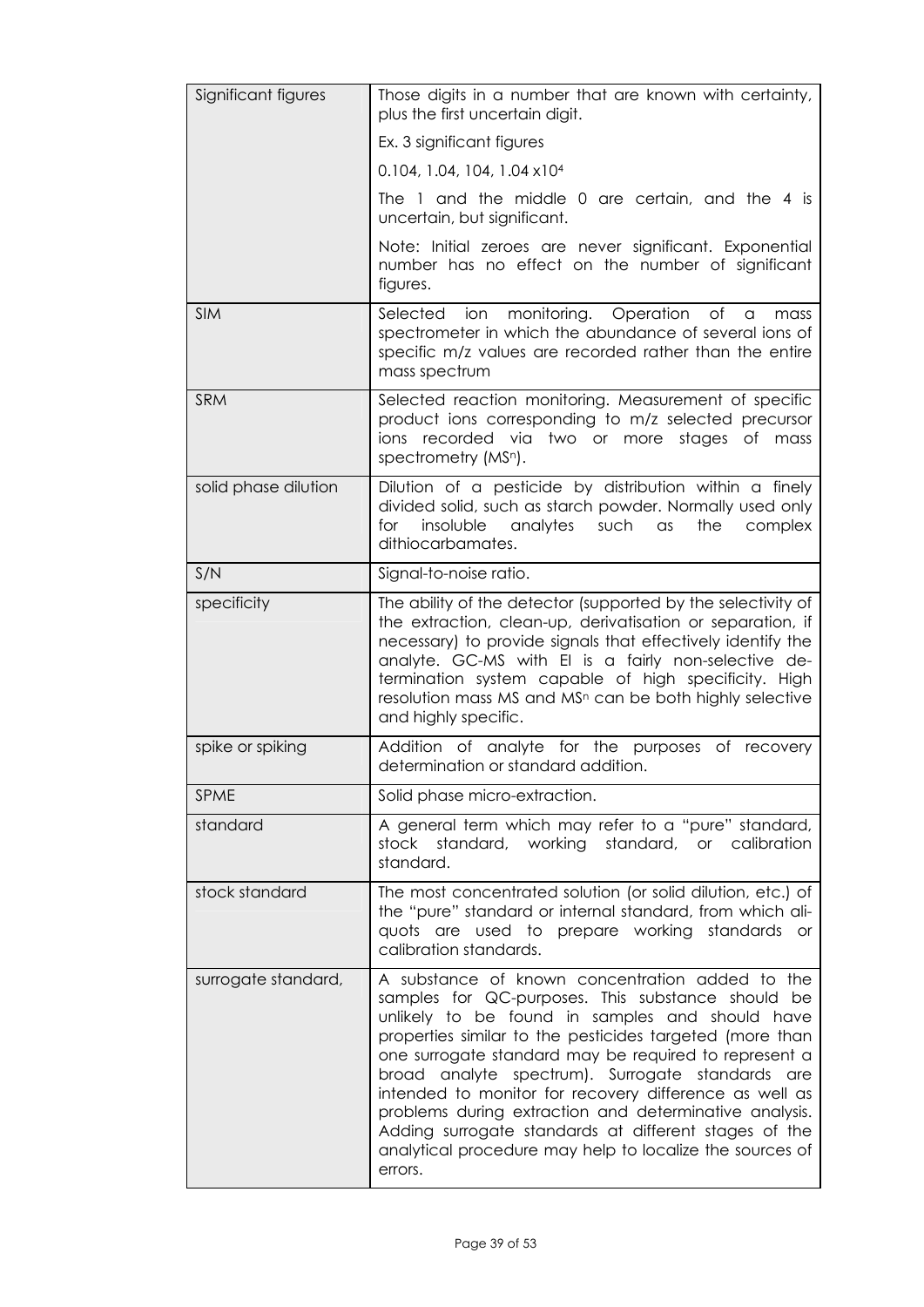| test portion                    | Also referred to as the "analytical portion".                                                                                                                                                                                      |
|---------------------------------|------------------------------------------------------------------------------------------------------------------------------------------------------------------------------------------------------------------------------------|
|                                 | A representative sub-sample of the test sample, i.e. the<br>portion which is to be analysed.                                                                                                                                       |
| test sample                     | Also referred to as the "analytical sample".                                                                                                                                                                                       |
|                                 | The laboratory sample after removal of any parts that are<br>not to be analysed, e.g. bones, adhering soil. It may or<br>may not be comminuted and mixed before withdrawing<br>test portions. See also Directive 2002/63/EC.       |
| trueness                        | The measure of trueness is normally expressed as 'bias'.                                                                                                                                                                           |
|                                 | The closeness of agreement between the average value<br>obtained from a series of test results (i.e. the mean<br>recovery) an accepted reference or true value (ISO<br>$5725 - 1$ .                                                |
| uncertainty<br>(of measurement) | A range around the reported result within which the true<br>value can be expected to lie with a specified probability<br>(confidence level, usually 95%). Uncertainty data should<br>encompass trueness (bias) and reproducibility |
| unit (sample)                   | A single fruit, vegetable, animal, cereal grain, can, etc.<br>For example, an apple, a T-bone steak, a grain of wheat,<br>a can of tomato soup.                                                                                    |
| validation                      | see method validation                                                                                                                                                                                                              |
| violative residue               | A residue which exceeds the MRL or is unlawful for any<br>other reason.                                                                                                                                                            |
| working standard                | A general term used to describe dilutions produced from<br>the stock standard, which are used, for example, to spike<br>for recovery determination or to prepare calibration<br>standards.                                         |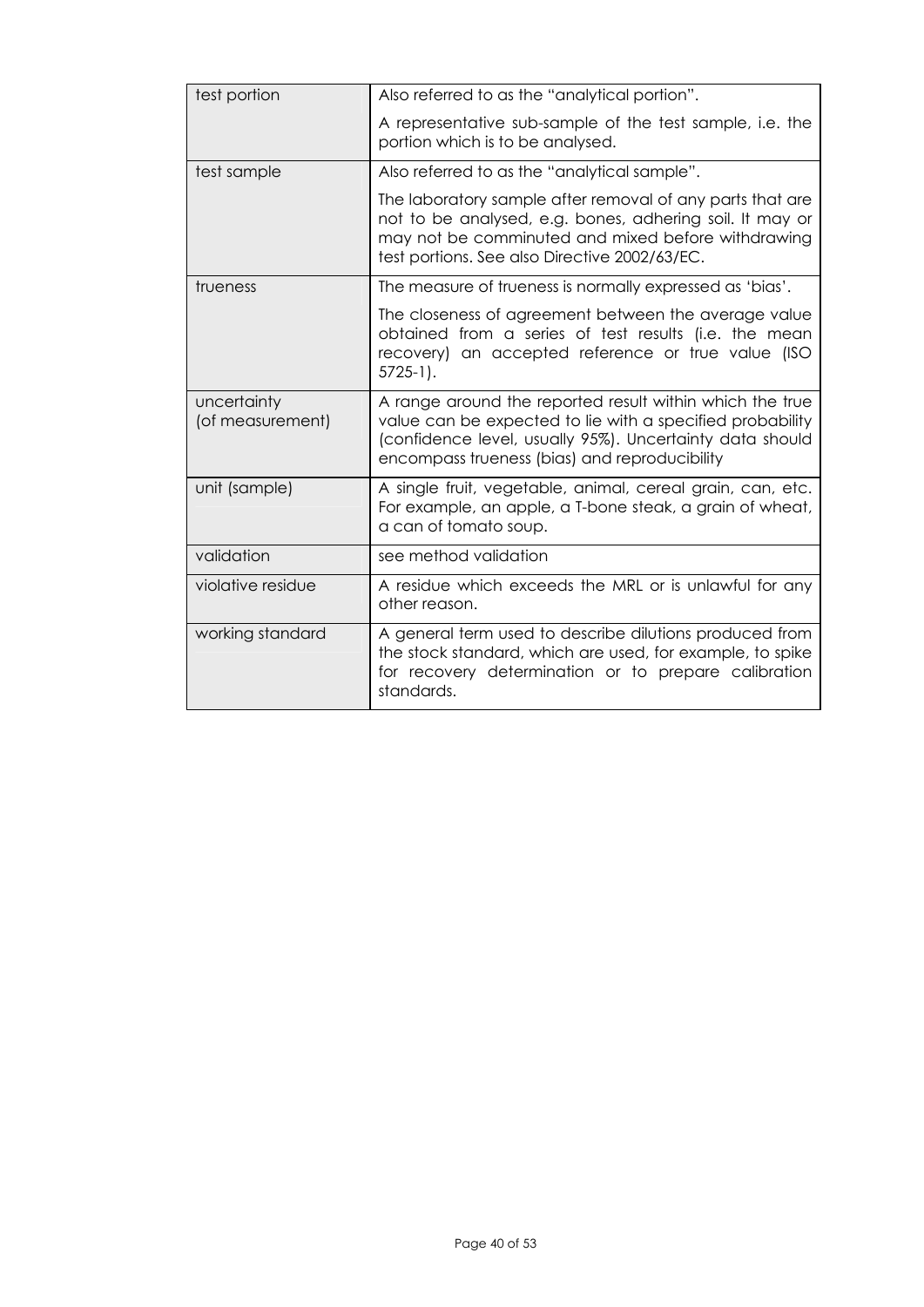# **COMMENTS**

#### **Introduction**

| 2. |                                                                                                                      |
|----|----------------------------------------------------------------------------------------------------------------------|
|    |                                                                                                                      |
|    |                                                                                                                      |
|    |                                                                                                                      |
|    |                                                                                                                      |
| 3. |                                                                                                                      |
|    |                                                                                                                      |
|    |                                                                                                                      |
|    |                                                                                                                      |
|    |                                                                                                                      |
|    |                                                                                                                      |
| 4. | <u> 1989 - Johann Barnett, fransk konge og det forske forskellige og det forske forskellige og det forskellige o</u> |
|    |                                                                                                                      |
|    |                                                                                                                      |
|    |                                                                                                                      |
|    |                                                                                                                      |
|    | <b>Accreditation and legal background</b>                                                                            |
|    |                                                                                                                      |
| 5. | <u> 1989 - John Stein, mars and de Brazilian (b. 1989)</u>                                                           |
|    |                                                                                                                      |
|    |                                                                                                                      |
|    |                                                                                                                      |
|    |                                                                                                                      |
|    |                                                                                                                      |
|    |                                                                                                                      |
|    | Sampling, transport, processing and storage of samples                                                               |
|    |                                                                                                                      |
| 6. |                                                                                                                      |
|    |                                                                                                                      |
|    |                                                                                                                      |
|    |                                                                                                                      |
|    |                                                                                                                      |
|    |                                                                                                                      |
| 7. |                                                                                                                      |
|    |                                                                                                                      |
|    |                                                                                                                      |
|    |                                                                                                                      |
|    |                                                                                                                      |
| 8. |                                                                                                                      |
|    |                                                                                                                      |
|    |                                                                                                                      |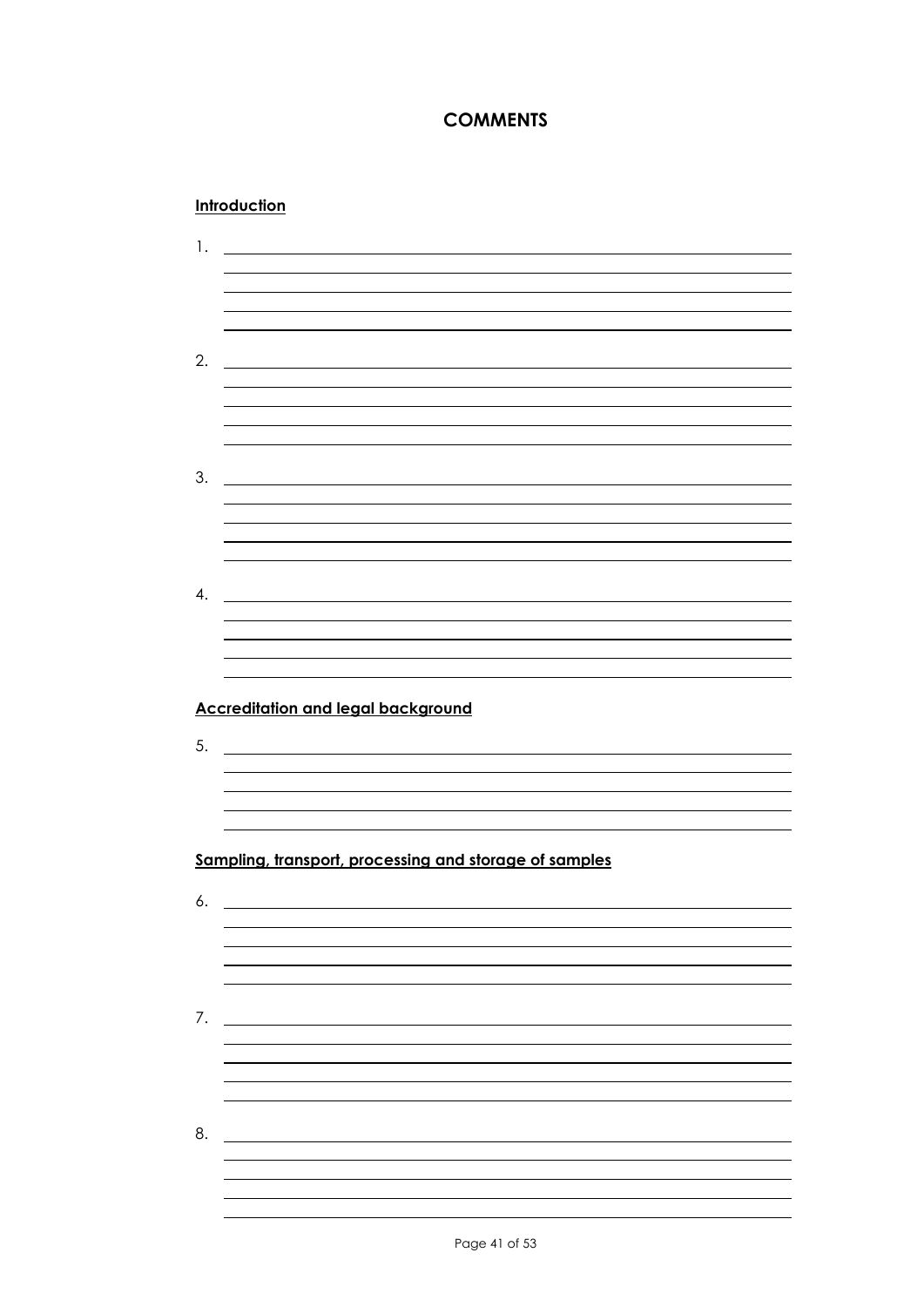| 9. |                                                                                                                                                                                                                                     |
|----|-------------------------------------------------------------------------------------------------------------------------------------------------------------------------------------------------------------------------------------|
|    |                                                                                                                                                                                                                                     |
|    |                                                                                                                                                                                                                                     |
|    | $10.$ $\overline{\phantom{a}}$                                                                                                                                                                                                      |
|    |                                                                                                                                                                                                                                     |
|    |                                                                                                                                                                                                                                     |
|    |                                                                                                                                                                                                                                     |
|    | $11.$ <u>The contract of the contract of the contract of the contract of the contract of the contract of the contract of the contract of the contract of the contract of the contract of the contract of the contract of the co</u> |
|    |                                                                                                                                                                                                                                     |
|    |                                                                                                                                                                                                                                     |
|    | 12.                                                                                                                                                                                                                                 |
|    |                                                                                                                                                                                                                                     |
|    |                                                                                                                                                                                                                                     |
|    |                                                                                                                                                                                                                                     |
|    |                                                                                                                                                                                                                                     |
|    |                                                                                                                                                                                                                                     |
|    |                                                                                                                                                                                                                                     |
|    |                                                                                                                                                                                                                                     |
|    |                                                                                                                                                                                                                                     |
|    |                                                                                                                                                                                                                                     |
|    |                                                                                                                                                                                                                                     |
|    | Pesticide standards, calibration solutions, etc.                                                                                                                                                                                    |
|    |                                                                                                                                                                                                                                     |
|    |                                                                                                                                                                                                                                     |
|    | ,我们也不会有什么。""我们的人,我们也不会有什么?""我们的人,我们也不会有什么?""我们的人,我们也不会有什么?""我们的人,我们也不会有什么?""我们的人                                                                                                                                                    |
|    | ,我们也不会有什么。""我们的人,我们也不会有什么?""我们的人,我们也不会有什么?""我们的人,我们也不会有什么?""我们的人,我们也不会有什么?""我们的人                                                                                                                                                    |
|    |                                                                                                                                                                                                                                     |
|    |                                                                                                                                                                                                                                     |
|    |                                                                                                                                                                                                                                     |
|    | $17. \_$                                                                                                                                                                                                                            |
|    |                                                                                                                                                                                                                                     |
|    |                                                                                                                                                                                                                                     |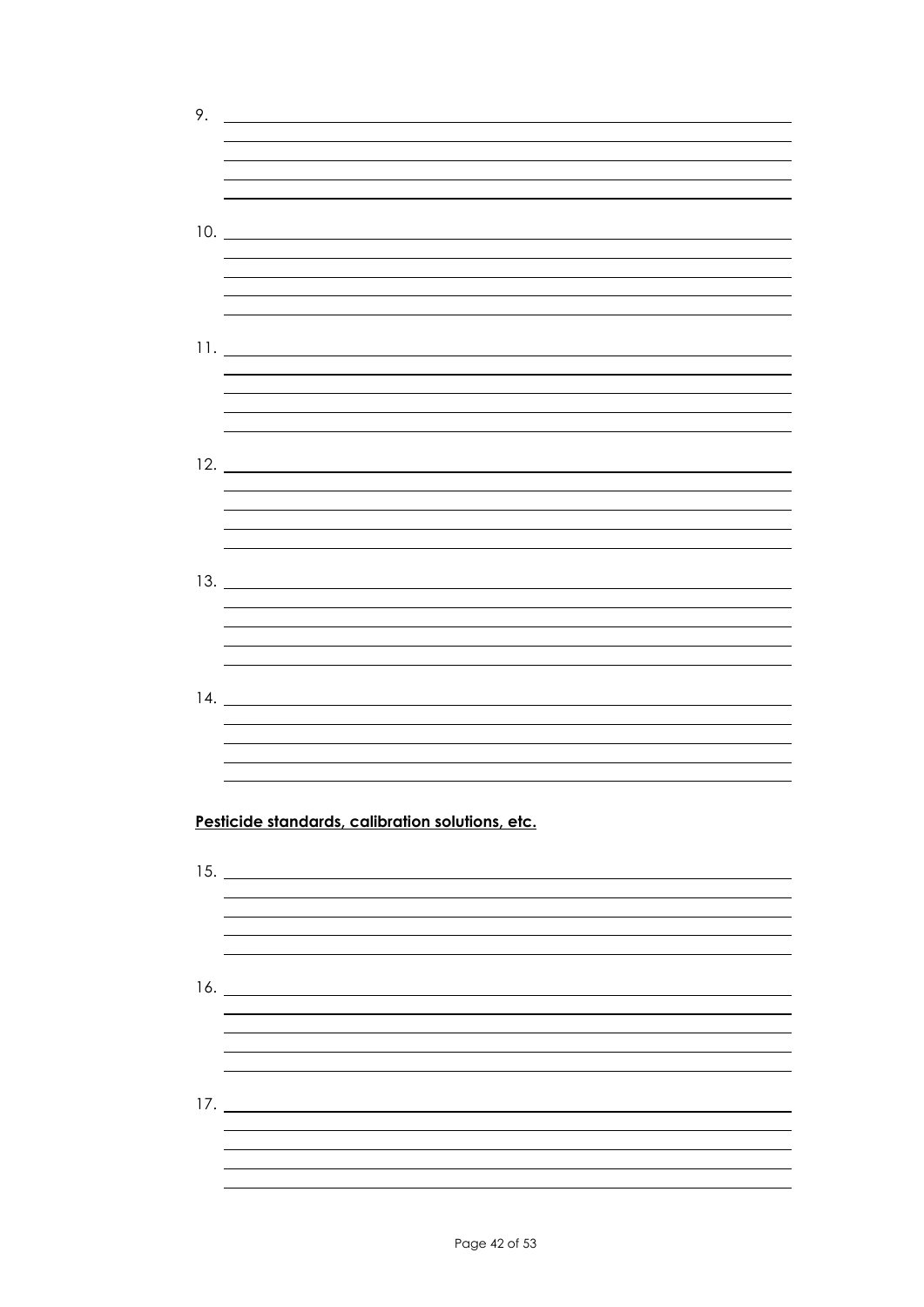| 18.                                                                                                                   |
|-----------------------------------------------------------------------------------------------------------------------|
|                                                                                                                       |
|                                                                                                                       |
| ,我们也不会有什么。""我们的人,我们也不会有什么?""我们的人,我们也不会有什么?""我们的人,我们也不会有什么?""我们的人,我们也不会有什么?""我们的人                                      |
|                                                                                                                       |
|                                                                                                                       |
|                                                                                                                       |
|                                                                                                                       |
|                                                                                                                       |
|                                                                                                                       |
|                                                                                                                       |
|                                                                                                                       |
| 20.                                                                                                                   |
| ,我们也不会有什么。""我们的人,我们也不会有什么?""我们的人,我们也不会有什么?""我们的人,我们也不会有什么?""我们的人,我们也不会有什么?""我们的人                                      |
| ,我们也不会有什么。""我们的人,我们也不会有什么?""我们的人,我们也不会有什么?""我们的人,我们也不会有什么?""我们的人,我们也不会有什么?""我们的人                                      |
| ,我们也不会有什么。""我们的人,我们也不会有什么?""我们的人,我们也不会有什么?""我们的人,我们也不会有什么?""我们的人,我们也不会有什么?""我们的人                                      |
|                                                                                                                       |
|                                                                                                                       |
|                                                                                                                       |
|                                                                                                                       |
|                                                                                                                       |
|                                                                                                                       |
|                                                                                                                       |
|                                                                                                                       |
| $22.$ $\overline{\phantom{a}}$                                                                                        |
| <u> 1989 - Johann Stoff, deutscher Stoff, der Stoff, der Stoff, der Stoff, der Stoff, der Stoff, der Stoff, der S</u> |
| <u> 1989 - Andrea Andrew Maria (h. 1989).</u>                                                                         |
| ,我们也不会有什么。""我们的人,我们也不会有什么?""我们的人,我们也不会有什么?""我们的人,我们也不会有什么?""我们的人,我们也不会有什么?""我们的人                                      |
|                                                                                                                       |
|                                                                                                                       |
| $23.$ $\overline{\phantom{a}}$                                                                                        |
|                                                                                                                       |
|                                                                                                                       |
|                                                                                                                       |
|                                                                                                                       |
|                                                                                                                       |
|                                                                                                                       |
| <b>Extraction and concentration</b>                                                                                   |
|                                                                                                                       |
|                                                                                                                       |
|                                                                                                                       |
|                                                                                                                       |
|                                                                                                                       |
|                                                                                                                       |
|                                                                                                                       |
| 25.                                                                                                                   |
|                                                                                                                       |
|                                                                                                                       |
|                                                                                                                       |
|                                                                                                                       |
|                                                                                                                       |
|                                                                                                                       |
|                                                                                                                       |
|                                                                                                                       |
|                                                                                                                       |
|                                                                                                                       |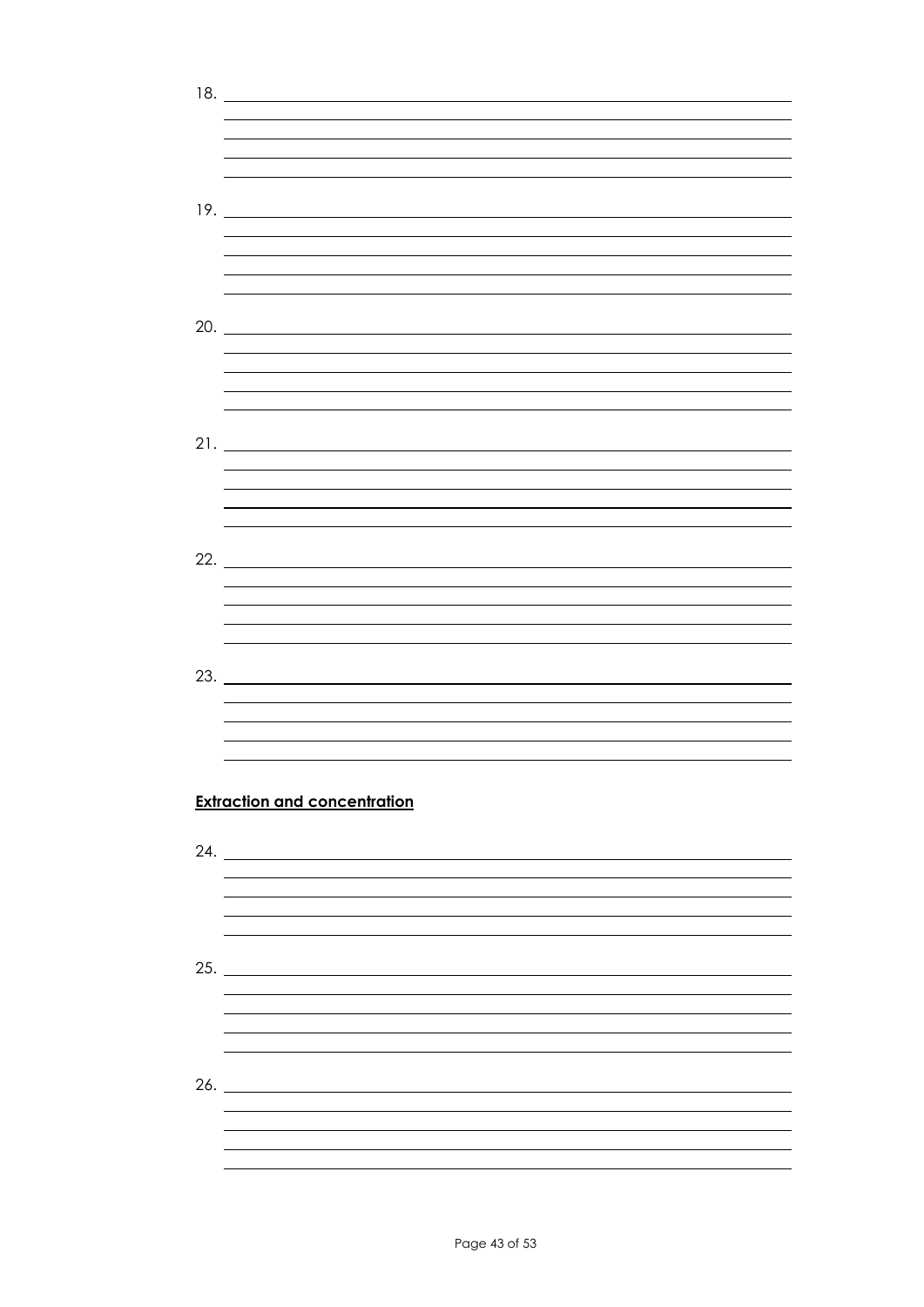27.

#### **Contamination and interference**

28. 29. 30. 31. and the control of the control of the control of the control of the control of the control of the control of the 32. 33. 34.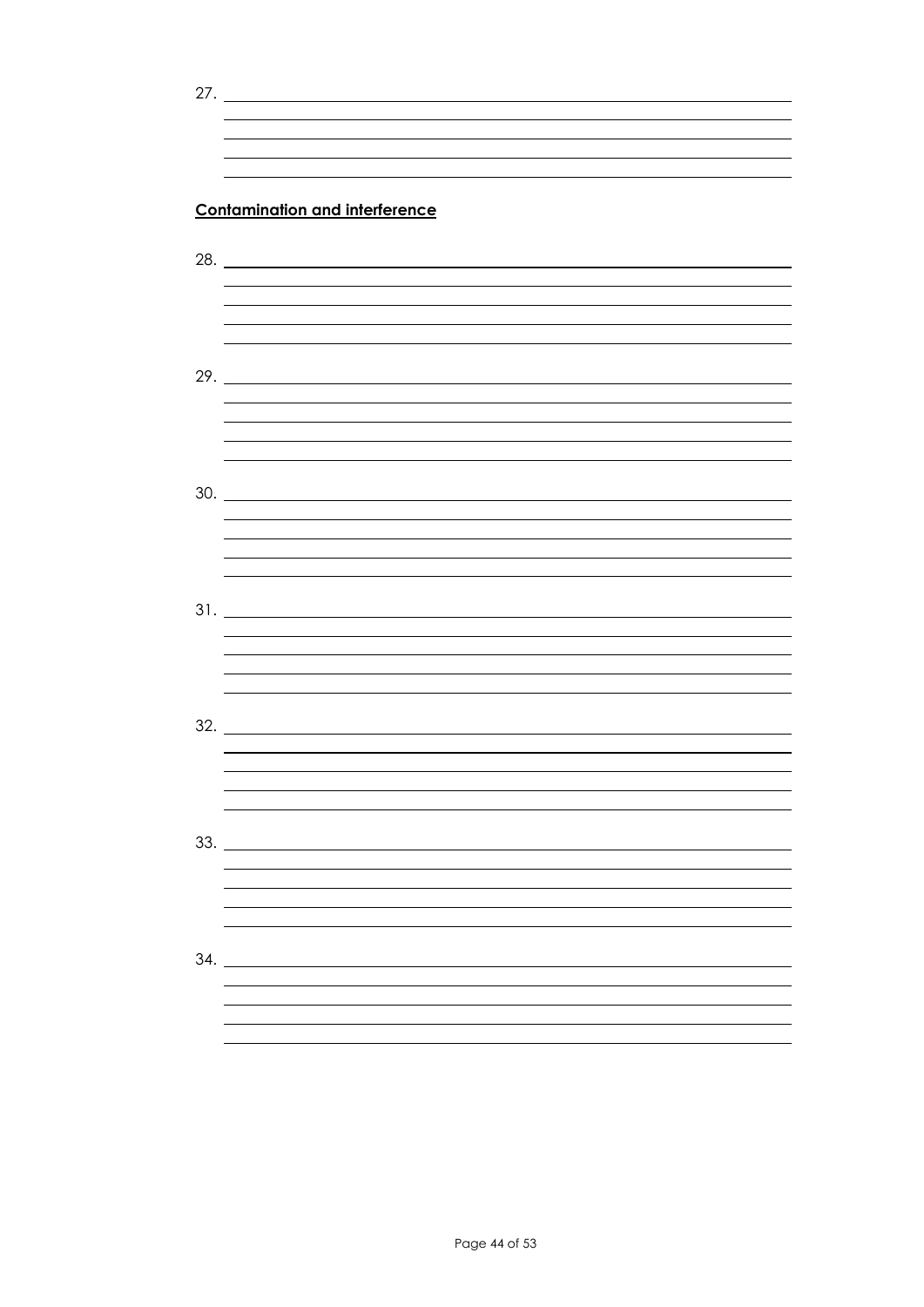**Analytical calibration, representative analytes, matrix effects and chromatographic integration**

35. 36. 37. 38. 39. 40. and the control of the control of the control of the control of the control of the control of the control of the 41. 42. 43.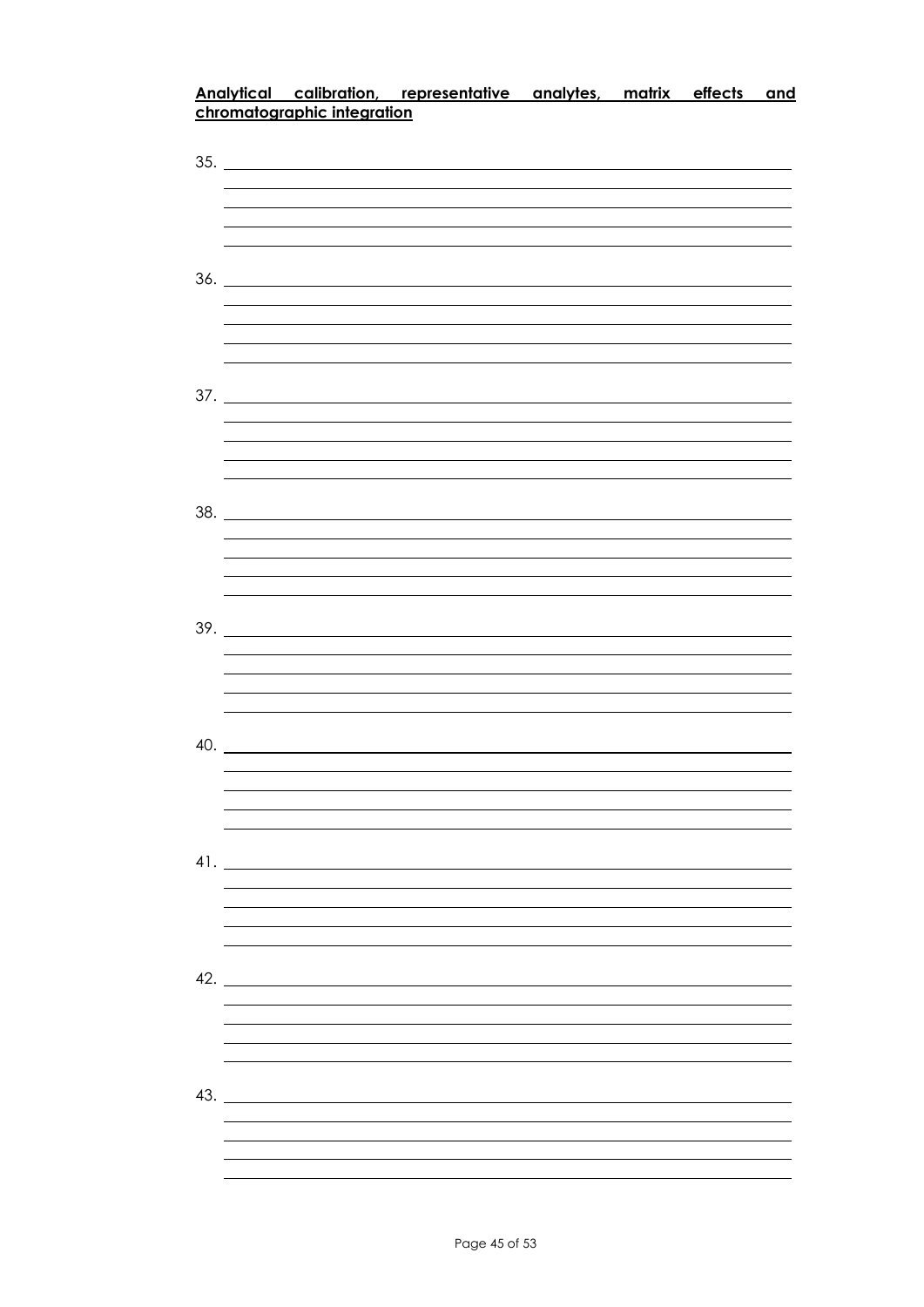| $45.$ $\overline{\phantom{1}}$                                |  |
|---------------------------------------------------------------|--|
|                                                               |  |
|                                                               |  |
|                                                               |  |
|                                                               |  |
|                                                               |  |
|                                                               |  |
| 46.                                                           |  |
|                                                               |  |
|                                                               |  |
|                                                               |  |
|                                                               |  |
|                                                               |  |
|                                                               |  |
| 47.                                                           |  |
|                                                               |  |
|                                                               |  |
|                                                               |  |
|                                                               |  |
|                                                               |  |
|                                                               |  |
|                                                               |  |
|                                                               |  |
|                                                               |  |
|                                                               |  |
|                                                               |  |
|                                                               |  |
|                                                               |  |
|                                                               |  |
|                                                               |  |
|                                                               |  |
|                                                               |  |
|                                                               |  |
|                                                               |  |
|                                                               |  |
| 50.                                                           |  |
|                                                               |  |
|                                                               |  |
|                                                               |  |
|                                                               |  |
|                                                               |  |
|                                                               |  |
| $51.$ $\overline{\phantom{a}}$                                |  |
|                                                               |  |
|                                                               |  |
|                                                               |  |
|                                                               |  |
|                                                               |  |
|                                                               |  |
|                                                               |  |
|                                                               |  |
|                                                               |  |
|                                                               |  |
|                                                               |  |
|                                                               |  |
|                                                               |  |
| 53.<br><u> 1980 - Jan Stein Bernstein, fransk kanton og f</u> |  |
|                                                               |  |
|                                                               |  |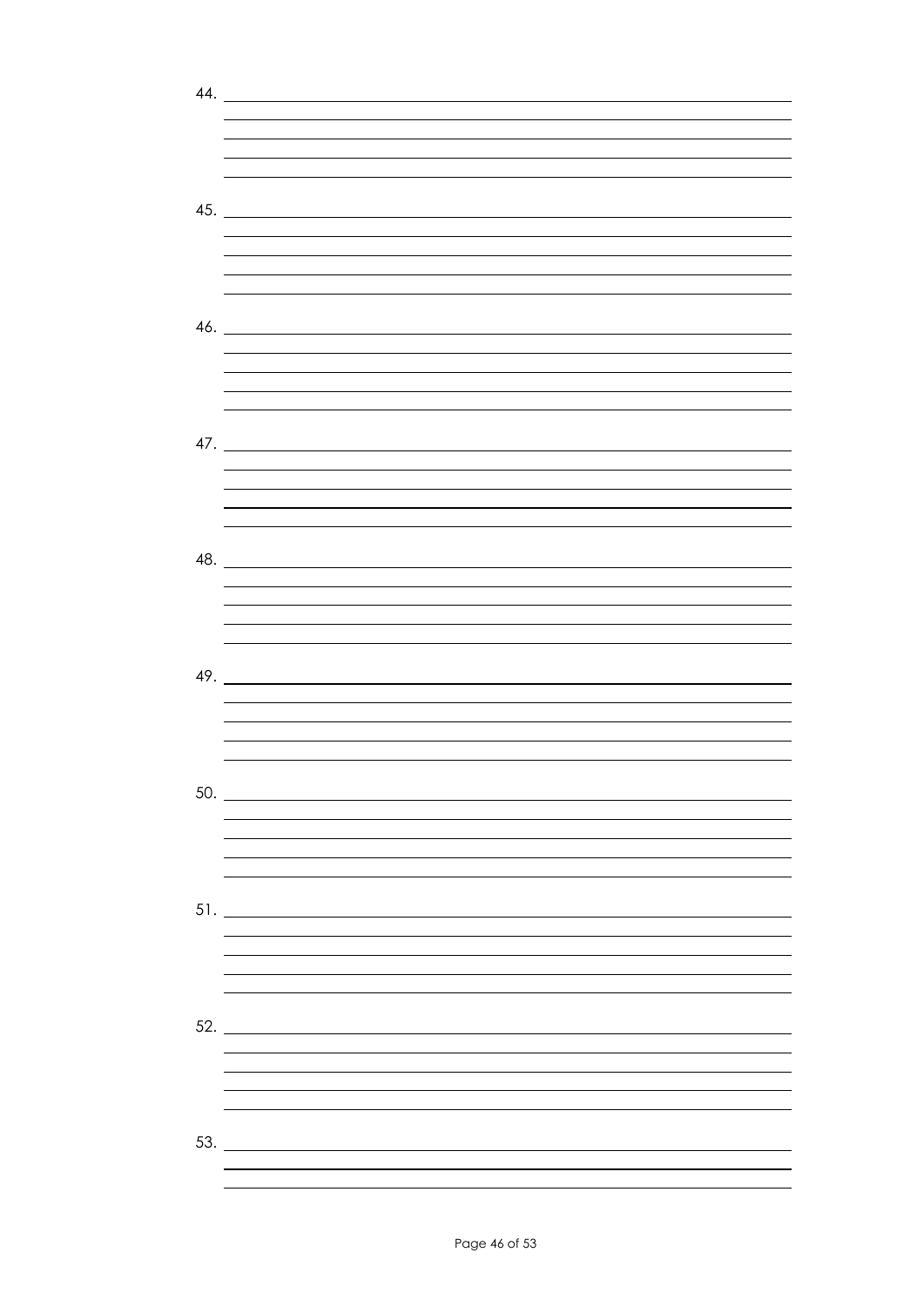# **Analytical method validation and performance criteria**

|     | 55.                                                                       |
|-----|---------------------------------------------------------------------------|
|     |                                                                           |
|     |                                                                           |
|     |                                                                           |
|     |                                                                           |
|     |                                                                           |
|     |                                                                           |
|     |                                                                           |
|     |                                                                           |
|     |                                                                           |
|     |                                                                           |
|     |                                                                           |
|     |                                                                           |
| 58. | <u> 1989 - Johann Stoff, amerikansk politiker (d. 1989)</u>               |
|     |                                                                           |
|     |                                                                           |
|     |                                                                           |
|     |                                                                           |
|     | Acceptability of analytical method performance-extended method validation |
|     |                                                                           |
|     |                                                                           |
|     |                                                                           |
|     |                                                                           |
|     |                                                                           |
|     |                                                                           |
|     |                                                                           |
|     |                                                                           |
|     |                                                                           |
|     |                                                                           |
|     |                                                                           |
|     |                                                                           |
|     |                                                                           |
|     |                                                                           |
|     |                                                                           |
|     |                                                                           |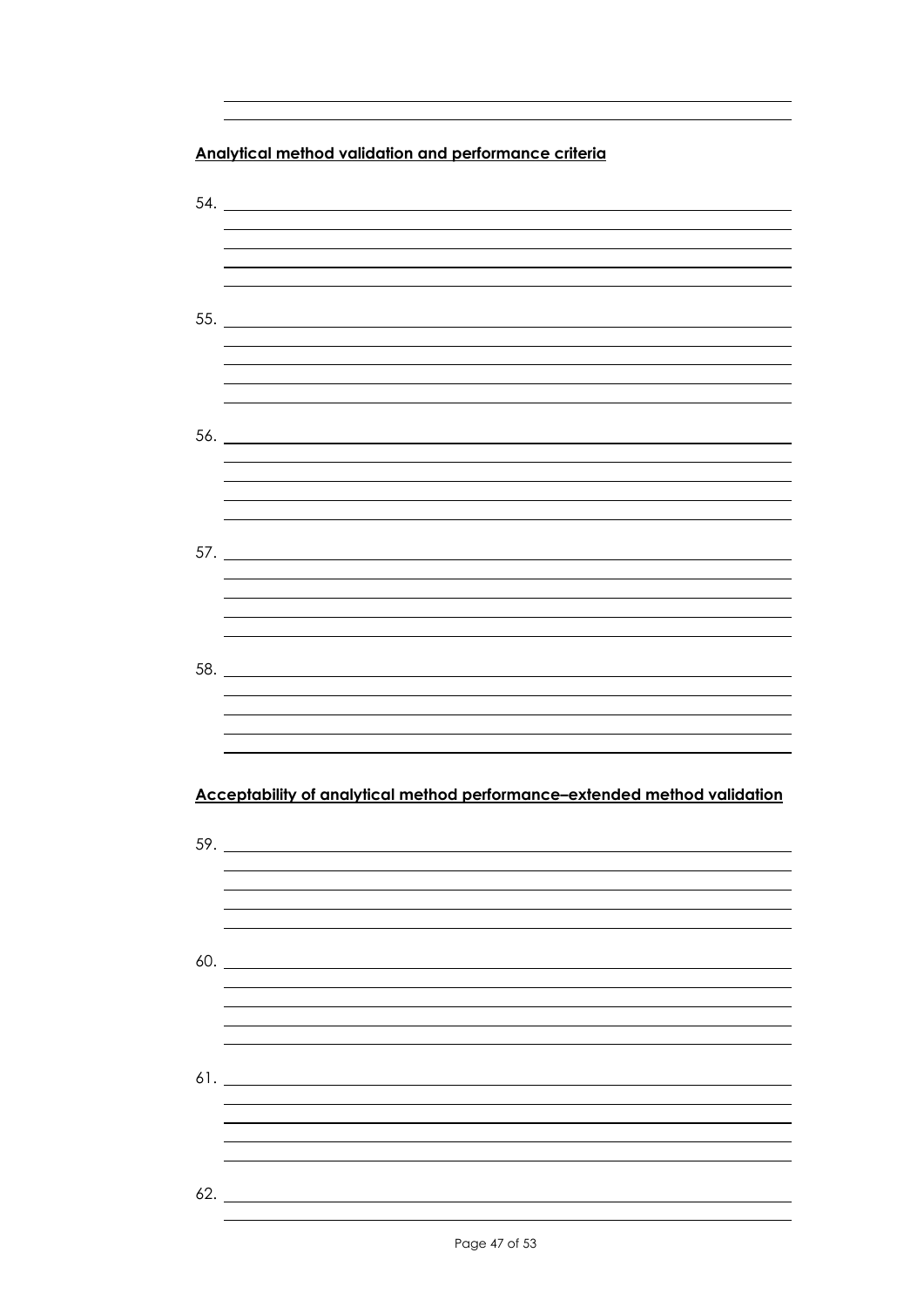| 63.                                                                   |
|-----------------------------------------------------------------------|
|                                                                       |
|                                                                       |
|                                                                       |
|                                                                       |
|                                                                       |
|                                                                       |
|                                                                       |
|                                                                       |
|                                                                       |
|                                                                       |
|                                                                       |
|                                                                       |
| <b>Acceptability of analytical performance for routine recoveries</b> |
|                                                                       |
|                                                                       |
|                                                                       |
|                                                                       |
|                                                                       |
|                                                                       |
|                                                                       |
|                                                                       |
| 66.                                                                   |
|                                                                       |
|                                                                       |
|                                                                       |
|                                                                       |
|                                                                       |
|                                                                       |
| Proficiency testing and analysis of reference materials               |
|                                                                       |
|                                                                       |
|                                                                       |
|                                                                       |
|                                                                       |
|                                                                       |
|                                                                       |
|                                                                       |
|                                                                       |
|                                                                       |
|                                                                       |
|                                                                       |
|                                                                       |
|                                                                       |
| <b>Confirmation of results</b>                                        |
|                                                                       |
|                                                                       |
| 69.                                                                   |
|                                                                       |
|                                                                       |
|                                                                       |
|                                                                       |
|                                                                       |
|                                                                       |
|                                                                       |
| 70.                                                                   |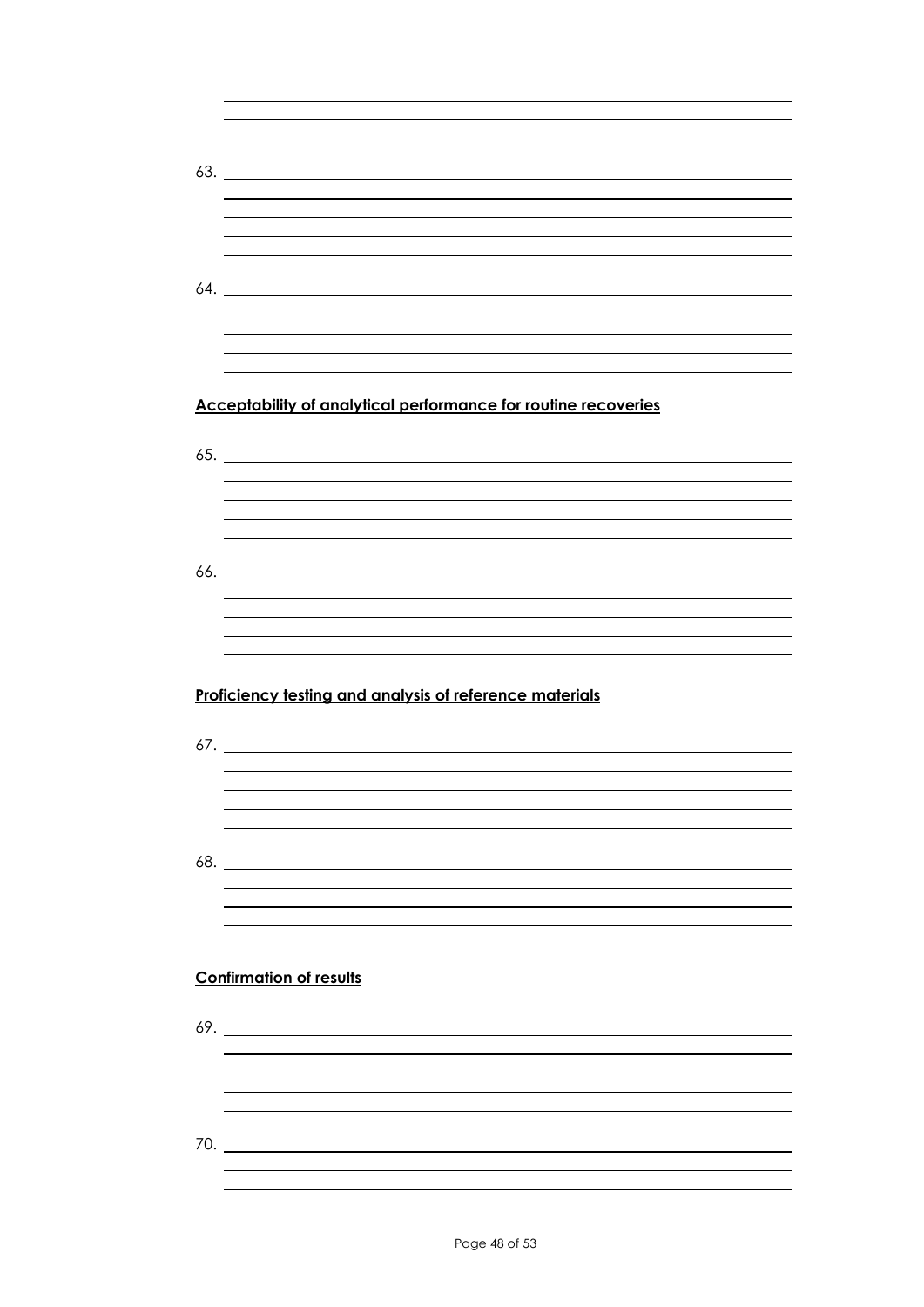71. 72. 73. 74. 75. 76. 77. 78. 79.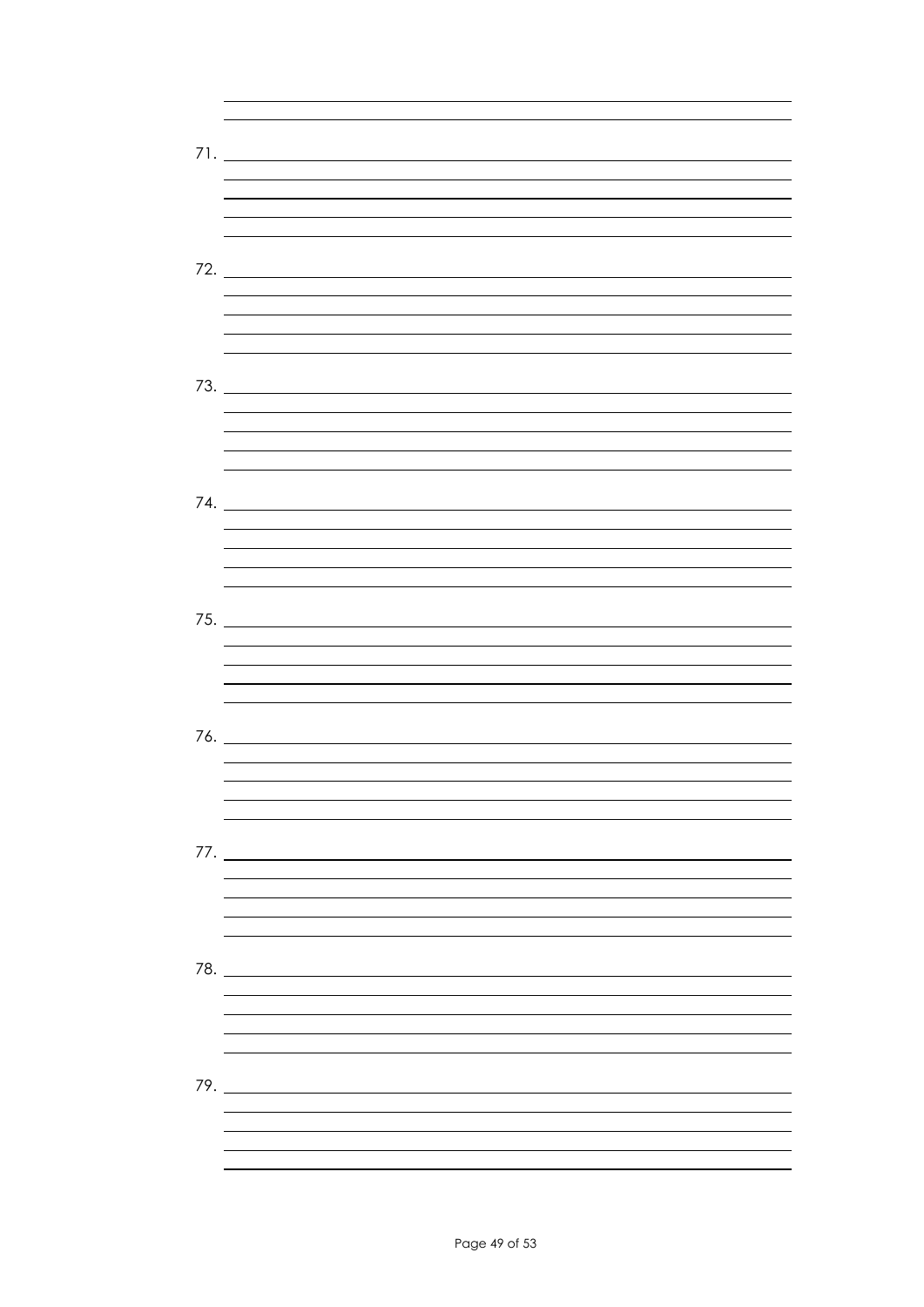80. **Reporting of results** 81. 82. 83. 84. <u> 1980 - Johann Barn, fransk politik (f. 1980)</u> the control of the control of the control of the control of the control of the control of the control of the control of the control of the control of the control of the control of the control of the control of the control 85. 86. 87. 88. 89.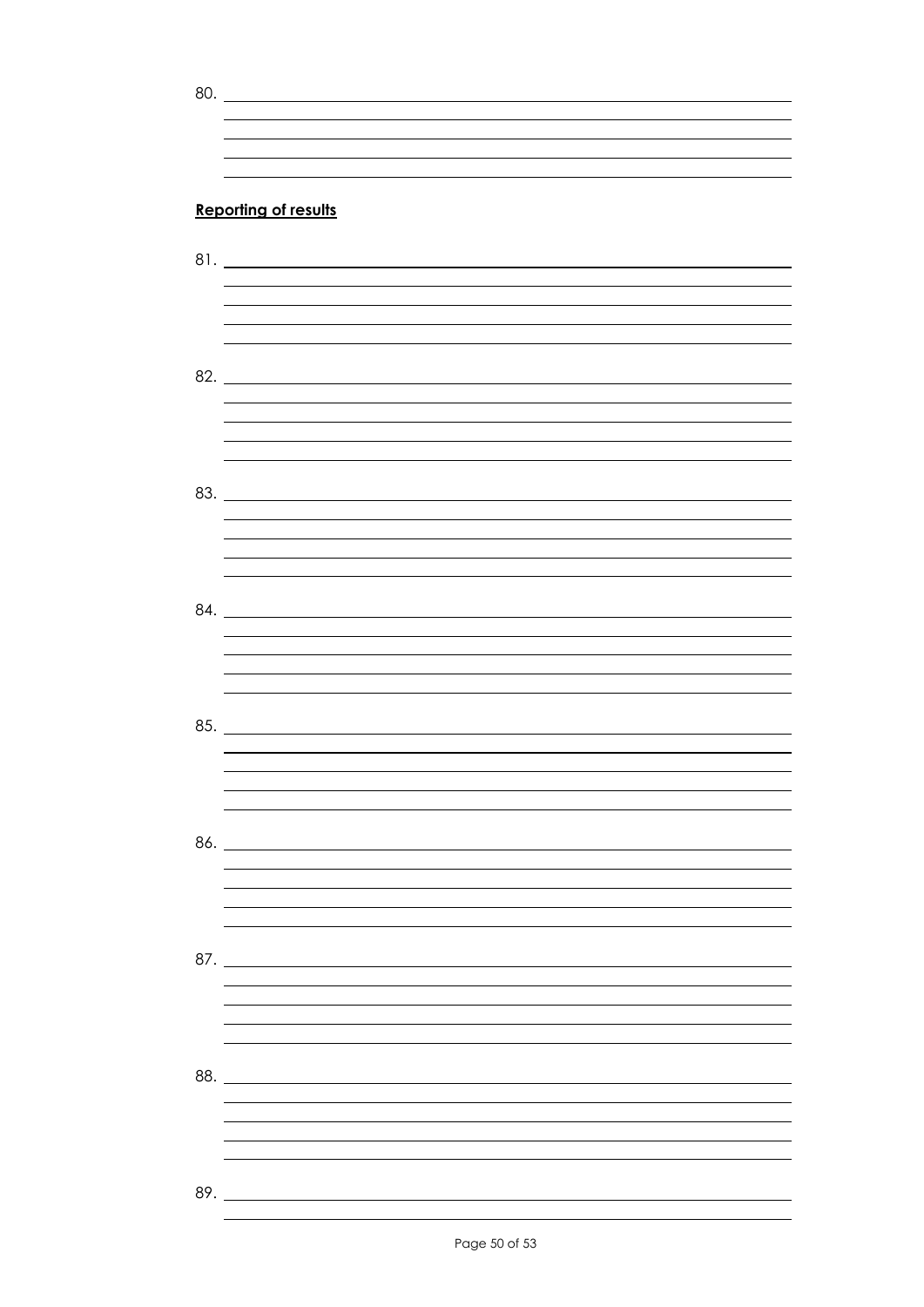

#### **Additional recommended guidance**

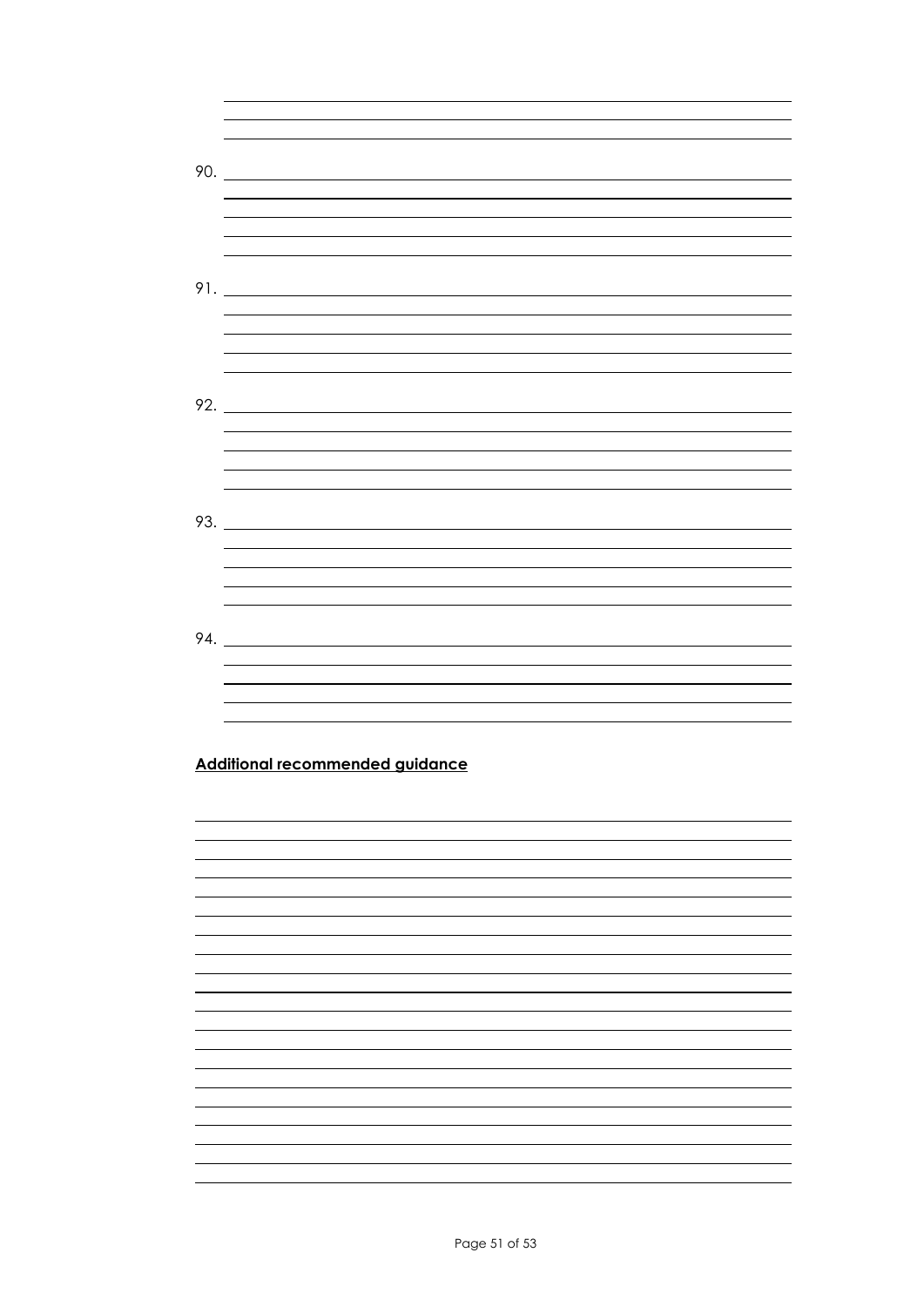#### **Annex 1**

#### **Appendix A.**

#### **Appendix B.**

# **Appendix C.**